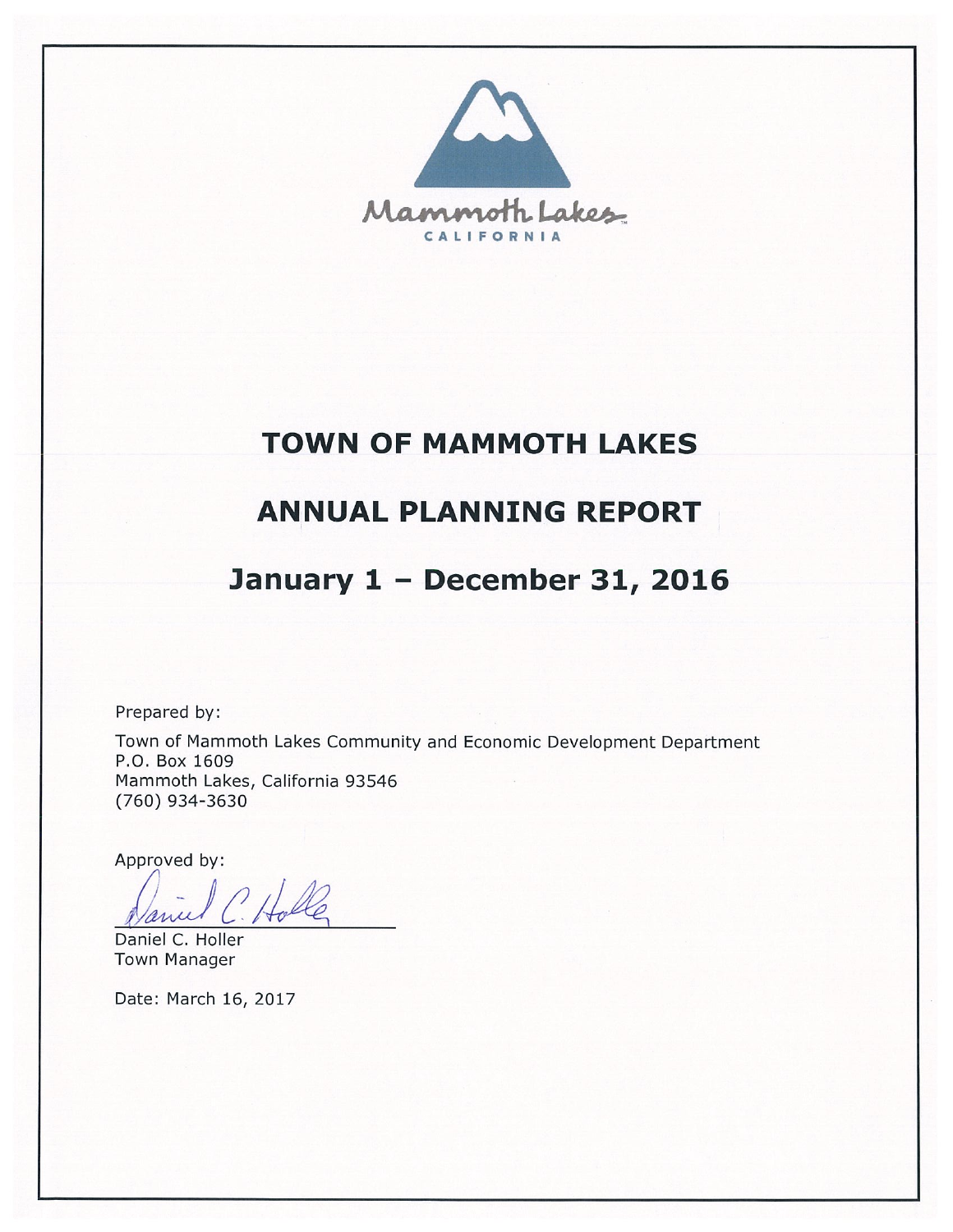# **INTRODUCTION AND PURPOSE**

California Government Code Section 65400(a) requires local planning agencies to: "Investigate and make recommendations to the legislative body regarding reasonable and practical means for implementing the general plan or element of the general plan, so that it will serve as an effective guide for orderly growth and development, preservation and conservation of open-space land and natural resources, and the efficient expenditure of public funds relating to the subjects addressed in the general plan."

An annual report including the following information is required to be prepared and submitted to the Mammoth Lakes Town Council, Office of Planning and Research, and the Department of Housing and Community Development (HCD) by April  $1<sup>st</sup>$  of each year:

- 1. The status of the general plan and progress in its implementation;
- 2. The Town's progress in meeting its share of the regional housing needs;
- 3. Local efforts to remove governmental constraints to the maintenance, improvement, and development of housing; and
- 4. The degree to which the Town's approved general plan complies with the State General Plan Guidelines and the date of last revision to the general plan.

In addition to the above-listed required information, the Community Development Department has included additional content in this report that is locally relevant including planning activities, programs, and permits.

The purpose of this report is to inform the Town Council and the community of Mammoth Lakes about the status of implementing the General Plan, housing issues, and development in Mammoth Lakes. The report should be used to identify what necessary adjustments, if any, should be made to further implement the General Plan in the upcoming year.

This report summarizes the planning activities for the Town of Mammoth Lakes from January 1 to December 31, 2016.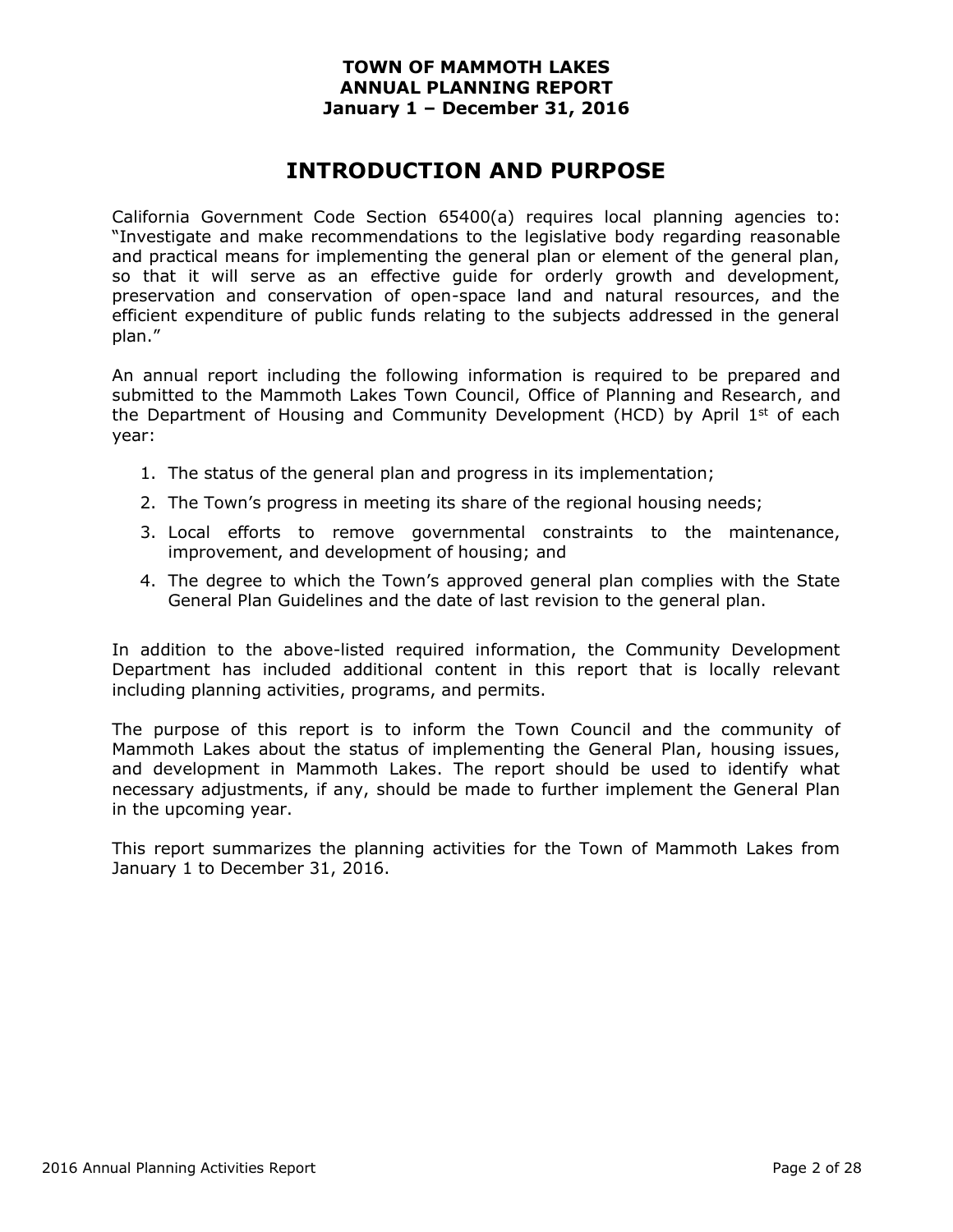# **TABLE OF CONTENTS**

| Key Efforts and Challenges in Implementing the General Plan  5 |  |
|----------------------------------------------------------------|--|
|                                                                |  |
|                                                                |  |
|                                                                |  |
|                                                                |  |
|                                                                |  |
|                                                                |  |
| Resource Management and Conservation Element 14                |  |
| Arts, Culture, Heritage and Natural History Element 17         |  |
|                                                                |  |
|                                                                |  |
|                                                                |  |
|                                                                |  |
|                                                                |  |
|                                                                |  |
|                                                                |  |
|                                                                |  |
|                                                                |  |
|                                                                |  |
|                                                                |  |
| <b>ATTACHMENTS</b>                                             |  |

- 1. Housing Element Implementation Tables
- 2. Detailed List of Planning Applications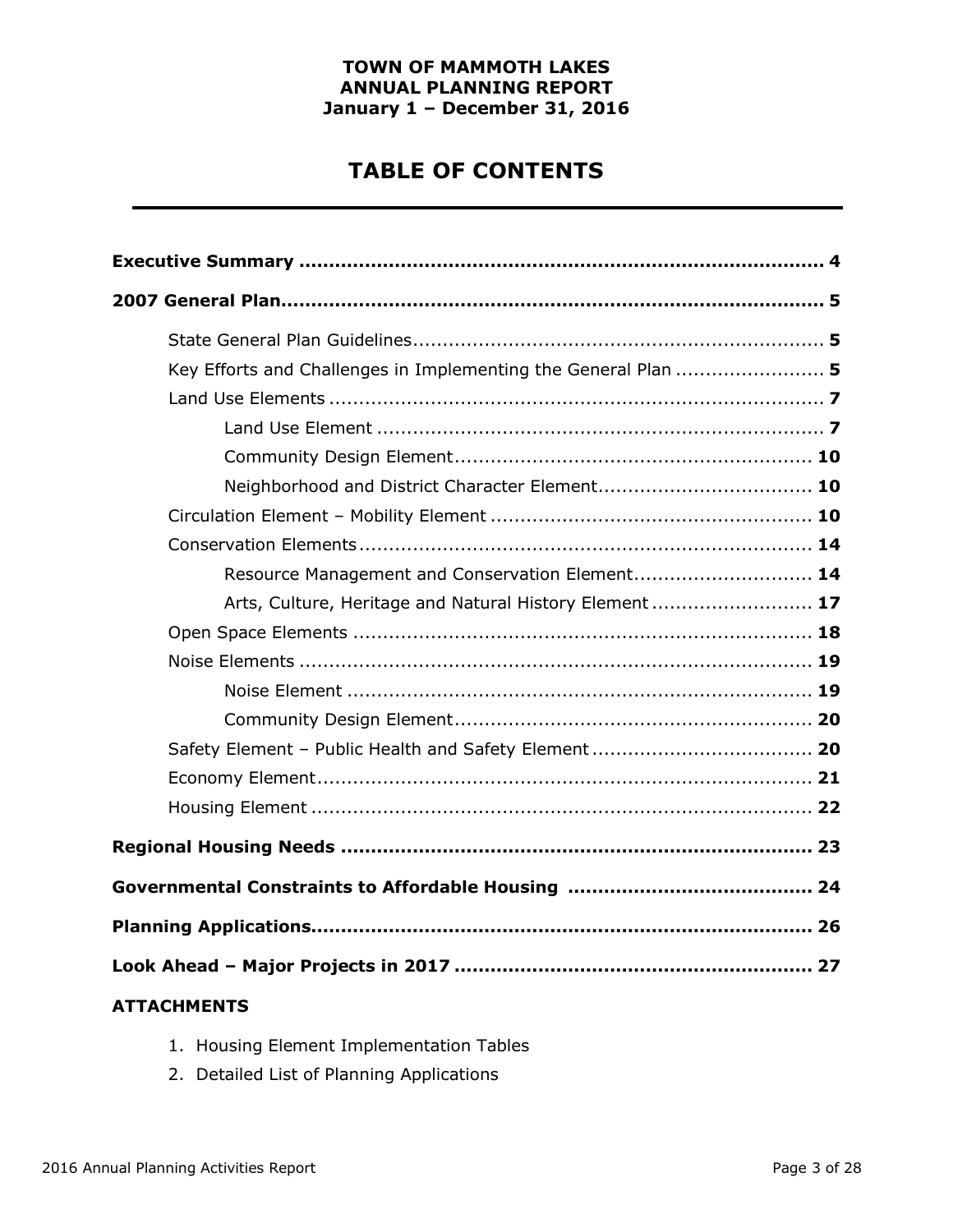# **EXECUTIVE SUMMARY**

The Town of Mammoth Lakes January 1 – December 31, 2016 Annual Planning Report was prepared by the Town of Mammoth Lakes Community and Economic Development Department in accordance with California Government Code Section 65400. This report was presented to and accepted by the Mammoth Lakes Town Council on March 15, 2017.

This report summarizes the measures and actions associated with the implementation of all of the Town's General Plan elements with specific reference to each of the individual elements required by State law. These elements include Land Use, Circulation, Conservation, Open Space, Noise, Safety, Economy, and Housing. The Town's General Plan addresses all of these topics, but the elements differ in how they are titled and organized.

The Town has made significant progress in the implementation of the General Plan in 2016 through the adoption of the comprehensive Mobility Element update, changes to the Land Use Element related to density, amendments to the Zoning Code related to density, water efficiency, and nonconforming structures, amendments to the Lodestar at Mammoth Master Plan and the Clearwater Specific Plan; the continued work on the Airport Layout Plan update and environmental analysis for a new Multi-Use Facility and Ice Rink; construction of pedestrian and parking improvements in the North Village area, park improvements, the new police station (*ongoing*); and the initiation of work related to a downtown revitalization and a Walk, Bike, Ride Action Plan to enhance mobility. These achievements are discussed under the appropriate General Plan element section of this report.

The Town adopted an update to the Housing Ordinance and the Housing Impact Mitigation Fee schedule in 2015. The updated Housing Ordinance replaced the Interim Affordable Housing Mitigation Policy and Municipal Code Chapter 17.136 (Housing) and developed a clear, easy-to-understand menu of options available for developers to utilize to mitigate workforce housing; the option to pay a housing impact mitigation fee, rather than requiring on-site housing (i.e., inclusionary housing); and to provide recommendations for housing programs and activities that could be executed with housing fees. Staff has been working with Mono County and the CA Department of Housing and Community Development (HCD) to coordinate the next update of the Town's Housing Element Update and the Mono County Regional Transportation Plan (RTP) so that the Housing Element and the RTP are on the same update cycle.

This report also includes information on planning applications that were initiated, completed, or underway in 2016. The Town has continued to see a steady number of building permits, averaging approximately 550 issued building permits per year since 2010; however, the majority of new development had been residential and the Town had not seen substantial commercial development since pre-2008.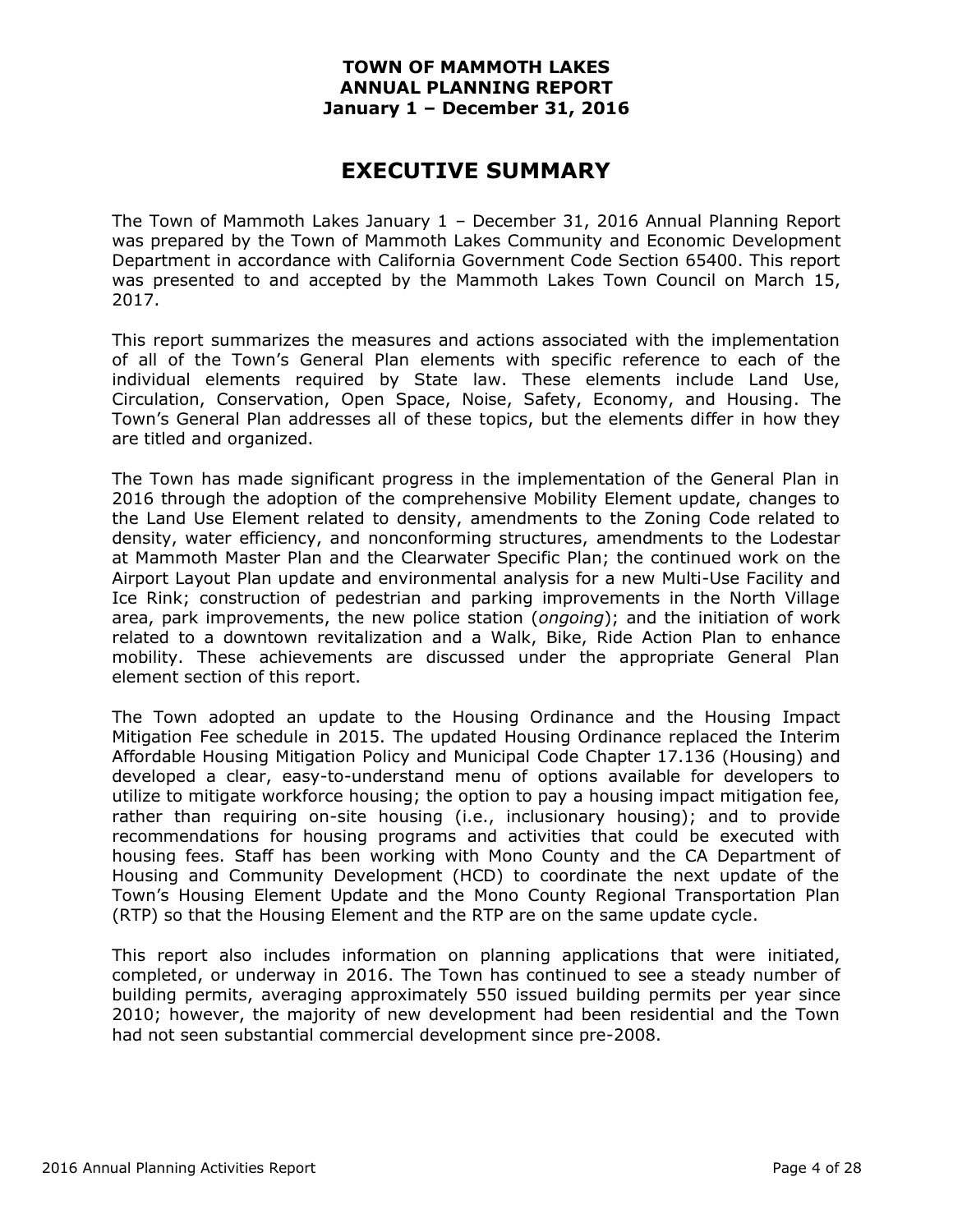# **2007 GENERAL PLAN**

## **State General Plan Guidelines**

The Town of Mammoth Lakes General Plan was adopted on August 15, 2007. The Town of Mammoth Lakes' 2007 General Plan ("General Plan") was prepared using the State's 2003 General Plan Guidelines (Government Code section 65040.2). The General Plan includes the seven mandatory elements: land use, circulation (Mobility Element), conservation (Resource Management and Conservation Element; and Arts, Culture, Heritage, and Natural History Element), housing, noise (Noise Element; and Community Design Element), open space (Parks, Open Space and Recreation Element; and Parks and Recreation Element), and safety (Public Health and Safety Element). The General Plan also includes three optional elements: economy, public arts, and community character.

The 2007 General Plan did not include updates to the existing Housing, Parks and Recreation, and Noise elements. An update of the Housing Element (2010) was completed and adopted in 2014 and revised in 2015 to reflect the Housing Ordinance update (ZCA 15-001). The 2014 Housing Element is for the period of 2014-2019. An updated Parks and Recreation Master Plan (PRMP) was adopted in 2012, which replaced the previous Parks and Recreation Element (1990). The Noise Element (1997) is anticipated to be updated when feasible with Town resources. The environmental analysis for the Mobility (Circulation) Element update was certified in 2016 and the Mobility Element update was adopted on December 7, 2016.

## **Key Efforts and Challenges in Implementing the General Plan**

The following key efforts were accomplished in 2016 to implement the General Plan:

- The environmental analysis for the Mobility Element update and the Floor Area Ratio (FAR) analysis was certified by the Town Council and the associated General Plan and Zoning Code amendments were adopted in December 2016. The purpose of the FAR analysis was to determine an appropriate maximum FAR.
- Staff worked with the Town's Police Department and other community members to design a new police station and develop a preliminary site plan for an administrative complex. Construction of the police station began in summer 2016 and is expected to be completed in 2017.
- Work on the environmental documentation for the Multi-Use Facility and Community Center at Mammoth Creek Park West began in January 2016. The analysis is expected to be completed in 2017.
- Town and County staff began discussions regarding a possible shared Government Center near the Superior Court and future police station.
- Work began on a Downtown Revitalization Action Plan to implement the various plans and concepts that have been developed for the downtown area.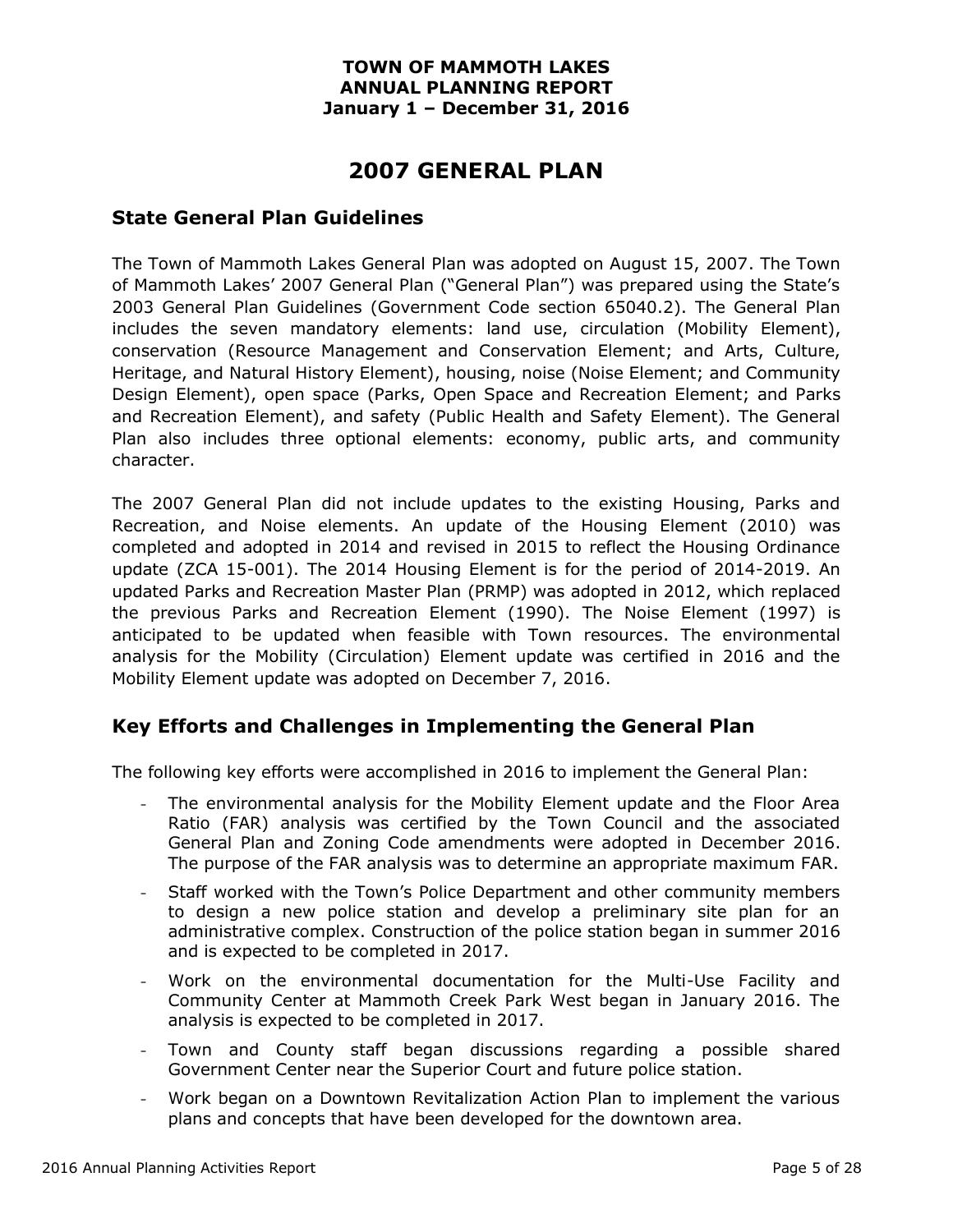- Work began on a Walk, Bike, Ride Action Plan to develop a multi-modal plan for bicycle, pedestrians, transit and parking improvements.
- Pedestrian improvements in the North Village area, including ADA improvements, sidewalks, a bus shelter, and installation of a high intensity pedestrian activated crosswalk began in summer 2016 and were completed in early 2017.
- The Town completed construction of a 38 space surface parking lot in the North Village area. The project also included sidewalk and transit improvements in the area.
- Improvements to the Trail's End Park, including construction of shade structures, a pavilion, and an expansion of the skate park, were completed in 2016. The park has officially been completed and in early 2017, Trails End Park was awarded the Outstanding Facilities Award by the CA Parks & Recreation Society.
- Working with Caltrans, staff completed the plans and bid process for the North Main Street Sidewalk project. The project is anticipated to be completed in summer 2017.
- Mammoth Lakes Housing produced a comprehensive analysis of the use of the Affordable Housing and Sustainable Communities (AHSC) Program on the affordable housing overlay zone parcel known as The Shady Rest Parcel.
- An analysis for the conversion of existing housing inventory to workforce housing was developed.
- A competitive profile of how the Town can access housing capital was prepared.
- Staff continued to work with Mammoth Lakes Recreation on a permanent location for an Outdoor Events Venue Facility. As part of that work, a wetland delineation study was completed for the Bell-Shaped parcel.
- The Town provided funding to the Mammoth Lakes Broadband Taskforce for brand establishment and to develop a free public WiFi pilot project.
- Staff worked with the Inyo National Forest on implementation of the Trail System Master Plan and construction of trails in the Sherwins Area.
- The ordinance banning single-use carryout bags (i.e., plastic bags) went into effect in March 2016 (*this has been superseded by CA Senate Bill 270, the statewide plastic bag ban, which went into effect immediately in November 2016*).
- Staff worked with private property owners to facilitate the Town acquiring environmentally sensitive property located within the Mammoth Creek Corridor. Town Council recommended acceptance of two properties in 2016, totaling approximately 16 acres.
- Staff continued to work with the Federal Aviation Administration (FAA) on the Airport Layout Plan update and expects to complete this work in early 2017.
- A second Assistant Planner was hired to assist in processing current- and long range planning projects.
- A Building Official was hired to manage the Building Division.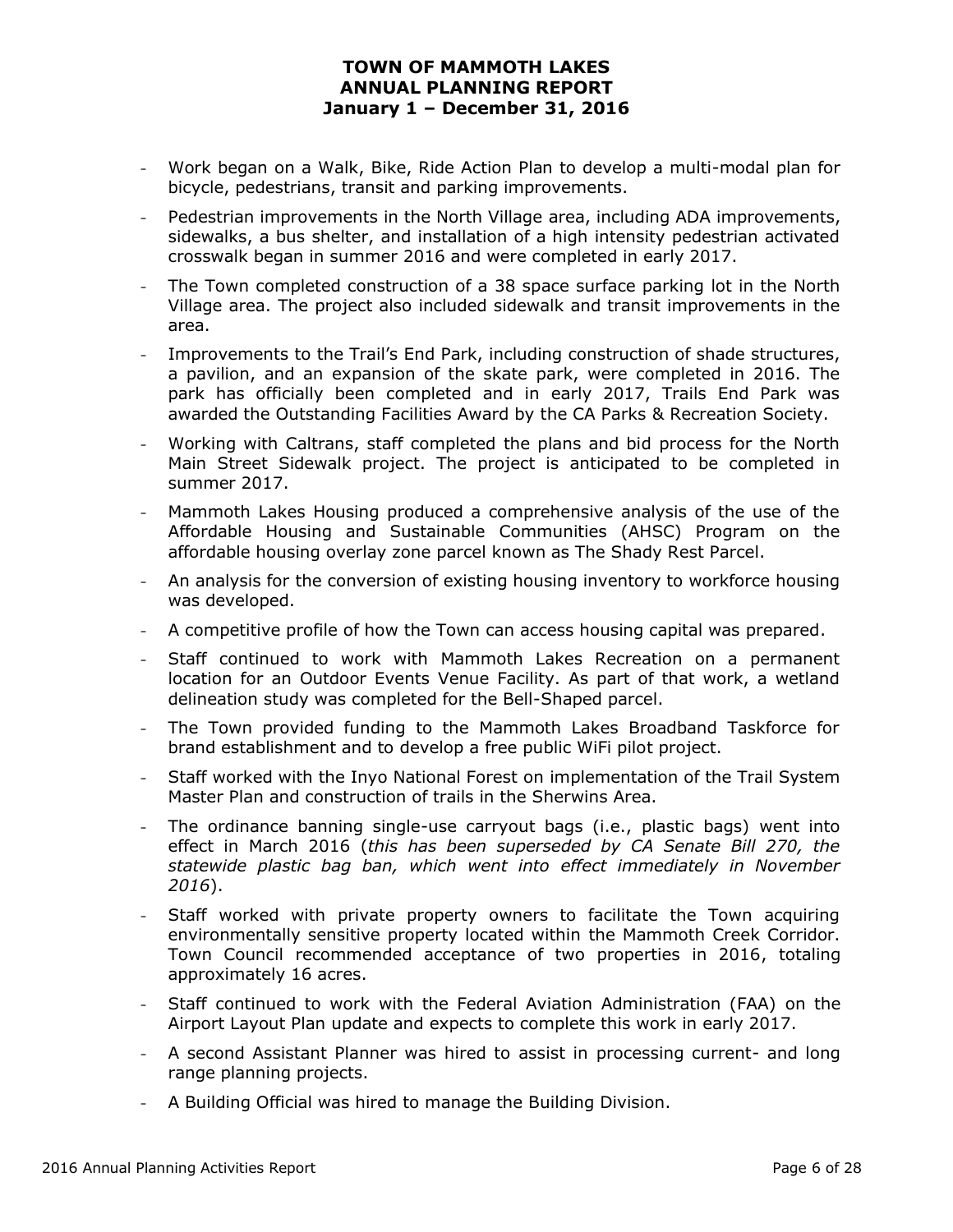- A Finance Director was hired to oversee the Finance Department and ensure that the aggressive Tax Enforcement and Revenue Collection Program that has been implemented over the past few years in continued.

The Town encountered a number of challenges while furthering the goals of the General Plan:

- Competing priorities and unanticipated priorities have affected staff time spent on approved work program items.
- Heavy snowfall during the winter of 2016-17 is expected to cause some construction delays on projects during summer 2017 due to the deep snowpack.

## **Land Use Elements**

Three elements in the 2007 General Plan address land use. These elements are Land Use, Community Design, and Neighborhood and District Character.

## *Land Use Element*

The Land Use Element states: "An overarching principle of the community is to maintain the town's compact urban form, protect natural and outdoor recreation resources, and prevent sprawl."

#### *Zoning Code Updates*

The comprehensive Zoning Code Update (ZCU), which implements the General Plan by aligning the Zoning Code more closely with the General Plan goals, policies, and actions and codifies neighborhood district plans, was adopted in 2014. The ZCU was a comprehensive update that created new commercial zoning districts and revised development standards, parking and loading standards, permit processing requirements, regulations for nonconforming uses, structures and parcels, and many other topics. In 2016, the following minor Zoning Code Amendments were adopted or worked on:

- Update of the Water Efficient Landscape Regulations bringing the landscape regulations into compliance with the 2015 CA Model Water Efficient Landscape Ordinance (CA MWELO). This was adopted in September 2016.
- Removal of the limitations on additions to nonconforming residential structures, thereby allowing additions to nonconforming structures so long as the addition does not increase the existing nonconformity and conforms to all current, applicable codes. This was adopted in September 2016.
- A change for the allowed uses on the ground floor along Active and Primary Secondary Active Frontages to allow 75% of the ground floor to be used for units or rooms (and other non-active uses) and the remaining 25% be reserved for active uses. This was adopted in December 2016 as part of the larger General Plan Amendment/Zoning Code Amendment related to Floor Area Ratio (FAR).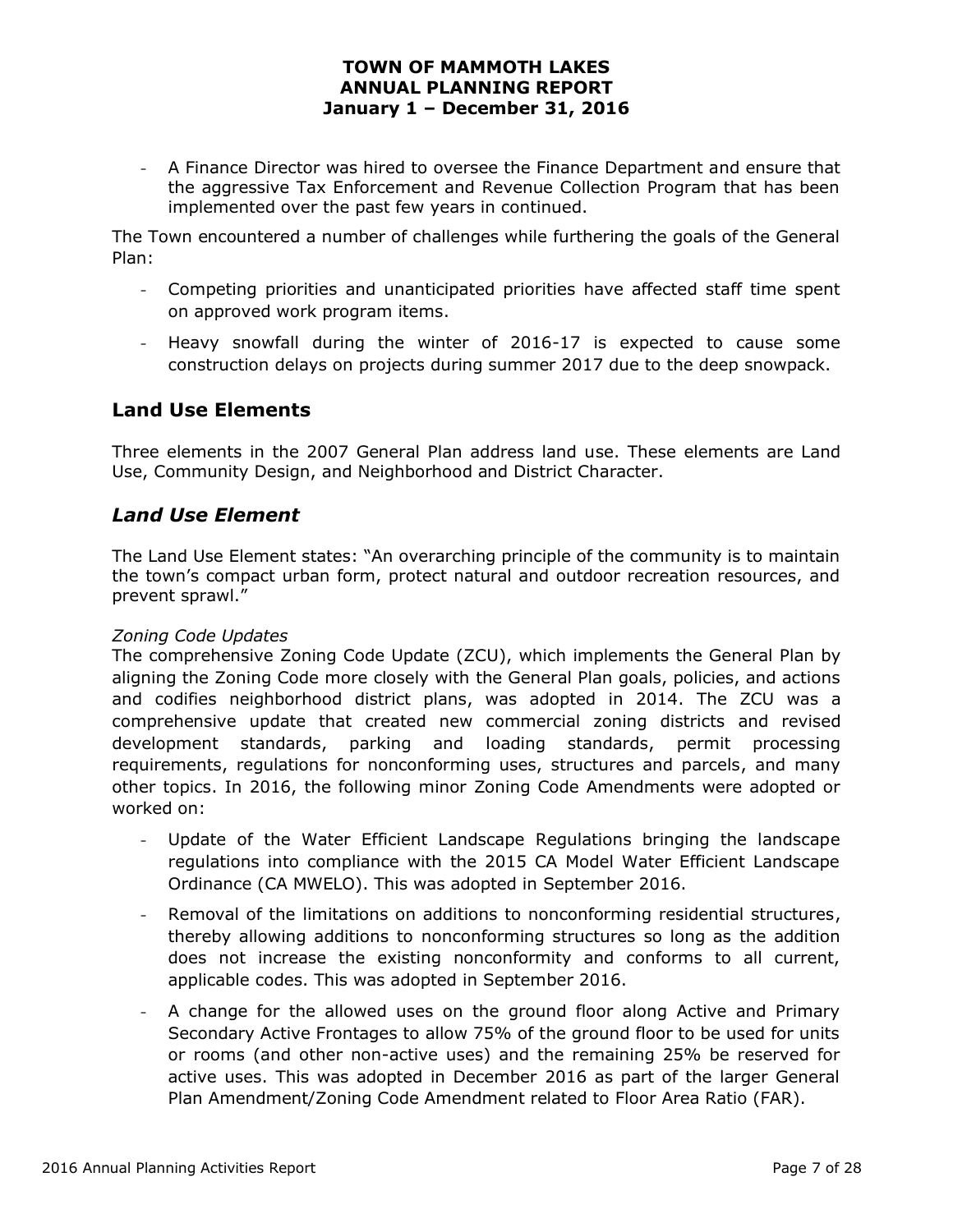- Update of the Second Dwelling Unit requirements bringing the Town's requirements into compliance with CA Government Code §65852.2 (second-unit law). This was adopted in February 2017.

#### *Downtown Revitalization Plan*

Work began on a Downtown Revitalization Action Plan to implement the various plans and concepts that have been developed for the downtown area, including the District Plans, Main Street Plan, Zoning Code, and General Plan. A consultant has been hired by the Town to conduct public outreach and engage with property and business owners, as well as the general public. The end product will be an action plan to refine place-based economic strategies and create momentum for change, which will be designed to strengthen and build new partnerships for action.

#### *Floor Area Ratio (FAR) Analysis*

During the ZCU process, a proposal was made to use FAR (rather than density) to regulate the intensity of development in the commercial zoning districts. The ZCU became effective in May 2014, and per Town Council direction, staff began evaluating the implications of removing the density limitations and proceeding with a FAR standard alone as the means for regulating intensity in the Town's commercial districts. Work began on an Environmental Impact Report (EIR) in 2015 and the EIR was certified in December 2016. The specific amendments to the Land Use Element and the Zoning Code evaluated by the EIR and adopted in December 2016 were:

- Change the allowable density of development within the commercially designated and zoned areas to a maximum of 2.0 FAR and remove the units and rooms per acre;
- Revise the boundaries of the commercially designated land in the Land Use Element to match current commercial zoning;
- A change from regulating population growth from a People At One Time (PAOT) approach to an impact assessment based approach, as well as a change to the buildout methodology;
- Delete the Land Use Element Community Benefits Incentive Zoning (CBIZ) and modifying Transfer of Development Rights (TDR) policies.

In addition to evaluating the environmental impacts of utilizing an FAR based system, the EIR evaluated the potential environmental impacts of the draft Mobility Element update and the Main Street Plan.

#### *Specific or Master Plan Amendments*

During 2016, the following Specific or Master Plan Amendments were adopted or worked on: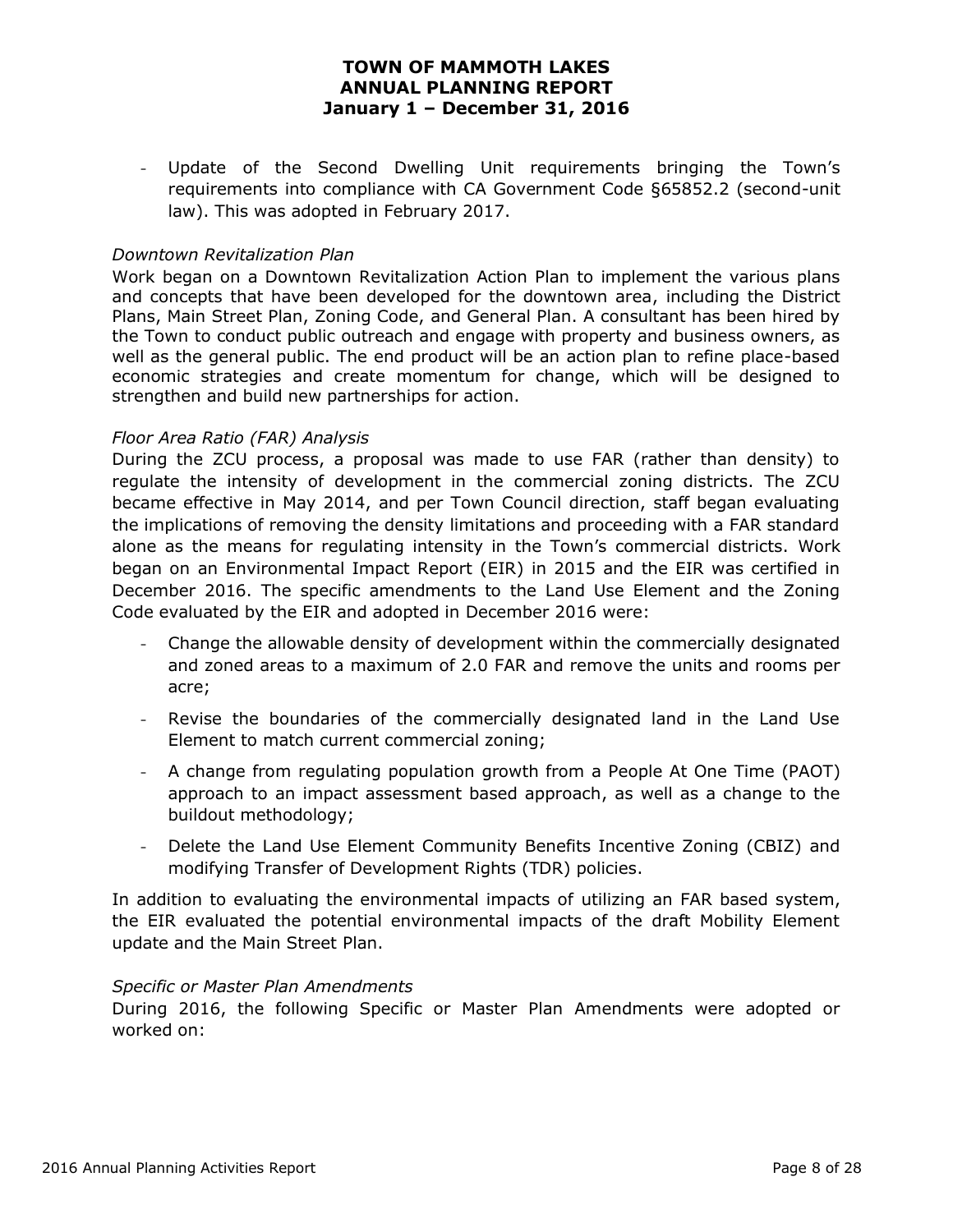#### *Lodestar Master Plan (LMP) Amendments*

Two amendments to the LMP were adopted in 2016. The first amendment was specific to the Gray Bear II project and included allowances and standards for accessory structures and modified setback and height standards. The second amendment was specific to the Tallus (Obsidian) project and included additional allowances and standards for accessory structures.

#### *Clearwater Specific Plan (CSP) Amendment*

An amendment to the CSP was adopted in July 2016. The amendments increased the overall building height by 10 feet (one floor) allowing building heights to range from 35-65 feet and eliminated the on-site affordable housing requirements. Along with the CSP amendments, the project included changes to the Old Mammoth Place project and revised the design of the building to accommodate the increase in height and amended the tentative map to reflect the change in the number of condo units.

#### *North Village Specific Plan Amendment (NVSP) for the Hillside Project*

Work began on an amendment to the NVSP in September 2016. The proposed amendments would allow an increase in the maximum density allowed by the NVSP for the approved Mammoth Hillside project. This amendment would not change the approved project, meaning that if the density above what is currently entitled is requested to be built, the approved project would need to be modified. The Town Council and the Planning and Economic Development Commission provided initial comments and input on the NVSP amendment through the Concept Review (CR) process in September 2016. This work is anticipated to be completed in 2017.

#### *Inyo National Forest Land Management Plan Update*

The Town continues to be engaged in the Inyo National Forest Plan Revision process and has provided comments on both the scoping process and on the proposed Plan.

#### *Other Planning Projects*

The Town worked on various planning applications in 2016 including the following: Subdivisions for the Gray Bear II and III projects, the Tallus amendment, Canyonside PUD, and the aforementioned Old Mammoth Place; Design Review for Hillside Highlands, the Town's Police Station, the St. Joseph Church Parish Hall, the Grocery Outlet (*ongoing*), and the Multi-Use Facility (*ongoing*); Concept Review for the aforementioned Mammoth Hillside Density increase; and a variance and five adjustments requesting various exceptions to the development standards in the Zoning Code.

Lastly, the Town continues to maintain the Town's Urban Growth Boundary (UGB) to ensure a compact urban form, prevent sprawl, and protect natural and outdoor recreational resources, and as well as monitor progress and status of build-out in the General Plan. Pursuant to General Plan Policy L.6.E, once the Main Lodge Land Exchange that is currently in process is completed, the land will be included within the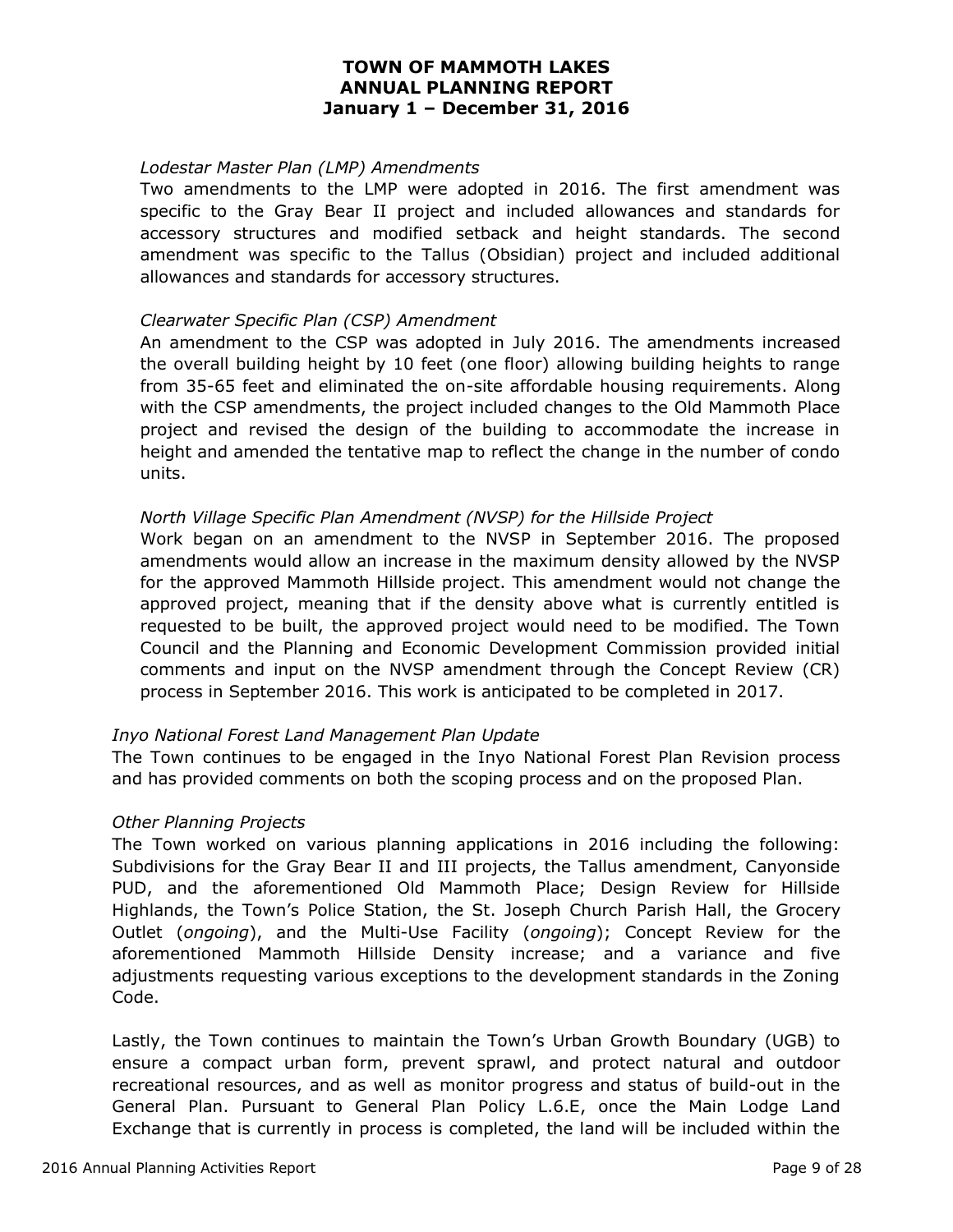UGB, since the General Plan states that National Forest lands that are exchanged into private ownership will be included within the UGB. A land use/zoning designation will need to be assigned to the property through the amendment process.

## *Community Design Element*

The Community Design Element states: "Our community is set within the forest; trees and the natural landscape are prominent and create a sense of scale and strong aesthetic."

An important policy in this Element is to limit building height to the tree heights on site or to the top of the tree canopy if no trees exist on site (Policy C.2.X). The Town continues to evaluate proposed projects against this policy.

To implement the policies and actions of this Element, the Town continues to retain an Advisory Design Panel (ADP) and Design Review Committee that reviews site design, building massing and architecture of proposed development project. In 2016, the Design Review Committee met eight times and reviewed 14 projects. The ADP did not meet in 2016. In addition, the Town continues to implement and revisit the Town's Design Guidelines and Color Handbook to achieve desired community design through project review and/or the entitlement process.

# *Neighborhood and District Character Element*

The Neighborhood and District Character Element states: "To enhance the unique character of Mammoth Lakes, development of individual sites and districts must be carefully planned…the community's overall mix and composition of land uses, housing, employment, lodging and amenities should be considered in the planning of each district."

In 2016, the Town continued to apply the Townwide Neighborhood District Planning document, which integrated all of the neighborhood district plans into a single comprehensive document. The townwide document, as well as the individual district plans, continues to facilitate the overall planning and implementation of specific policies and actions for the various geographical areas of town. The Zoning Code Update codified the recommendations of the Neighborhood District Plans.

## **Circulation Element – Mobility Element**

The Mobility Element in the 2007 General Plan addresses circulation and states, "Mammoth Lakes will be connected, accessible, uncongested and safe with emphasis on feet first, public transportation second, and car last." The Draft Mobility Element was completed in 2012 and an EIR for the Mobility Element was certified in December 2016, thereby allowing the update of the Mobility Element to be adopted by Council.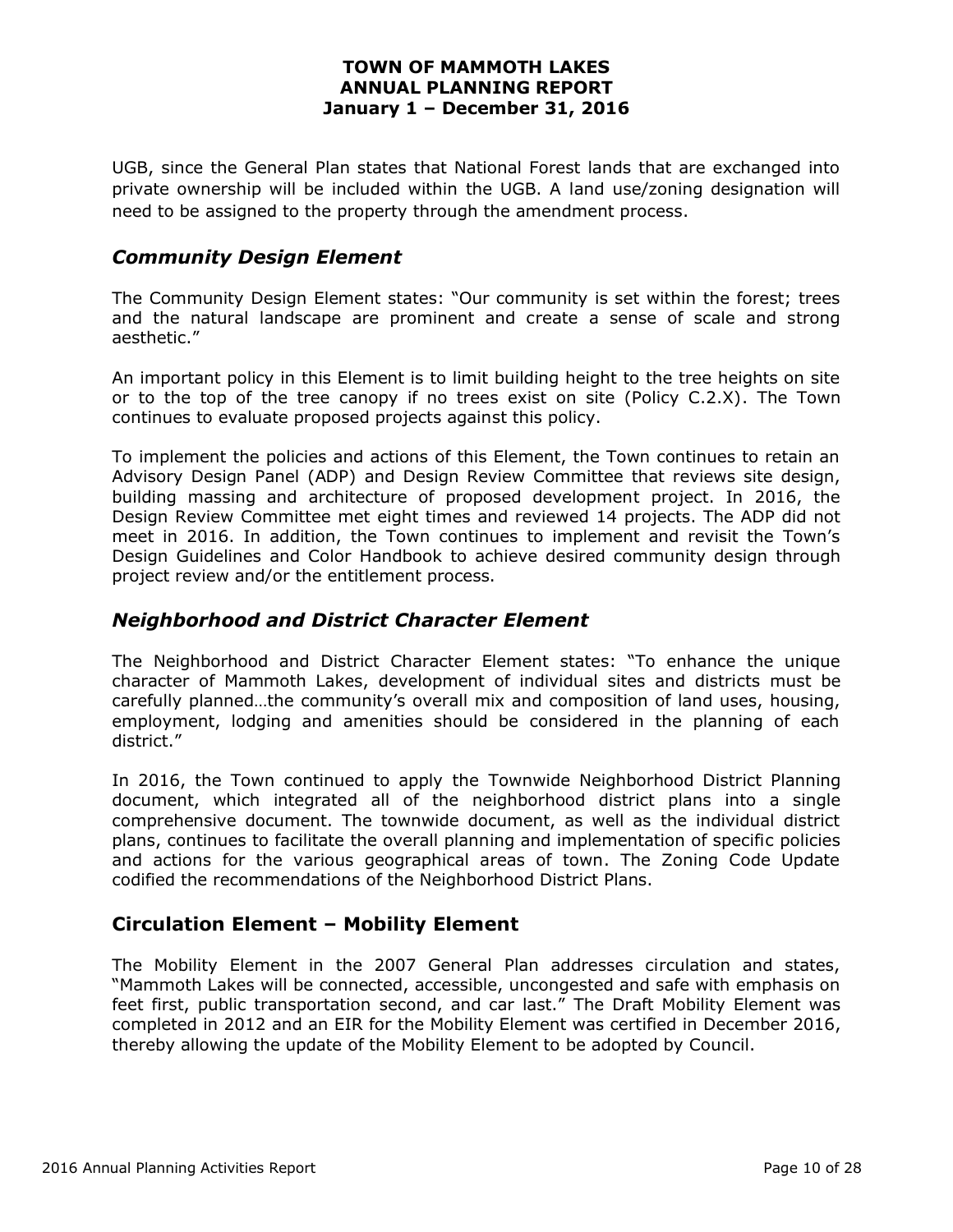#### *Main Street Implementation Plan Project*

In 2012, the Community and Economic Development Department received a \$165,000 Caltrans Community Based Transportation Planning grant to continue work to improve the overall transportation and land use potential of Main Street (Highway 203). The project, which began in summer 2012, will advance the recommendations of the Downtown Concept for Main Street (neighborhood district plan, completed in September 2010). The project will develop an implementation and phasing plan for "feet-first" transportation infrastructure, pedestrian and bicyclist safety, parking and business access, snow removal, and streetscape features on Main Street. The project is closely tied to the development and completion of the Zoning Code Update Commercial Zoning Chapter and is supported by the Downtown Working Group. The Final Plan was accepted by the Town Council and the Planning and Economic Development Commission (PEDC) in February 2014. Staff completed a Snow Management and Parking District Analysis (see below) and will use State Transportation Improvement Program (STIP) funding to begin implementation.

#### *Walk, Bike, Ride Action Plan*

Work began on a Walk, Bike, Ride Action Plan to develop a multi-modal plan for bicycle, pedestrians, transit and parking improvements. The Action Plan will include a recommended implementation strategy including priority projects, "quick victory" early implementation projects, cost estimates and funding mechanisms. A consultant has been hired by the Town to develop the plan and public outreach and design charrettes were conducted in 2016. The final plan is expected to be completed in 2017.

#### *Streets*

In 2016, the Town executed the relinquishment of Viewpoint Road from the State of California, Department of Transportation (Caltrans). Viewpoint Road was within the Caltrans right-of-way, but was privately maintained and utilized as access for the Viewpoint Condominiums development. The Town formed a benefit assessment district for snow removal and road maintenance of Viewpoint Road, which will be improved and maintained to Town Standards in 2017.

The Town continues to hold meetings with Caltrans and work jointly with Mono County to provide staff services to the Mono County Local Transportation Commission (LTC).

During 2016, staff worked on the plans and specifications for the rehabilitation of Old Mammoth Road from Sherwin Creek Road to SR-203 (Main Street). Old Mammoth Road was in need of repair due to sections of asphalt raveling throughout various intersections and miscellaneous areas where vehicle wheels most commonly travel. An asphalt concrete specialist was consulted for suggested repair methods and referred asphalt concrete specifications for Town to use. Punch list items will be completed in early 2017.

During 2016, staff completed design and the construction of the Hillside Drive Parking Lot based on Town Council direction. The Hillside Drive Parking Improvements project involved the construction of a 38-spot parking lot located at 99 Canyon Boulevard, on the corner of Hillside Drive and Canyon Boulevard. The project also included the construction of a redi-rock retaining wall, sidewalk, a wooden bus shelter, and solar and street lights. The funding came from both Gas Tax and General Fund. The project was completed in February 2017.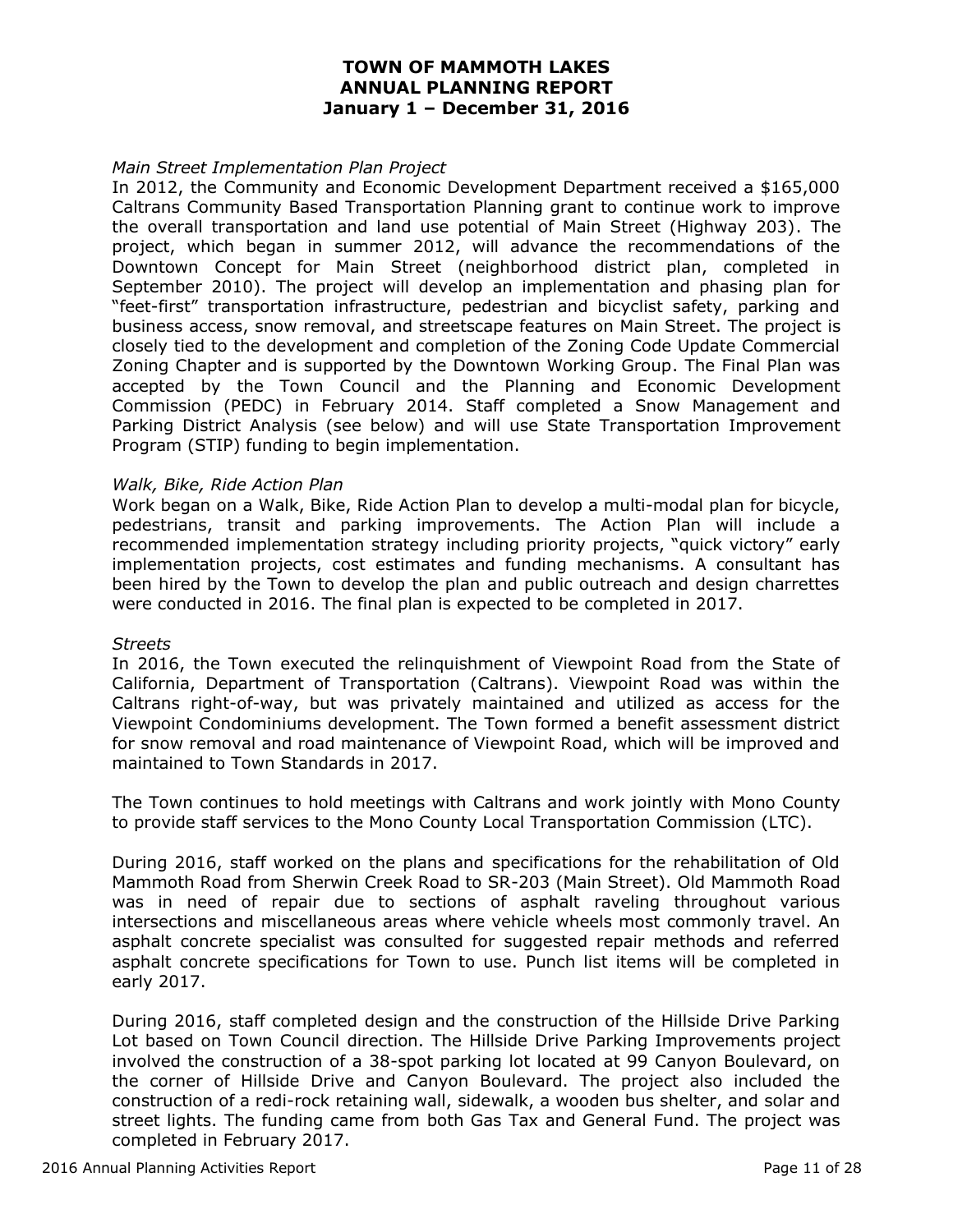#### *Pedestrian Facilities and Trails*

In 2012, the Town and Inyo National Forest received a grant award from the Federal Transit Administration (Sarbanes) to complete the environmental process, a planning document for the Lake Mary area, and the construction of a multi-use path from Lake Mary Road to Lake George Road. The comprehensive planning document included alternative analysis, preferred design and 30% design for pedestrian infrastructure, road rehabilitations, and possible parking areas. The project was completed in October 2016. The multi-use path constructed in the summer of 2016 included an asphalt path, road realignment of Around Lake Mary Loop Road, drainage improvements, wayfinding signage, and the installation of a pedestrian bridge. The project also included the procurement of a new trolley and bus trailers, purchased in 2013.

In 2015, the Town received an Active Transportation Program (ATP) grant to close a gap in the MUP (multi-use path) network between Mammoth Creek Park and Minaret Road. Staff completed the required CEQA analysis prior to allocation in January 2017. Staff has hired BBK Law to complete work associated with the right of way acquisition along Old Mammoth Road for the multi-use path alignment. Staff initiated the design of the multi-use path which will include the replacement of an existing creosote bridge near Mammoth Creek Park and solar lighting along the path. Staff plans to construct the project in summer 2018.

Throughout 2015 and 2016, Town staff reprogrammed STIP funds for the construction of sidewalks along State Route 203 (SR-203) (Main Street and Minaret Road). The first phase of construction consists of a sidewalk from Mountain Boulevard to Minaret Road, the reconstruction of two retaining walls, and construction of a new bus stop. Construction is scheduled for 2017. The second phase of construction consists of a sidewalk and path from Minaret Road to the 8050 driveway with pedestrian lighting, partial reconstruction of the existing retaining wall, and a widened shoulder along the southbound lane of Minaret Road. Construction for phase 2 is scheduled for 2018. The final phase of construction serves to close the gap in pedestrian infrastructure along the frontage roads and is scheduled for construction by 2021. Sidewalks will be constructed along the northern side of SR-203 from Forest Trail to the Post Office and from Sierra Boulevard to Mountain Boulevard. A sidewalk along the southern side of SR-203 will extend from Laurel Mountain Road to Manzanita Road. Town staff is seeking funding for the final phase of construction.

In 2016, the Town completed the Trails End Park improvements. Trails End Park Completion project included the construction of red colored concrete around the playground, two shade structures, pavilion with a concrete pad beneath it, and a staircase connecting the pavilion to an existing path. The project also included the purchase of two trash receptacles, 6 picnic tables and a message board. The project was paid for with Measure R Funds and was completed in October 2016.

The Town of Mammoth Lakes updated the North Village area with various ADA improvements. The 2016 North Village Ramp Improvements included the replacement of four pedestrian ramps to bring them into compliance with ADA standards and the replacement of minor amounts of sidewalk adjacent to the ramps. The funding came out of the North Village Benefit Assessment District 2002-02, and was completed in August 2016.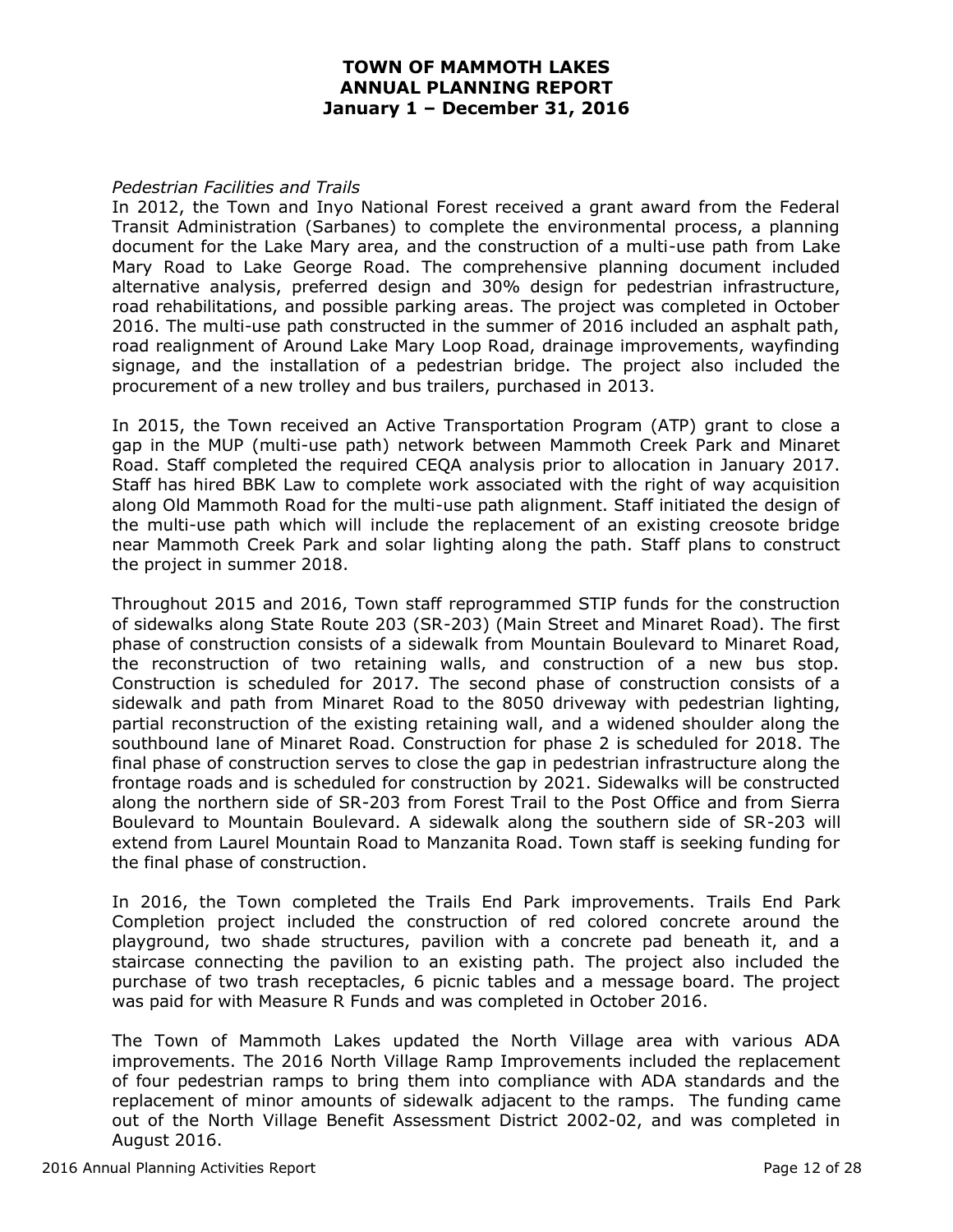In March 2016, the Town was approached by the landowners of the North Village Community Facilities District for the construction of a sidewalk along the Forest Trail and the east side of Minaret Road. Improvements included a sidewalk, a bus shelter, the relocation of a private parking lot driveway to Berner Street, a high intensity pedestrian activated crosswalk crossing Minaret Road, and street/path lighting along Minaret Road, Forest Trail, and Berner Street. Construction funds were provided by the North Village Community Facilities District, Benefit Assessment District and local transportation commission funds. The project was completed in February 2017.

The Town performs annual maintenance on Old Mammoth Road through the Old Mammoth Road Benefit Assessment District. Work includes the replacement of curb and gutter, sidewalk panel replacements, landscaping along the median, and replacement of light standards adjacent to Old Mammoth Road.

#### *Air Service*

In 2016, commercial air service included year-round daily service to Los Angeles and frequent winter service to San Diego and San Francisco. A new charter air service (Jet Suite X) began in 2016 and offered private flights four days a week to Burbank. Expanded air service is expected to result in fewer private vehicles in town, thereby supporting transit and "feet-first" goals.

A final revised Airport Layout Plan (ALP) update was conditionally approved in August 2014. The associated forecasts and Terminal Area Development Plan (TADP) have been submitted and reviewed by the FAA. Final comments from the FAA are expected in March 2017, at which point the ALP update process will be complete. Town staff is working with the FAA to initiate the process to select a qualified architecture and engineering team to prepare the preliminary design for the proposed terminal and aircraft apron in support of the environmental documentation process.

The Town continues to work towards the implementation of the Airport Capital Improvement Plan (ACIP). The general Aviation Apron was bid and awarded in 2015 and was constructed in 2016. The final permits authorizing the installation of a new airport fence will be secured in 2017. Staff is coordinating this effort with Caltrans. Construction is subject to FAA funding and could be authorized for FY 16/17. The Town is confident that the initial phases of the new terminal will be authorized and initiated in 2017.

#### *Transit*

The Town continues to contract with Eastern Sierra Transit Authority (ESTA) to provide community transit services, which are funded with dedicated tax increment. These services provide over 15,000 service hours annually.

#### *Signage and Wayfinding*

The Town continues to work on town-wide improvements to trail system signage and wayfinding as part of the overall transportation system. In 2011, the Town and the U.S. Forest Service Inyo National Forest installed a number of trail signs as part of the completion of the Lakes Basin Path project. The signs are consistent with the Trail System Signage Program that was approved as a joint effort between the Town and the Inyo National Forest. Signage and wayfinding efforts were continued throughout 2016.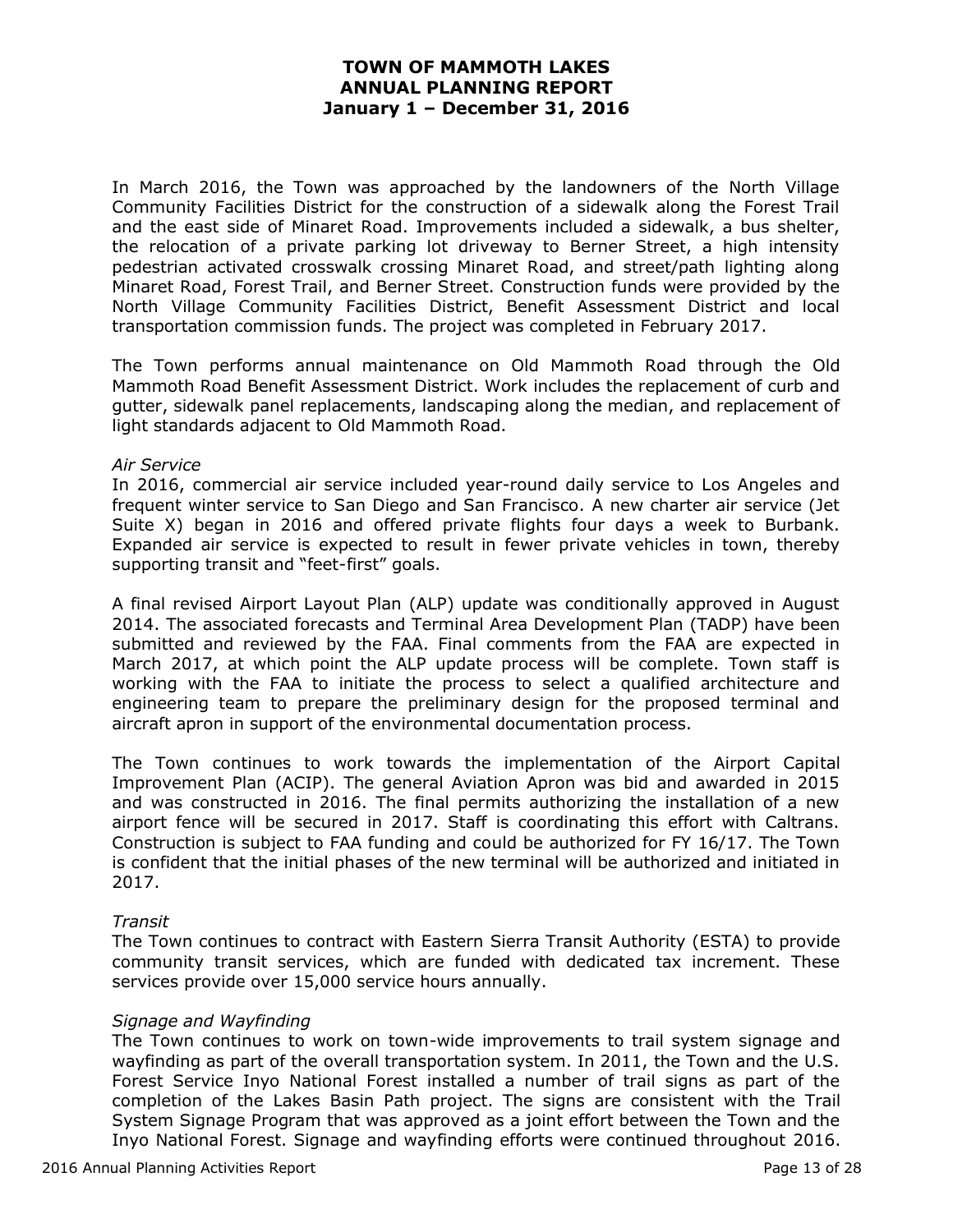Projects included new signage near the Library/College Connector Path and the multiuse path adjacent to Around Lake Mary Loop Road from Lake Mary Road to Lake George Road. In addition, Town staff created standards for non-paved path throughout the Lakes Basin, which were fabricated and installed throughout the municipal boundaries of Mammoth Lakes and along new paths created in 2016.

The Town completed the Municipal Wayfinding Master Plan in 2012, which included a complete schematic design and master plan for signage and wayfinding within the Town's urban area. The municipal program is intended to integrate with the Trail System Signage Program, directing visitors to public and private recreation, civic, commercial, and entertainment destinations. Additional engineering work was completed in 2013 and provided engineered drawings that were incorporated into the Towns Public Works Standards in early 2014. The Town is currently working to secure funds for these new signs.

## **Conservation Elements**

Two elements in the 2007 General Plan address conservation. These elements are Resource Management and Conservation and Arts, Culture, Heritage and Natural History.

## *Resource Management and Conservation Element*

The Resource Management and Conservation Element states: "Mammoth Lakes is valued for its majestic setting, the forest and trees, the smell of the pines, wildlife, clean air and water. The goals and policies of this Element address the community of Mammoth Lakes being a leader in managing and conserving these resources."

This Element supports the preservation of Mammoth Creek, which runs through town, by prohibiting development that does not maintain established setbacks and by managing Town-owned properties along Mammoth Creek for open space, habitat preservation, and passive recreation. The Snowcreek Development Agreement (DA), approved by Town Council in 2010, included a requirement for permanent preservation of the Mammoth Creek open space within the project boundary. The Town Council accepted the land donation in May 2016 and staff continue to work with DFW on the Conservation Easement (CE) and Land Management Plan (LMP). Once the CE and LMP have been finalized, the Town can record the grant deed and CE on the property. This is expected to be completed in 2017. In addition to the 15.5 acre Snowcreek parcel, the Town also accepted an additional 0.5 acre parcel of vacant land that is contiguous with the approximately 28 acres of open space that the Town currently owns within the Mammoth Creek Corridor.

In October 2015, the Town Council adopted an ordinance, which added regulations to the Municipal Code restricting the distribution of single use carryout bags (i.e., plastic bags). This will help reduce negative impacts on the environment, including reducing the use of natural resources and energy; reducing greenhouse gas emissions; and help to eliminate waste in landfills, roadside litter, and pollution to lakes, streams, and soils. The plastic bag ban became effective on March 1, 2016, but was superseded by CA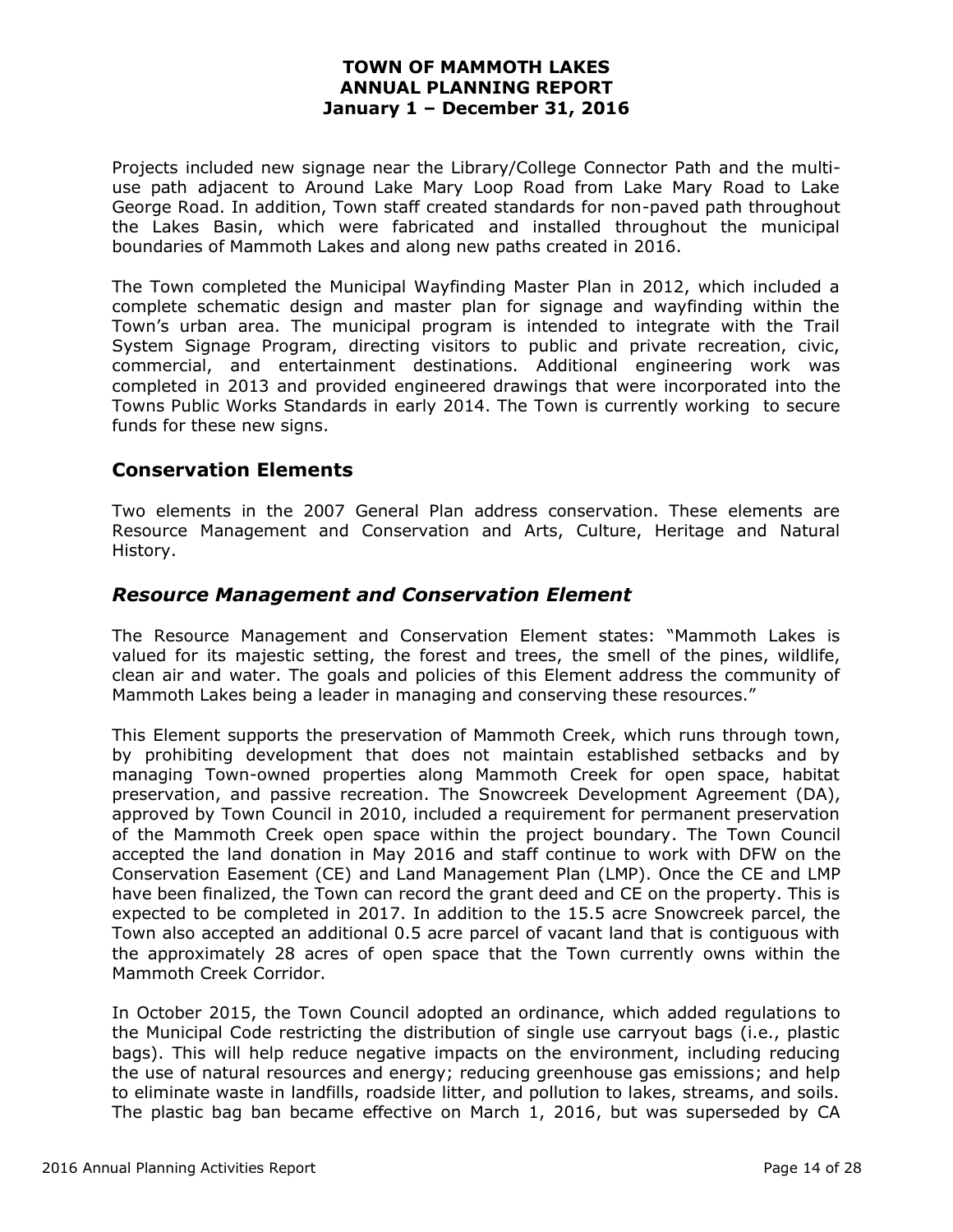Senate Bill 270, the statewide plastic bag ban, which went into effect immediately in November 2016

An update of the Town's Water-Efficient Landscape Ordinance (WELO) was completed as part of the ZCU. The purpose of the regulations is to implement the Water Conservation in Landscaping Act, reduce water waste in landscaping, establish a structure for designing, installing, and maintaining water efficient landscapes, and to promote the effective and efficient irrigation of landscapes. In addition to the updates included in the ZCU, the Town prepared a user's guide, titled *Making the Most of Every Drop* to assist in the implementation of the Water-Efficient Landscape Regulations. The Town continues to work with Mammoth Community Water District to implement water conservation and infrastructure improvements to help implement the Urban Water Management Plan's (UWMP) recommendations and meet mandated efficiency goals. An update of the Town's WELO was completed in 2016 bringing the Town's WELO into compliance with the 2015 updated California State's Model Water Efficient Landscape Ordinance (CA MWELO). Local agencies were required to adopt a WELO that was at least as effective as the CA MWELO prior to December 1, 2015.

The Town monitors air quality in coordination with the Great Basin Unified Air Pollution Control District (GBUAPCD). This monitoring effort focuses on particulate matter ( $PM_{10}$ ), which is caused by wood burning and cinders placed on the roads to increase traction during icy conditions. During the period of November  $15<sup>th</sup>$  to March  $15<sup>th</sup>$ , the Town monitors the air quality and when  $PM_{10}$  reaches certain levels in town, "no-burn" days are called, meaning that the use of fireplaces and wood stoves are prohibited for that time period. During the  $2015$ -2016 monitoring season, federal PM<sub>10</sub> standards were exceeded on zero  $(0)$  days and the more stringent State PM<sub>10</sub> standards were exceeded on nineteen (19) days. Eight (8) of the days that exceeded the state  $PM_{10}$  standards were a result of wildfire smoke impacts in the months of August and September and the remaining eleven (11) days that exceeded the state limit were during the winter months. For comparison, there were zero (0) days that exceeded federal PM<sup>10</sup> standards and three (3) days that exceeded State  $PM_{10}$  standards in the 2014-2015 monitoring season.

An update to the Air Quality Management Plan (AQMP) was completed in 2013, and the Town continued to implement the goals and policies of that Plan during 2015. As part of the AQMP update process, the Town and the GBUAPCD requested the EPA redesignate the Town as is attainment for the federal air quality standard for particulate matter less than 10 microns (PM<sub>10</sub>). EPA found that the Town has met the federal standard since 2009 and the EPA formally redesignated the Town as in compliance in 2015. The Town had been designated non-attainment for PM<sub>10</sub> since 1987. In addition to the redesignation, the EPA also approved the Mammoth Lakes air quality maintenance plan, which demonstrates that compliance with air quality standards can be maintained through 2030.

In 2014, the Town received funding for replacement of wood stoves and fireplaces with certified stoves, pellet stoves, or gas appliances. Funding for this program was a result of an agreement between the GBUAPCD and Los Angeles Department of Water and Power (LADWP), which provided Air District agencies, including the Town of Mammoth Lakes with funds specifically for local air pollution prevention projects. The program ended in 2015 after all of the funding had been expended and as a result of the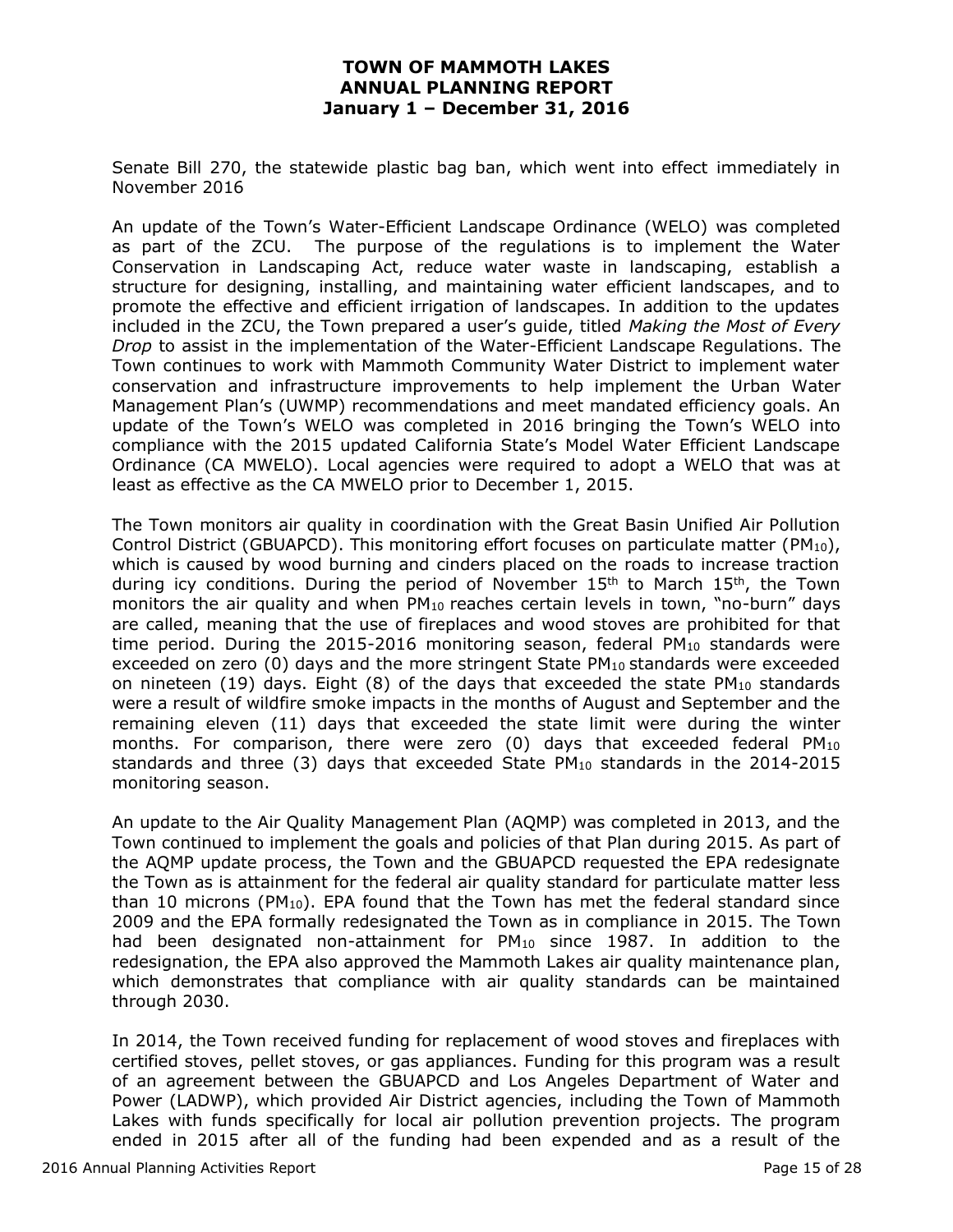program, 145 new and much cleaner EPA compliant heating systems were installed throughout the Town, which amounts to thousands of pounds annually of wood-smoke emissions being eliminated from Mammoth's air.

The Town continues to be supportive of renewable energy resources such as geothermal. Ormat Technologies currently has two geothermal projects in the Mammoth Lakes area that are in various stages of the permitting process and the Town has provided comments and been engaged throughout the process and will continue to do so in 2017. In addition, the Town continues to work with the developers of the Mammoth View project who intend to use geothermal resources for the heating of their hotel and condominium projects. There are also several homes throughout the Town than have installed ground source heat pump systems and many homes with photovoltaic (PV) installations. The Town and Mono County participate in the Home Energy Renovation Opportunity (HERO) program which provides low interest financing to make energy efficient, water efficient, and renewable energy products more affordable for homeowners. The Town and Mono County completed a feasibility study for a biomass project, which will turn green waste and forest slash into energy. The study indicated that thermal only projects were more viable, and a thermal project was scoped at a Mammoth Mountain Ski Area (MMSA) site, but it is unknown whether MMSA will pursue the project. In November 2015, the Town updated the Municipal Code to establish an expedited permitting process for small residential rooftop solar energy system. These updates are consistent with the requirements of Government Code section 65850.5. These updates will streamline and expedite the permitting process, thereby encouraging more homeowners to pursue rooftop solar systems.

In partnership with Mammoth Disposal (MD) and Sierra Conservation Project (SCP), the Town has been working on improving waste disposal, and recycling to serve the needs of the Town and surrounding communities. In 2013, the Town reviewed various options for improving waste disposal, including the construction of a Materials Recycling Facility (MRF) and exporting the solid waste to other counties or states. The diversion rate for 2016 is not available as of March 10, 2017, but it is expected to increase slightly due to an increase in the recycling of grindings from the previous year. The diversion rate average includes diversion through the transfer station, road grindings used for road rehab, and grass clippings from the golf courses and parks. The diversion rate for 2016 is expected to increase as all of the grindings from paving projects were repurposed for local projects. In addition, the Town is able to use Vons, Rite Aid, the Post Office, and Shred Pro's numbers as they backhaul their own recyclables. The Town continues to work on implementing programs that will help the Town meet California's mandated diversion rate of 50% and the states long-term goal of 75%. In addition, the Town is continuing to work with regional partners to achieve and maintain our commitment to CalRecycle. In 2015, the Town completed a self-exemption to the provisions of AB 1826 regarding organic waste recycling. That exemption is effective until January 1, 2020, unless the State determines that ending rural exemptions will not result in a significant reduction in the disposal of organic waste.

In 2014, the Town adopted an updated Waste Management Ordinance and a new Recycling Ordinance for municipal waste. An additional ordinance to require recycling of construction and demolition materials was adopted in 2015. This ordinance requires most construction projects to divert a minimum of 50% of the construction and demolition debris resulting from that project.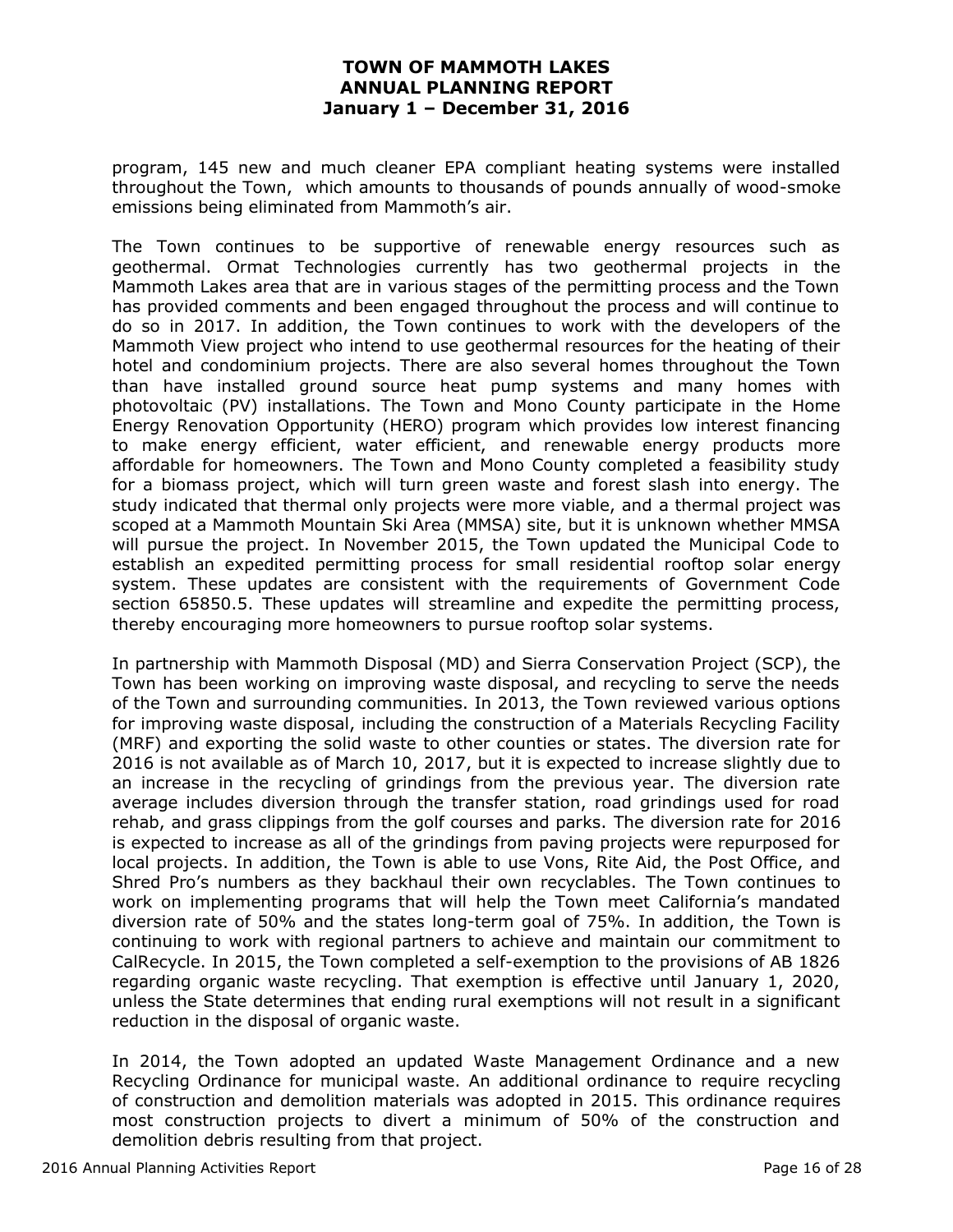Another valuable resource is Mammoth's dark night skies. These starry skies continue to be preserved through the Town's Outdoor Lighting Ordinance that requires down directed and shielded light fixtures for all existing and proposed outdoor lights. This requirement has significantly reduced dangerous glare for drivers and pedestrians as well. The Town continues to require all development projects to be consistent with these lighting requirements, and continues code compliance efforts to bring nonconforming fixtures into compliance with the Town's Lighting Ordinance.

The Town also continues to require tree removal permits for the removal of hazardous trees and to reduce wildfire danger, which helps to maintain and preserve trees within the community in a healthy and safe condition.

The Town is an active member of the Inyo-Mono Integrated Regional Water Management Plan (IRWMP) and was awarded a grant to prepare a Stormwater Management Master Plan (SMMP) that will provide a more proactive approach to managing stormwater, improving water quality, and minimizing the risk of flooding. The SMMP is an important contributing document to the Town's overall Capital Improvement Program (CIP) and not only helps to prioritize stormwater related improvements, but also helps guide and prioritize street improvement projects that have a stormwater component. The SMMP also includes a maintenance and operation section for more proactive, rather than reactive, storm water and storm drain maintenance provide with a GIS component. The work began in 2013 and was completed in 2015.

The Town is an active member of the Inyo-Mono Integrated Regional Water Management Plan (IRWMP) and is pursuing the preparation of the Stormwater Resource Plan (SWRP). The SWRP provides a regional prioritization of stormwater management projects that qualifies agencies for participation in Prop 1 Funding, available for two cycles of funding in 2018 and 2020. The Town anticipates the use of General Funds to complete this phase of work and avoid the possibility of not meeting the requirements for future stormwater planning.

# *Arts, Culture, Heritage and Natural History Element*

The Arts, Culture, Heritage and Natural History Element states: "It is important that arts, culture, heritage and natural history are encouraged throughout the community."

The Mammoth Lakes Foundation (MLF) has been working on development of the Mammoth Arts & Cultural Center (MACC). The MACC is an indoor performing arts and cultural center and has been a desired project of the Town for many years. The project is nearing final design and is tentatively scheduled for completion in 2018.

Measure R funding in the amount of \$920,800 was approved by Town Council in 2016 for the following recreation programs:

- Whitmore Track and Sports Field annual Maintenance
- Trails End Park annual Maintenance
- Equipment maintenance for Measure R equipment
- Trails End Park completion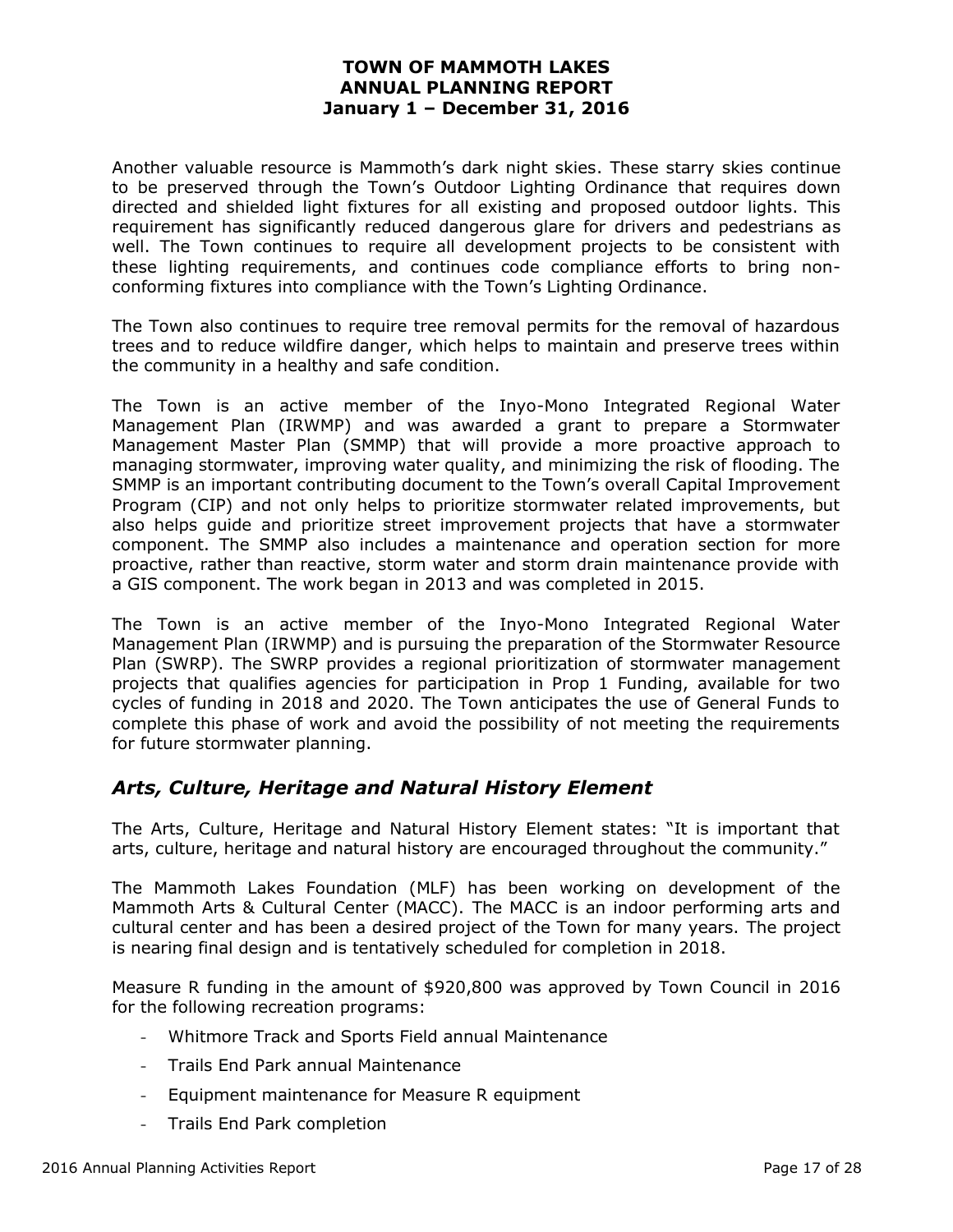- Special event equipment
- Wetland Delineation Study for Bell Shaped Parcel
- USA Swimming Build-a-Pool Workshop

Specifically dedicated for recreation, mobility, and arts and culture, Measure U funds were appropriated in 2016 for the following activities:

- Special event transit services
- Mammoth Lakes Arts and Cultural Center
- Arts and cultural programming
- Contract administration

CEQA requires a cultural resource analysis for all proposed projects. Mitigation measures are identified for each project to reduce impacts to cultural resources. The Town also complies with Senate Bill 18 regarding Native American Tribal consultation.

## **Open Space Elements**

Two elements in the 2007 General Plan address open space. These elements are Parks, Open Space and Recreation and the Parks and Recreation Element (1990). The Parks, Open Space and Recreation Element states: "Parks, open space, and our recreational opportunities in Mammoth Lakes are critical to our residents and to the success of our tourism-based economy."

Adopted by Town Council on February 1, 2012, the Parks and Recreation Master Plan (PRMP) assists in implementing the Parks and Recreation element and is the first step towards creating a system of parks and recreation facilities to serve the recreational needs of Mammoth Lakes' residents and visitors. Specified in the PRMP, the parks and recreation vision is to "provide multi-purpose, year-round, indoor and outdoor recreation opportunities accessible to all residents and visitors."

The fundamental purpose of the Parks and Recreation Department is to deliver local residents and visitors with high-quality recreation facilities and diverse programming that promotes a degree of excitement, individual expression, exploration, pleasure, challenge and accomplishment that can lead to an improved quality of life. By providing opportunities for these interactions and connections to occur, the Department is directly contributing to the development of strong families, social equity, an enriched quality of life and most importantly, a healthy and vibrant community.

The Parks and Recreation Departments signature youth summer camps are our most popular product and consume the majority of planning and operational time for staff. New in 2016 were two new Mountain Bike Camps supported by SEMBA and the Mammoth Bike Park, along with the introduction of age-appropriate summer camps/programs. The goal with this initiative was to improve the overall quality of experience for our many youth participants. Age-appropriate programming provides for greater socialization of similar age children (reduces isolation/bullying), allows for greater personal challenge and skill acquisition, including greater customization and personalization of the experience by camp counselors. In 2016 the Department hosted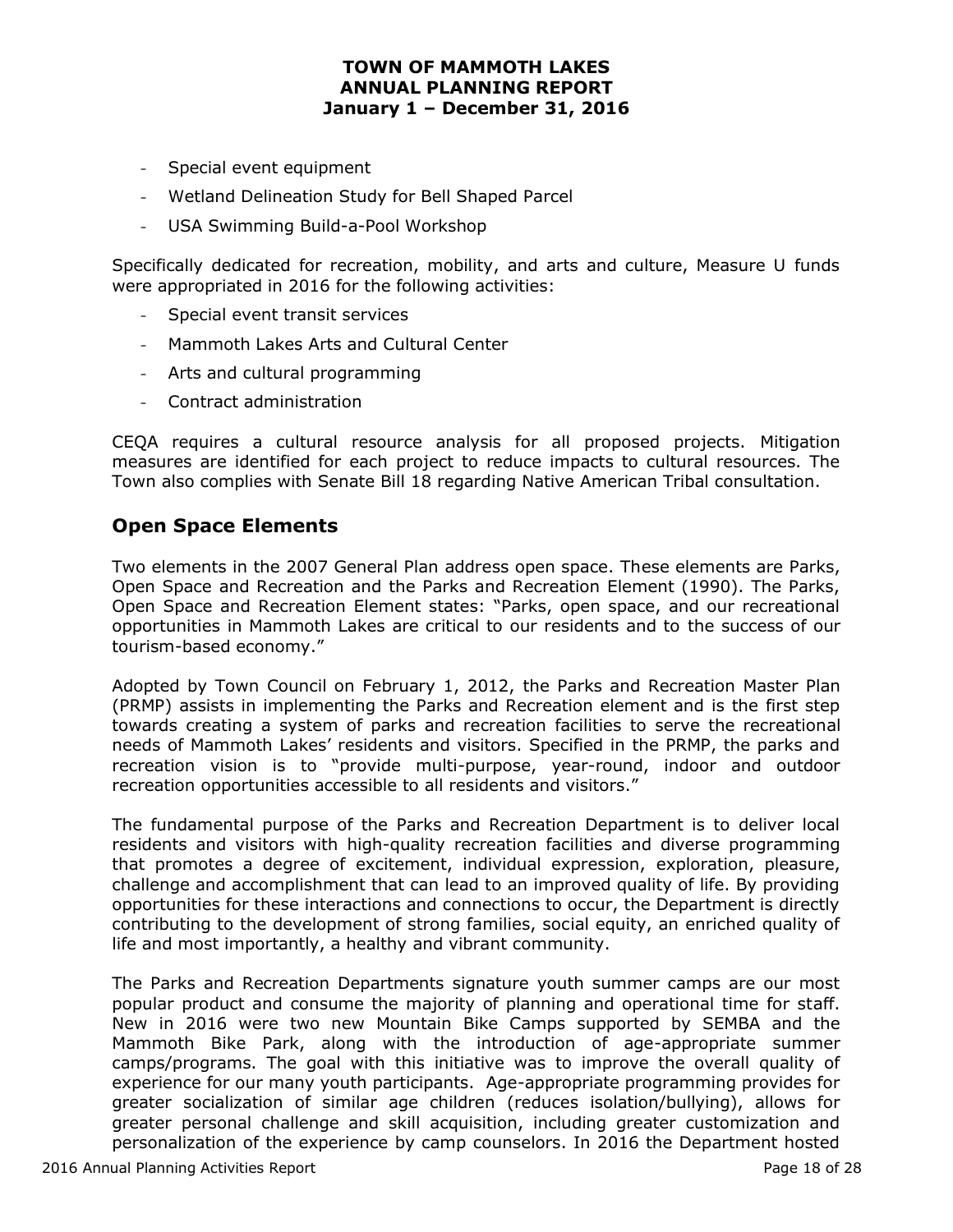639 participants in summer camps. This represents a significant 24% increase versus 2015, and an impressive 180% increase since 2010.

Adult softball was once again our largest summer program (76% of adult programming) that also included the Men's and Coed tournaments in July that represent a majority of regional visitors. Tennis with Kyle continued to expand at the community courts, including three scheduled Doubles Tennis Camp and Socials that received rave reviews and strong participation. Other adult programs included winter indoor soccer at the MHS, Zumba at the Community Center and Dodgeball at the Mammoth RecZone. In 2016, over 904 adults participated in programmed activities, an increase of 3% versus 2015 and 36% versus 2010.

Based on Town Council direction to not pursue a long-term lease for the Multi-use Facility with the Mammoth Unified School District at its current location, Town staff began the process to plan, design, and construct complementary Community Multi-Use Facilities at Mammoth Creek Park. The project includes three major components: a multi-use facility, complementary community center, and an accessible playground. The co-location of facilities will centralize recreation amenities providing for greater operational efficiencies with the goal of delivering expanded community-centric recreation programming. The Recreation Commission is the lead advisory body for recreation programming and established a public outreach plan called "Plan Your Park" that will be used to assess the programming needs and space alternatives of the proposed facilities. The intent of Plan Mammoth Creek Park (Plan MCP) is to create a recreation destination that the entire community of Mammoth Lakes will actively use, value and ultimately be proud to call their park. The initial steps in the process include site planning, design, and completion of the environmental analysis (EIR). This work is expected to be completed in 2017-2018.

The Town continued to operate and maintain all Town parks and recreation facilities in 2016, including Mammoth Creek Park, Community Center Park and Tennis Courts, Shady Rest Park, Whitmore Track and Sports Field and Pool, Ice Rink/Multi-Use Facility, and Trails End Park. The Town's ice rink/multi-use facility was operated during the 2015/16 winter, welcoming 5,462 visitors (down from 7,321 in 2014/15) during the three-month operation period. In brief, pool visits and revenue were up 21% and 28% respectively, and Mammoth RecZone visits increased by 17%.

## **Noise Elements**

Noise is addressed in two elements of the 2007 General Plan. These elements are Noise (1997) and Community Design.

## *Noise Element*

A goal of the Noise Element is "To protect the citizens of the Town from the harmful and annoying effects of exposure to excessive noise."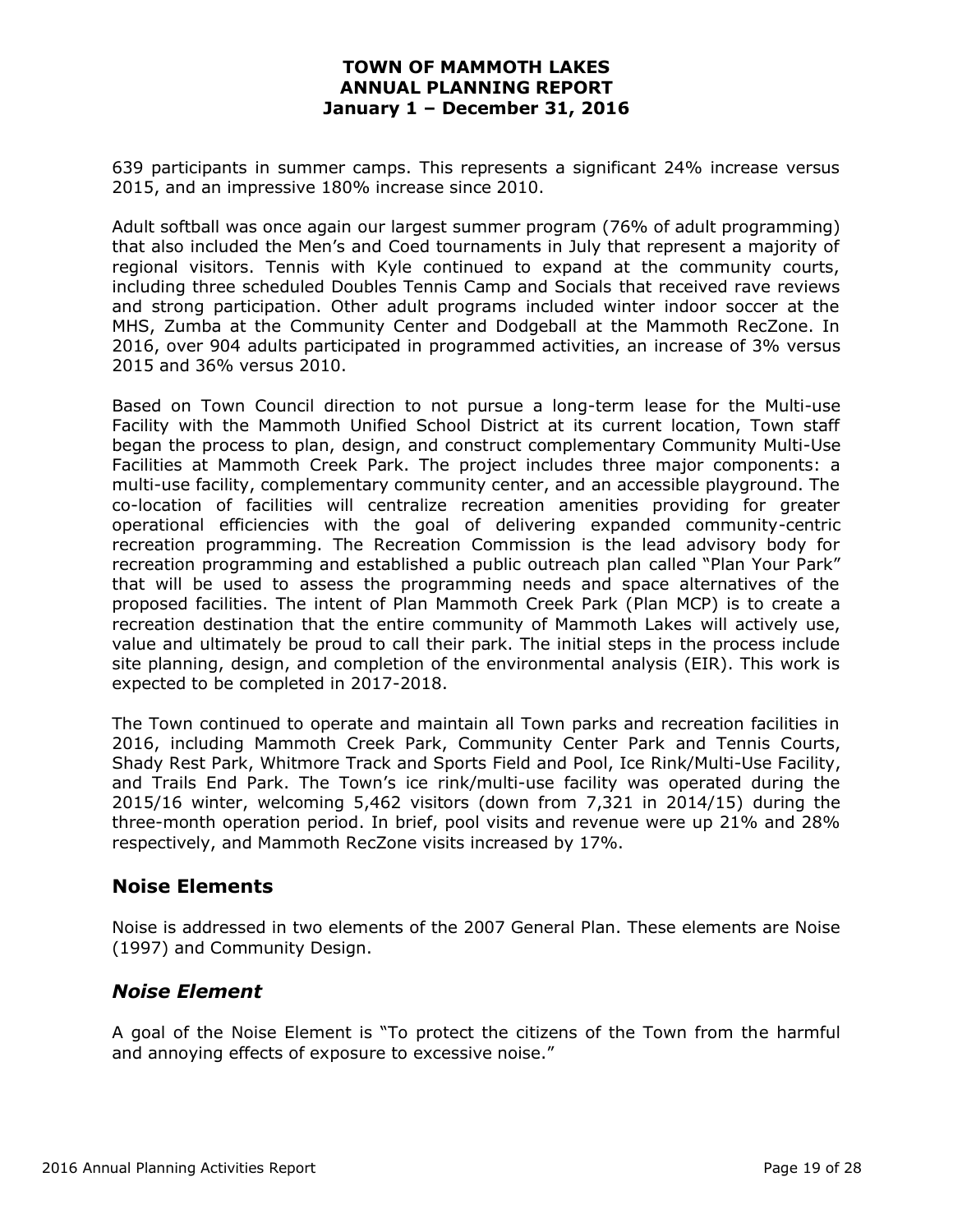The Town continues to enforce the noise limits stated in Municipal Code 8.16 Noise Regulation. An update of the Noise Element and the Noise Ordinance is included on the Community and Economic Development Work Program, but a start date has not been established.

### *Community Design Element*

A goal of the Community Design Element is: "Enhance community character by minimizing noise."

The California Environmental Quality Act (CEQA) requires a noise analysis for all proposed development projects. Mitigation measures are identified for each project to reduce noise impacts. The Town includes these project specific mitigation measures as conditions of approval for the project to reduce noise impacts. Nuisance complaints related to noise are handled by continued enforcement through the Mammoth Lakes Police Department.

### **Safety Element – Public Health and Safety Element**

The Public Health and Safety Element states: "The community will be comfortable and safe. Facilities that are important to a livable community will be supported, provided, and encouraged."

The Town continues to enforce building code requirements to minimize loss of life, injury, and property damage from snow, earthquakes, and fire. The Town also continues to work closely with the Mammoth Lakes Fire Protection District to review proposed development projects to ensure adequate emergency access and fire equipment access. The Town continues to respond to code compliance complaints including those related to potential safety issues. In addition, the Town's Public Works Department prioritizes streets for snow clearing to maintain safe routes during snowstorms.

The Quality of Life Ordinance, adopted in 2015, ensures that transient rental use does not create adverse impacts to neighboring properties due to excessive traffic, noise, trash, and similar issues and to ensure that the number of occupants within such rental units do not exceed the design capacity of the structure or cause health and safety concerns. This ordinance requires any new transient use within a residential structure to be inspected prior to the commencement of the transient use. The inspection verifies compliance with the standards and conditions of operation outlined in the Ordinance and ensures compliance with all applicable safety requirements.

In May 2016, an urgency ordinance was adopted regarding medical marijuana cultivation and specified that medical marijuana can be cultivated in the Industrial zoning district with a use permit and prohibits cultivation in the commercial zones, unless associated with and adjacent to a medical marijuana cooperative. This ensures that these uses are located in an appropriate area for the public's health and safety.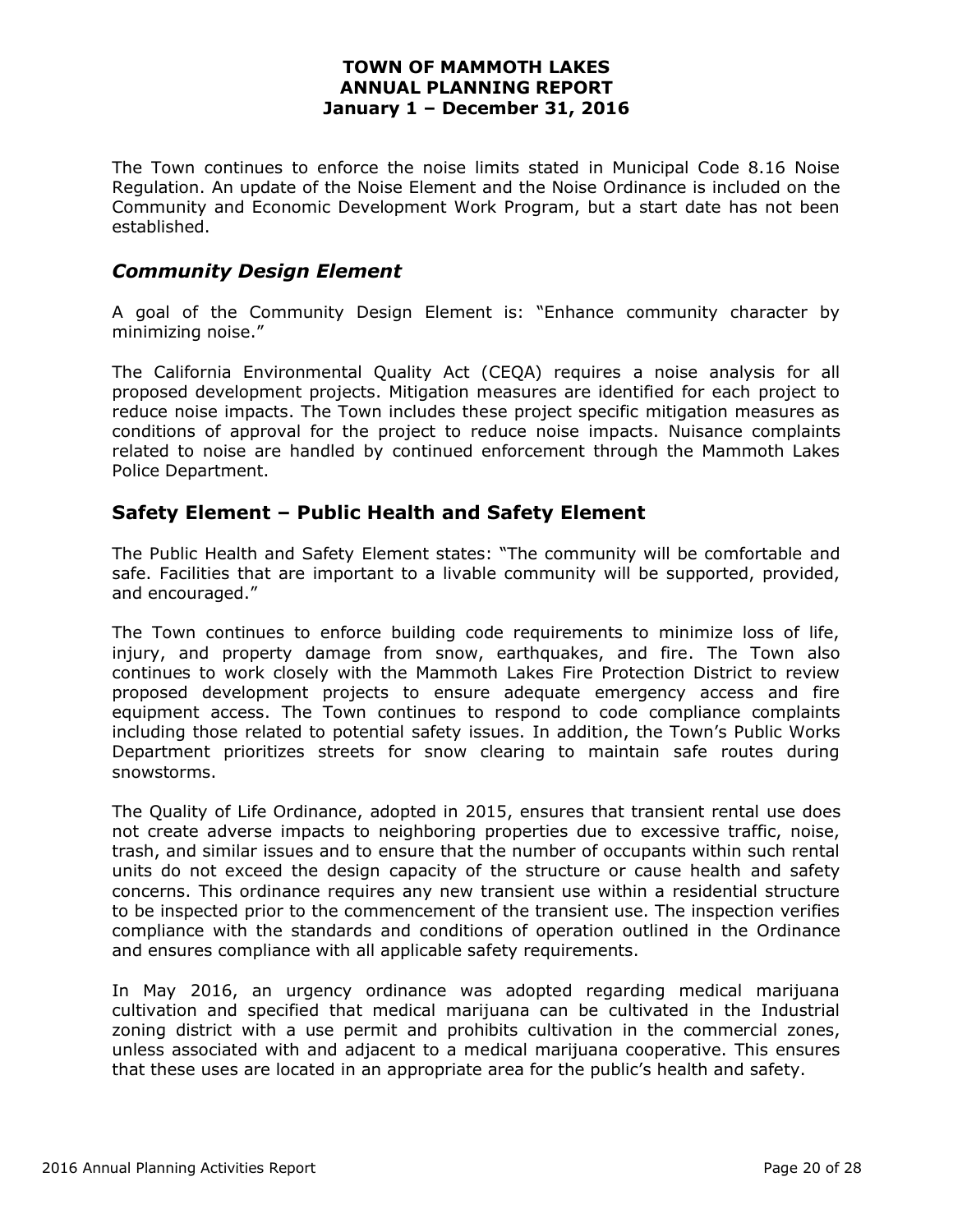In late 2016, Town staff began work on development of regulations related to Proposition 64, the Adult Use of Marijuana Act (AUMA) to ensure the public's safety with regards to recreational marijuana. The Town's regulations are expected to be adopted in late 2017.

All development project applicants are required to submit a Hazardous Waste Acknowledgement Form to disclose any hazardous materials information prior to project review and approval. In addition, the Town maintains an Emergency Operations Plan (EOP) that outlines how the Town will organize to respond to emergencies within the Town's jurisdiction.

Lastly, the Town's Municipal Code continues to allow day care facilities in residential zones to encourage adequate and high quality child-care in Mammoth Lakes.

## **Economy Element**

The Economy Element in the 2007 General Plan is an optional Element (not required by California State Law) that states: "Mammoth Lakes' economy is tourismbased…Mammoth Lakes' economic sustainability is dependent upon the mountain resort, expanded employment opportunities, shoulder season and midweek occupancy, air service and many other components of the community."

In 2011, the Town initiated a significant transient occupancy tax (TOT) enforcement program. The program incorporates a substantial outreach component to inform locals and second homeowners of the Town's short-term rental regulations. The program addresses transient rentals in unpermitted zones and transient rentals in permitted zones that are not remitting the required tax. A TOT Committee was established to assist and provide direction in the Town's TOT enforcement efforts. The Town Council adopted Municipal Code revisions to facilitate this program. In 2016, the Town continued to refine and improve the TOT enforcement program, and initiated approximately 150 TOT compliance cases.

In 2013, Mammoth Lakes Tourism (MLT), with the direction of a steering committee, implemented the Mammoth Lakes Tourism Business Improvement District (TBID). This benefit assessment district was developed to help fund marketing and sales promotion efforts for Mammoth Lakes tourism businesses. The TBID will be in place for a period of five years at which time it can be renewed and expects to generate approximately \$4.7 million annually. The TBID is up for renewal in 2018.

The continued expansion of commercial air service is anticipated to have a significant economic benefit for the town, by reducing midweek and seasonal drops in tourism and visitation. The construction of a temporary holding facility at the airport has improved the experience of those using the airport.

The Town anticipates continued work on economic development in 2017 and this remains as one of the Town Council's top priorities.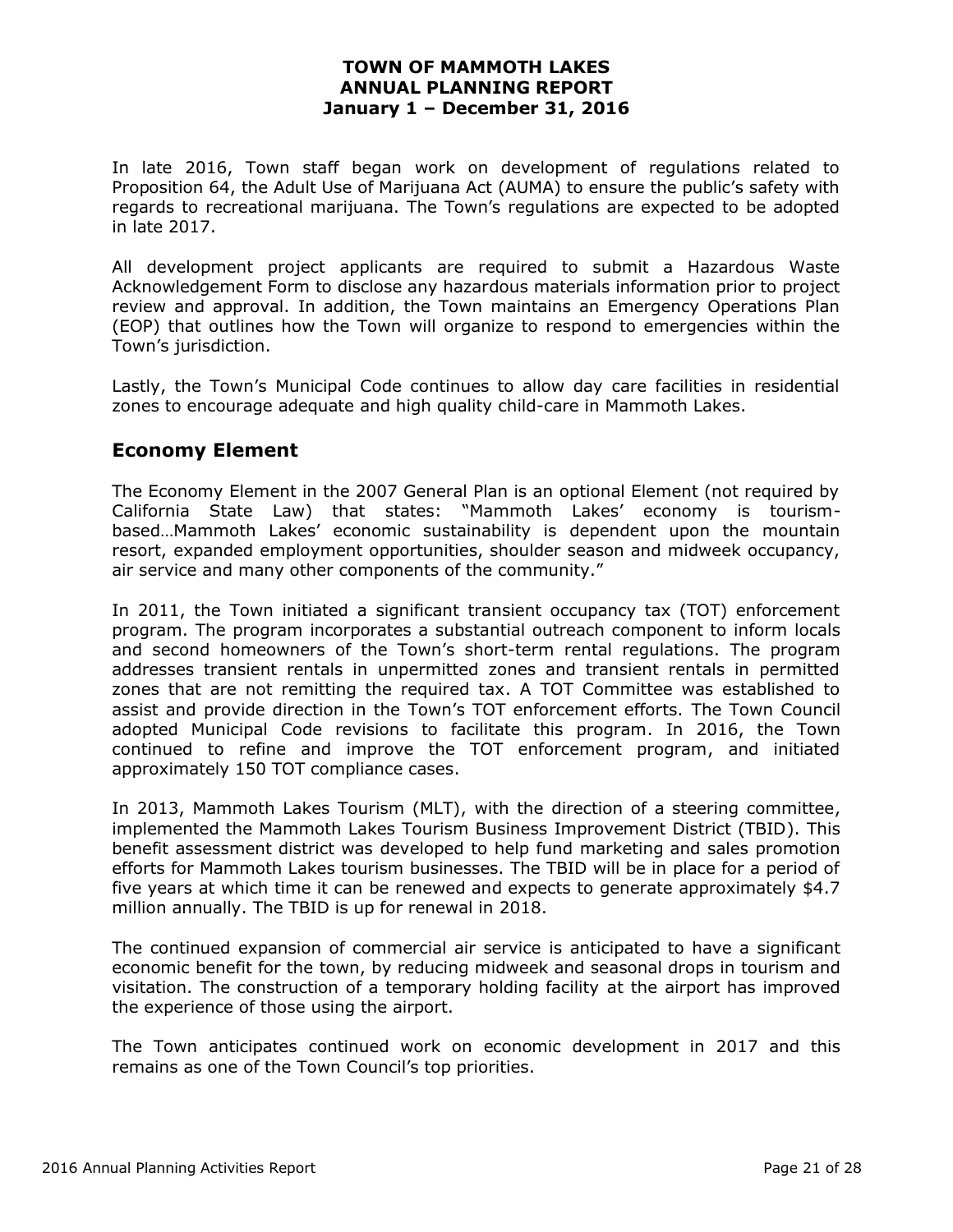## **Housing Element**

Housing element law requires local governments to adequately plan to meet the existing and projected housing needs of all economic segments of the community. All Housing Elements must meet the requirements of the California Government Code sections 65583 and 65584.

The Town adopted the updated Housing Element on June 18, 2014, which was certified as compliant with State law in July 2014. The Housing Element addresses the planning period 2014-2019, and meets the two purposes identified by State law, including assessment of current and future housing needs and constraints in meeting those needs; and providing a strategy that establishes housing goals, policies, and programs. The Housing Element addresses the statewide housing goal of "attaining decent housing and a suitable living environment for every California family." The Housing Element was found to be consistent with the other elements of the General Plan because it provides for the provision of an adequate supply of affordable, livable housing within the Town of Mammoth Lakes. Furthermore, it supports the community's overall economic, social, and environmental goals by maintaining a local population that patronizes local businesses, promoting family stability and security, and reducing carbon dioxide (CO2) emissions through reduction of long-distance home to work commutes.

In 2015, the Town initiated work to update the existing Housing Ordinance (Municipal Code Chapter 17.136) and establish a housing mitigation fee for all types of projects. The updated Housing Ordinance and fee was adopted in July 2015 and is in effect.

Mammoth Lakes Housing, Inc. (MLH) was established by the Town in 2003 to acquire and develop reasonably priced housing for the resident worker population of Mammoth Lakes and to manage and facilitate the ownership and rental of such housing. Town staff continues to work with MLH on achieving the goals of the Housing Element. Attachment 1 identifies the Town's actions towards completion of the programs and status of the Town's compliance with the deadlines in the updated Housing Element.

In 2016, MLH worked with the Town of Mammoth Lakes to preserve one deed restricted home by utilizing the Revolving Loan Fund (RLF). The RLF was established in 2013 and uses a portion of the Town's Housing In-Lieu Fee Account for the preservation of deed restricted ownership housing stock. Since that time, four homes have been preserved. The Town identified this as a priority under Housing Element program H.2.G.1.

MLH commissioned RRC & Associates in 2011 to conduct a housing needs assessment for Mammoth Lakes. Through employee and employer surveys, interviews, and trend analysis, data was collected which will be used to drive the Community Housing Strategy. The recommendations of this assessment include expanding MLH rehabilitation efforts, initiating the development of additional rental housing, exploring opportunities to better serve the Hispanic/Latino population, and exploring relaxing current restrictions on deed restricted properties, among others. Additionally, as part of the 2014 Housing Element update, the Town and MLH distributed a housing survey in both English and Spanish. The results of the survey tracked the results of the 2011 needs assessment.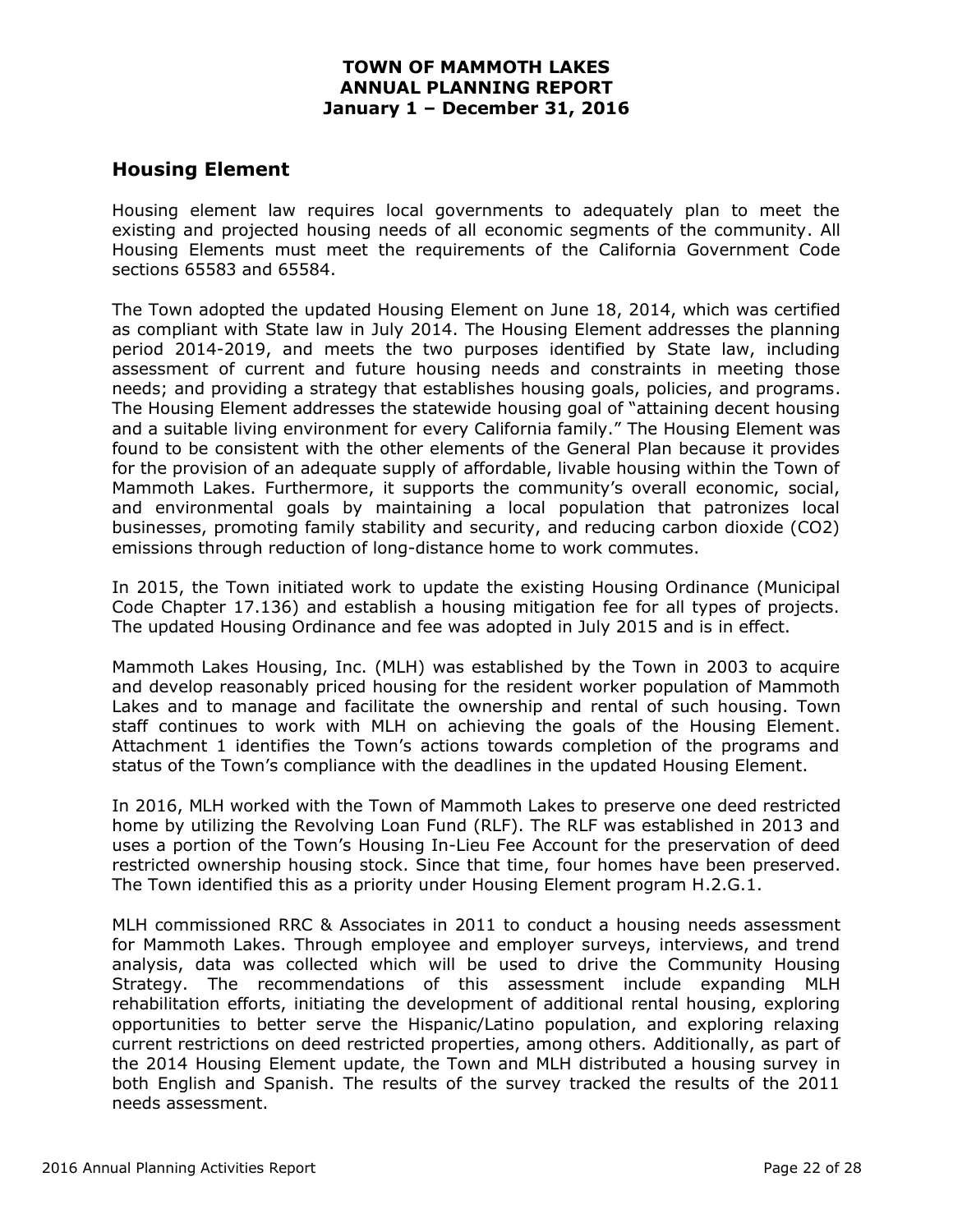The Town offered a First-Time Homebuyers Assistance Program with funding available from the BEGIN, CDBG, and HOME Programs. Five households were assisted with these funds in 2016. MLH was awarded a \$1 million CalHome Manufactured Housing grant in 2014. One household was assisted through this program in 2016.

The December 31, 2016 balance within the Affordable Housing In-Lieu Fund totaled approximately \$468,355.

The Town, in conjunction with MLH, submitted and was awarded a grant application under the 2014 CDBG Program Notice of Funding Availability (NOFA) for the rehabilitation of the Glass Mountain Apartments, Homebuyer Assistance, and rehabilitation of 1-4 units, for and amount totaling \$1,000,000.

# **REGIONAL HOUSING NEEDS**

Table 2 summarizes the Town's progress towards meeting the Town's share of the Regional Housing Needs Allocation (RHNA), for the 2014-2019 Housing Element period.

|                                | TUDIC ET EVIT EVID I TUGLCOO CO FICCONING INTINAT |          |     |          |                              |  |  |  |  |
|--------------------------------|---------------------------------------------------|----------|-----|----------|------------------------------|--|--|--|--|
| Year<br>Constructed/Restricted | Extremely<br>Low                                  | Very Low | Low | Moderate | Above<br>Moderate            |  |  |  |  |
|                                |                                                   |          |     |          |                              |  |  |  |  |
| 2014                           |                                                   |          |     |          | $12^{\scriptscriptstyle{1}}$ |  |  |  |  |
| 2015                           |                                                   |          |     |          | 22 <sup>2</sup>              |  |  |  |  |
| 2016                           |                                                   |          |     |          | 23 <sup>3</sup>              |  |  |  |  |
| Total                          |                                                   |          |     |          | 57                           |  |  |  |  |
| <b>RHNA 2014-2019</b>          | 8                                                 | 9        | 12  | 14       | 31                           |  |  |  |  |
| Net Remaining                  |                                                   | g        | 12  | 14       | $-26$                        |  |  |  |  |

**Table 2: 2014-2019 Progress to Meeting RHNA** 

 $<sup>1</sup>$  In 2014, all of the Above Moderate units constructed were non-deed restricted market rate units.</sup>

 $^{2}$  In 2015, all of the Above Moderate units constructed were non-deed restricted market rate units.

<sup>3</sup> In 2016, all of the Above Moderate units constructed were non-deed restricted market rate units.

Additional efforts will need to be focused on the production of housing, particularly for extremely-low, very-low, low, and moderate income residents, in order to achieve the Town's fair share of the regional housing needs.

The Town continued to direct resources to housing in 2016, particularly the allocation of in-lieu housing funds, and a portion of Transient Occupancy Tax revenues to housing. The latter source was principally used to fund the work of MLH, the Town's local affordable housing non-profit. MLH has used these funds to leverage additional State and Federal grant funds to construct and acquire affordable housing units, to provide down payment assistance to qualifying households, to preserve the existing deed restricted housing stock, and to provide assistance to qualified families to find and move into affordable housing units.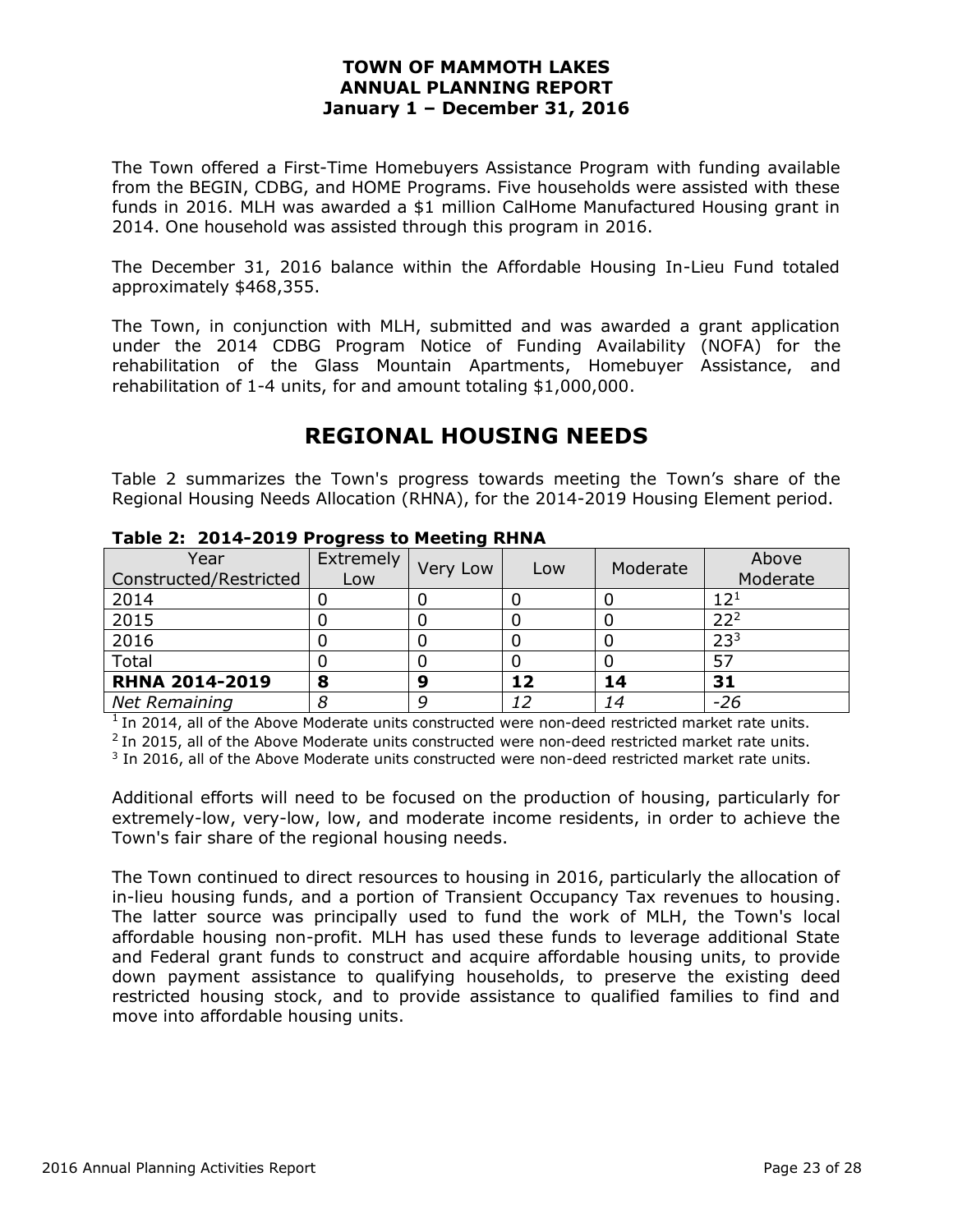# **GOVERNMENTAL CONSTRAINTS TO AFFORDABLE HOUSING**

The Housing Element is required to analyze and identify potential government constraints to the production of affordable housing, and where possible, identify programs that will help to lessen these constraints. Examples of such constraints are government-imposed fees that contribute to the overall cost of housing production, development standards that make it more difficult or costly to develop, or review processes that add time and cost to housing development proposals.

Although some development standards, such as those for on-site parking, lot coverage, and setbacks may be more stringent than in other communities, they are appropriate in the town's local context, particularly the need to deal with large amounts of snowfall.

The analysis of government constraints found that the Town's permitting, development review, and fees represent actual staff costs and time to process applications, and are not unduly restrictive to new residential development. The Town undertook a review of its development impact fees, including housing mitigation in-lieu fees, and, as a result, lowered fees substantially in 2015. One area identified for improvement is the Zoning Code, which has been updated since adoption of the General Plan update in 2007.

Programs identified in the Housing Element to reduce governmental constraints to housing production include:

- Modify the Municipal Code (MC) to incorporate General Plan Policy L.2.D, allowing additional density bonuses for deed-restricted housing projects, and SB 2 pertaining to emergency shelters and transitional housing (H.1.D.1 and H.1.F.2).
- Adopt a resolution waiving application processing fees for developments that include affordable to extremely low-income households (H.4.B.1).
- Amend the MC to allow residential care and assisted living facilities, licensed group homes, and small residential care facilities (H.4.C.1 and H.4.C.2). Adopted in May 2014.
- Amend the MC to clarify that manufactured housing is permitted in all residential zones (H.4.C.3). Adopted in May 2014.
- Allow additional types of secondary housing units within single family residential zones (H.4.D.1). Adopted in May 2014.
- Monitor the DIF Ordinance to assure that impact fees do not impede housing production to meet the Town's RHNA (H.4.E.1).
- Amend the Town's parking standards to allow reduced parking standards for affordable, infill, and mixed use housing (H.4.E.3).

In addition, the Housing Element identifies completion of the comprehensive Zoning Code Update as a key action. The Zoning Code Update was adopted in 2014 and helped to reduce regulatory constraints to housing development by ensuring that the Zoning Code is consistent with the General Plan, reducing ambiguity and making for a more efficient review process.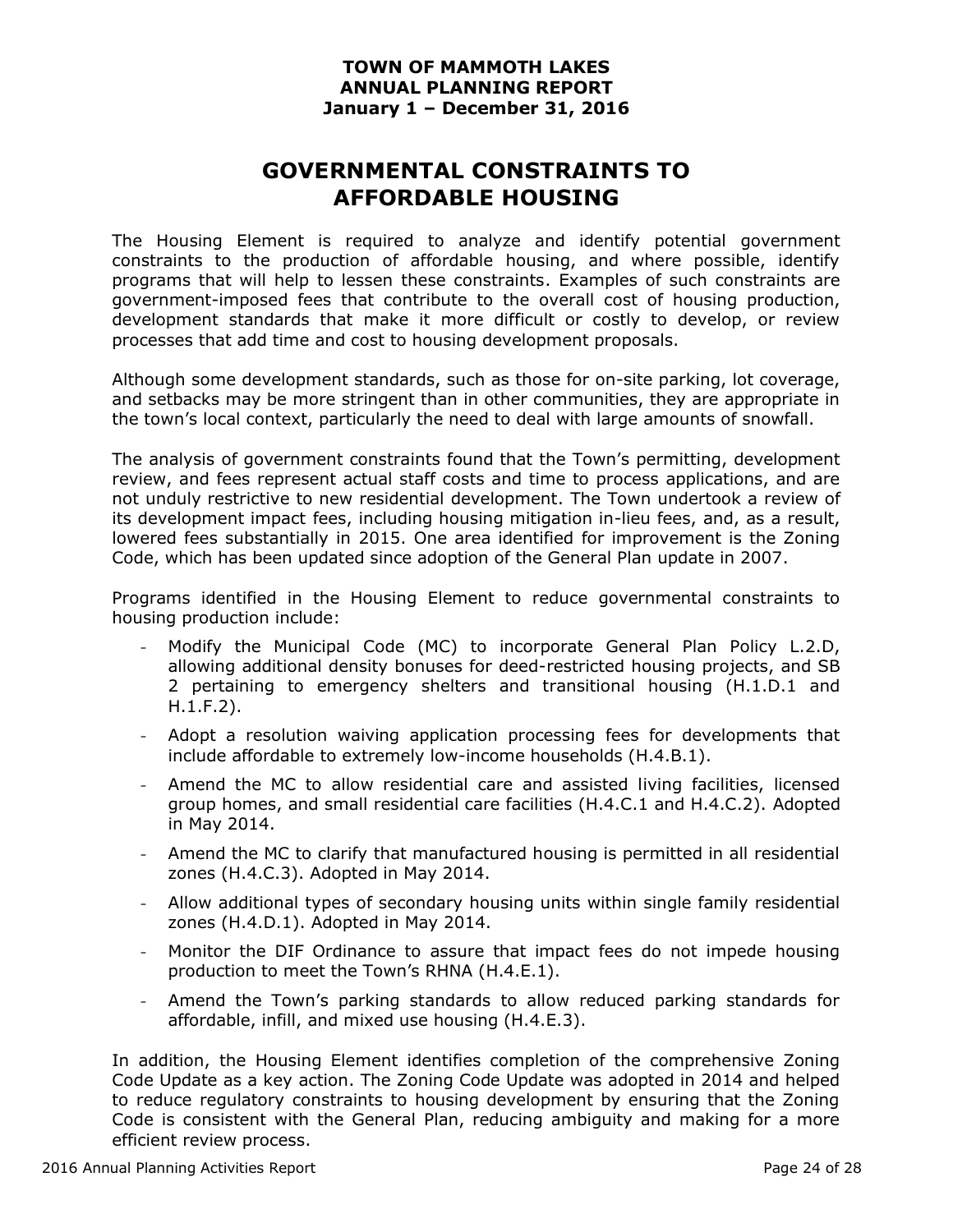The Housing Element also includes an action, H.2.B.1, to amend the Zoning Ordinance in keeping with the interim housing mitigation policy, which was adopted in November 2009. In July 2015, the Town adopted a new housing mitigation policy, which removed the requirement for inclusionary housing and allows developers to choose a desired method for housing mitigation. Options for mitigation, all of which are considered equivalent, include a housing mitigation fee, on-site housing, off-site housing, and conveyance of land. In coordination with the updated housing ordinance, housing mitigation fees were reduced.

A complete summary of the Town's progress to achieving the programs identified in the Housing Element is included as Attachment 1.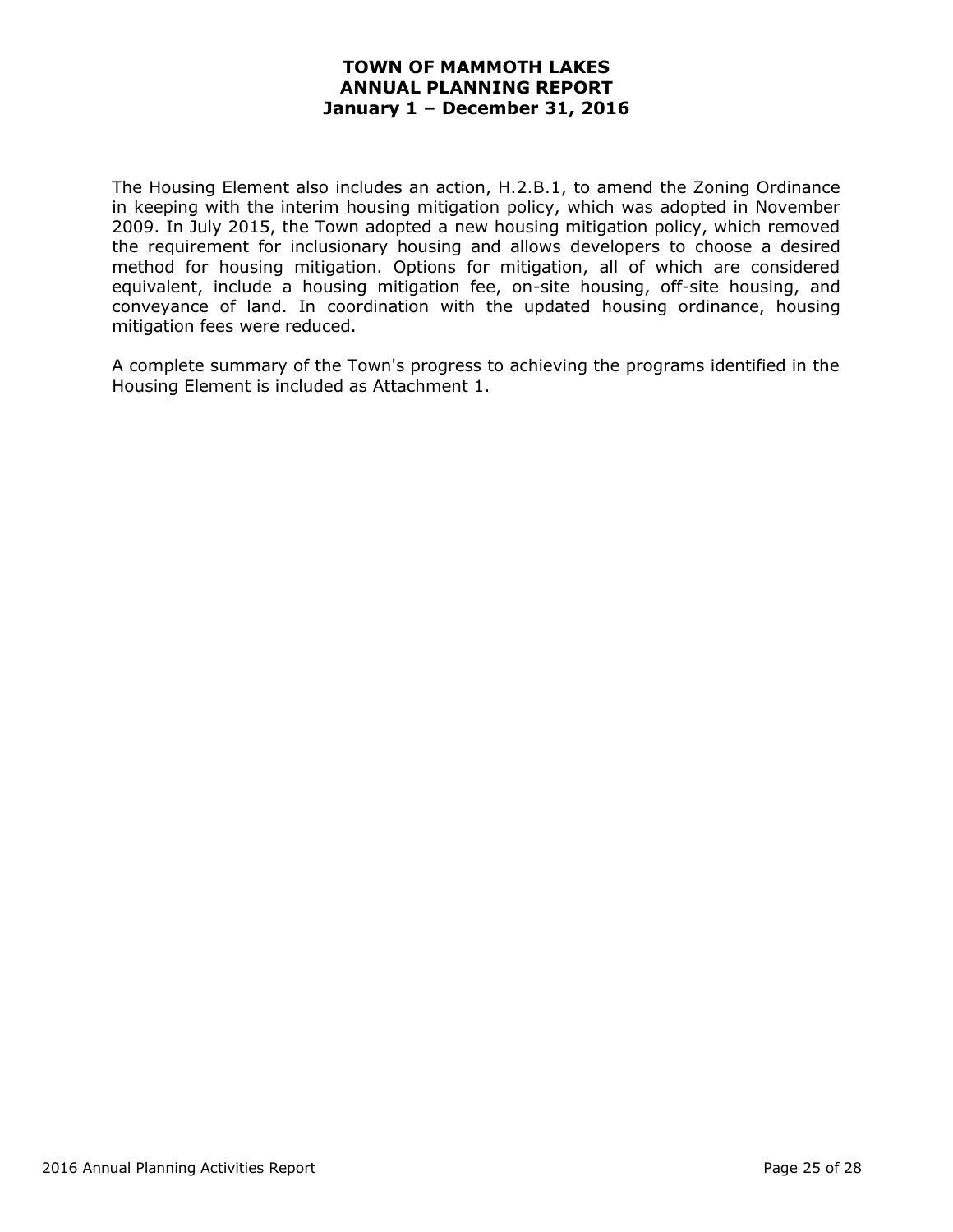# **PLANNING APPLICATIONS**

The following table summarizes the status of planning applications as of December 31, 2016. A detailed list of application requests is attached (Attachment 2).

#### **Table 3: 2016 Planning Applications**

|                                        | Table 1        |                       |                |                |
|----------------------------------------|----------------|-----------------------|----------------|----------------|
| <b>Application Types</b>               | Requests       | Approved <sup>1</sup> | Denied         | In Process     |
| General Plan Amendments (GPA)          | $\mathbf{1}$   | 1                     | 0              | $\mathbf{1}$   |
| District Zoning Amendments (DZA)       | $\overline{2}$ | 3                     | $\overline{0}$ | $\mathbf{1}$   |
| Zoning Code Amendments (ZCA)           | 3              | $\overline{4}$        | $\mathbf 0$    | $\Omega$       |
| Use Permit Applications (UPA)          | $\overline{4}$ | 6                     | 0              | $\mathbf 0$    |
| Tentative Tract Maps (TTM)             | $\overline{2}$ | $\overline{4}$        | $\overline{0}$ | $\mathbf 0$    |
| Tentative Parcel Maps (TPM)            | $\mathbf{1}$   | $\mathbf{1}$          | 0              | $\mathbf 0$    |
| Variances (VAR)                        | $\mathbf{1}$   | $\mathbf{1}$          | $\mathbf 0$    | $\mathbf 0$    |
| Design Reviews (DR)                    | 11             | 10                    | 0              | $\overline{2}$ |
| Administrative Design Review (ADR)     | 3              | 3                     | $\overline{0}$ | $\mathbf 0$    |
| Lot Line Adjustments (LLA)             | $\overline{2}$ | $\mathbf{1}$          | 0              | $\mathbf{1}$   |
| Concept Reviews (CR)                   | $\mathbf{1}$   | <b>NA</b>             | <b>NA</b>      | $\mathbf 0$    |
| Adjustments (ADJ)                      | 5              | 5                     | $\mathbf 0$    | $\Omega$       |
| Administrative Permits (AP)            | 3              | $\overline{2}$        | 1 (withdrawn)  | $\mathbf 0$    |
| Time Extension Requests (TER)          | $\overline{2}$ | $\mathbf 0$           | $\mathbf 0$    | 2              |
| <b>Land Donations</b>                  | $\overline{2}$ | $\overline{2}$        | $\overline{0}$ | $\mathbf 0$    |
| Building Permits (BP)                  | 647            | 551                   | <b>NA</b>      | <b>NA</b>      |
| Code Compliance Cases (CC)             | 239            | <b>NA</b>             | <b>NA</b>      | <b>NA</b>      |
| <b>TOT Compliance Cases</b>            | 154            | <b>NA</b>             | <b>NA</b>      | <b>NA</b>      |
| Sign Permits (SP)                      | 20             | 19                    | $\mathbf 0$    | 2              |
| Tree Removal Permits (TRP)             | 47             | 45                    | $\overline{2}$ | $\mathbf 0$    |
| Outdoor Sales Permit (OS)              | $\mathbf{1}$   | $\mathbf{1}$          | 0              | 0              |
| <b>Business Tax Certificates (BTC)</b> | 262            | 248                   | 14             | <b>NA</b>      |

2016 Annual Planning Activities Report **Page 26 of 28** and 2016 Annual Planning Activities Report  $<sup>1</sup>$  Approved list includes projects from previous years approved in 2016 by the PEDC or Town Council</sup>

 $\overline{a}$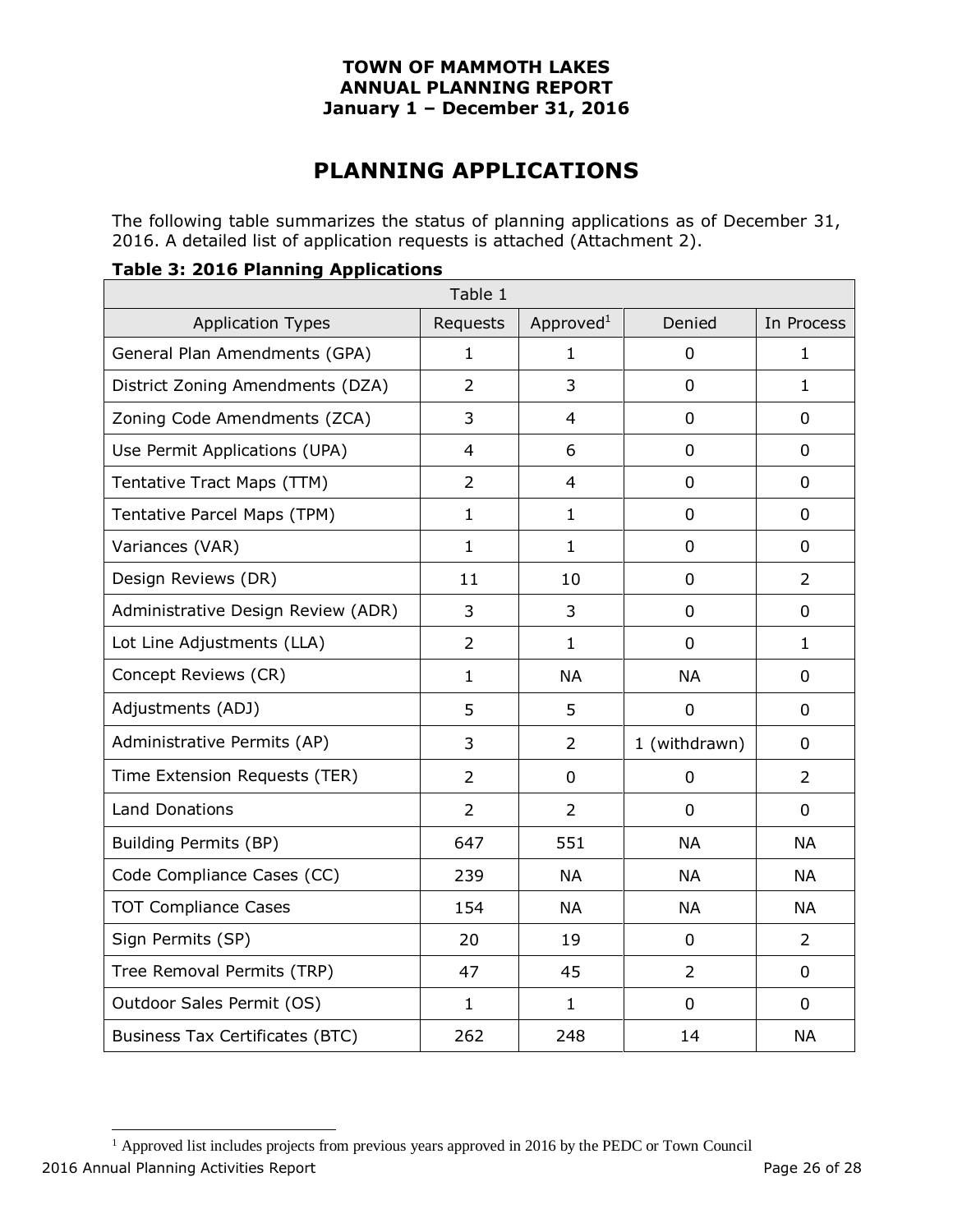# **LOOK AHEAD - MAJOR PROJECTS IN 2017**

The Town of Mammoth Lakes anticipates a busy 2017 completing significant work programs and projects that will further implement the 2007 General Plan:

- Continued work on the amendment to the North Village Specific Plan regarding an increase of density for the Mammoth Hillside project
- Continued site design and environmental analysis for Mammoth Creek Park West (Multi-Use Facility and Ice Rink, Community Center, and accessible playground)
- Complete construction of the new Town of Mammoth Lakes Police Station
- Continue to work with the Inyo National Forest on development and implementation of the Trail System Master Plan
- Work on completing a grant funded affordable housing project to improve the Glass Mountain Apartments
- Mammoth Lakes Housing (MLH) with financial support from the Mammoth Mountain Ski Area have procured the consulting services of WSW Consulting, Inc. to update the 2011 Housing Needs Assessment and develop a Community Housing Action Plan. The work is scheduled to be completed in November 2017
- Update of the Sign Code
- Continued work on an Enhanced Infrastructure Financing District (EIFD)
- Continue administering CDBG grants in conjunction with MLH and IMACA
- Update the Municipal Code to be consistent with the DIF study/fees approved in 2015
- Economic development activities
- Continuation of the TOT Enforcement Program
- Continue implementation of the Quality of Life Ordinance
- Airport Terminal Planning and Environmental Review
- Municipal Trails Signage and Wayfinding
- Code Compliance
- Permit Processing
- Transit stop improvements
- Grant funded sidewalk and trails projects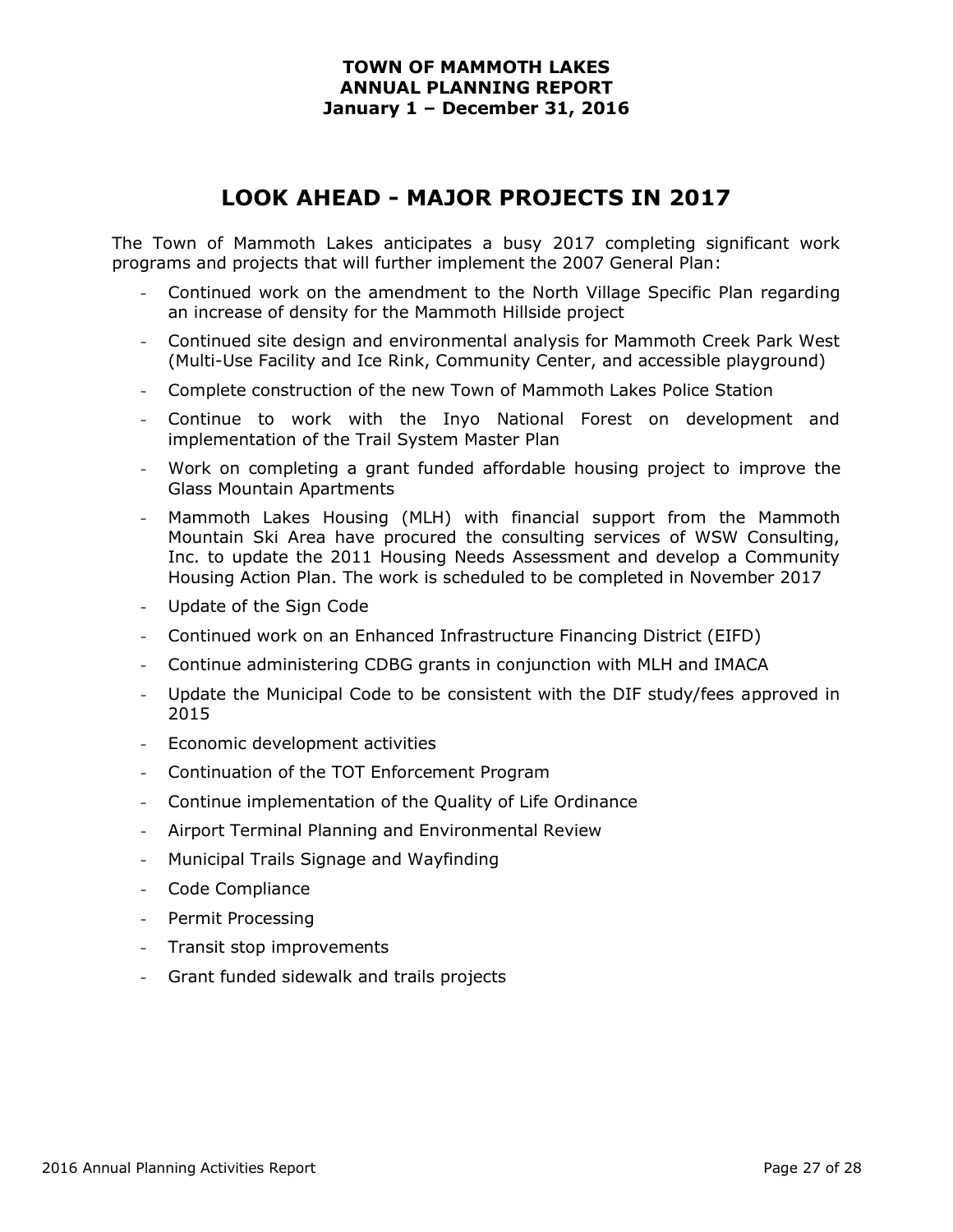# **ATTACHMENTS**

**Attachment 1:** Annual Element Progress Report – Housing Element Implementation

**Attachment 2:** Detailed List of Planning Application Requests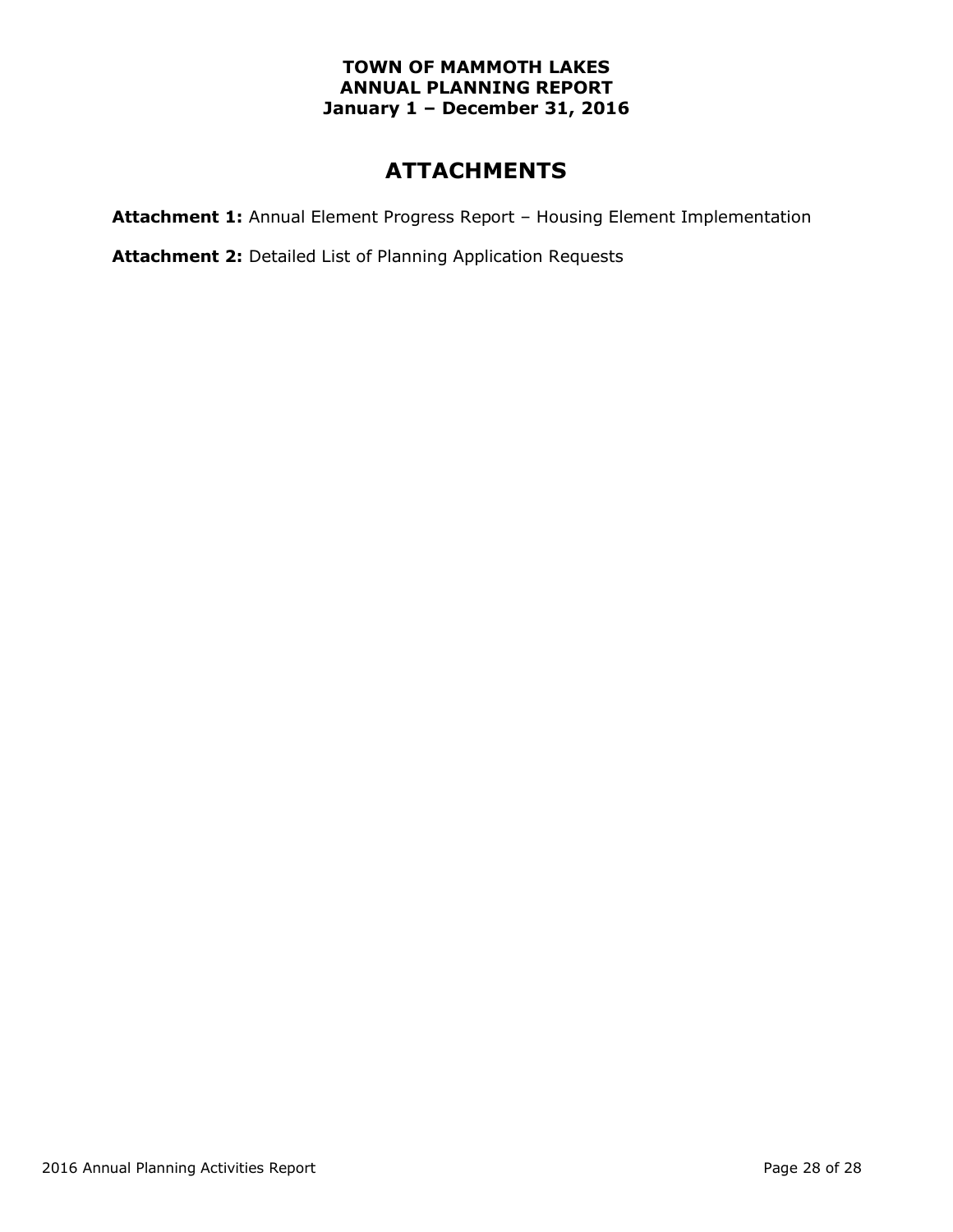*Housing Element Implementation*

(CCR Title 25 §6202 )

**Jurisdiction** Town of Mammoth Lakes

**Reporting Period** 

 $1/1/16 -$ 

12/31/16

#### **Table A**

#### **Annual Building Activity Report Summary - New Construction Very Low-, Low-, and Mixed-Income Multifamily Projects**

| <b>Housing Development Information</b>                   |                  |          |           |        |                                    |                    |                    |        | <b>Housing with Financial Assistance</b><br>and/or<br><b>Deed Restrictions</b> |                    | <b>Housing without</b><br><b>Financial Assistance</b><br>or Deed Restrictions |                  |                                                                                                                           |
|----------------------------------------------------------|------------------|----------|-----------|--------|------------------------------------|--------------------|--------------------|--------|--------------------------------------------------------------------------------|--------------------|-------------------------------------------------------------------------------|------------------|---------------------------------------------------------------------------------------------------------------------------|
| 1                                                        | $\overline{2}$   | 3        |           |        |                                    |                    | 5                  | 5a     | 6                                                                              | $\overline{7}$     | 8                                                                             |                  |                                                                                                                           |
| Project Identifier                                       |                  | Tenure   |           |        | Affordability by Household Incomes |                    | <b>Total Units</b> |        | Assistance<br>Programs                                                         | Deed<br>Restricted | Note below the number of units<br>determined to be affordable without         |                  |                                                                                                                           |
| (may be APN No.,<br>project name or                      | Unit<br>Category | R=Renter | Very Low- | Low-   | Moderate-                          | Above<br>Moderate- | per<br>Project     | Units* |                                                                                |                    | Est. # Infill   for Each Development                                          | <b>Units</b>     | financial or deed restrictions and attach<br>an explanation how the jurisdiction<br>determined the units were affordable. |
| address)                                                 |                  | O=Owner  | Income    | Income | Income                             | Income             |                    |        |                                                                                |                    | See Instructions                                                              | See Instructions | Refer to instructions.                                                                                                    |
|                                                          |                  |          |           |        |                                    |                    |                    |        |                                                                                |                    |                                                                               |                  |                                                                                                                           |
|                                                          |                  |          |           |        |                                    |                    |                    |        |                                                                                |                    |                                                                               |                  |                                                                                                                           |
|                                                          |                  |          |           |        |                                    |                    |                    |        |                                                                                |                    |                                                                               |                  |                                                                                                                           |
|                                                          |                  |          |           |        |                                    |                    |                    |        |                                                                                |                    |                                                                               |                  |                                                                                                                           |
|                                                          |                  |          |           |        |                                    |                    |                    |        |                                                                                |                    |                                                                               |                  |                                                                                                                           |
|                                                          |                  |          |           |        |                                    |                    |                    |        |                                                                                |                    |                                                                               |                  |                                                                                                                           |
|                                                          |                  |          |           |        |                                    |                    |                    |        |                                                                                |                    |                                                                               |                  |                                                                                                                           |
|                                                          |                  |          |           |        |                                    |                    |                    |        |                                                                                |                    |                                                                               |                  |                                                                                                                           |
| (9) Total of Moderate and Above Moderate from Table A3 ▶ |                  |          |           | ▸      |                                    | 23                 |                    |        |                                                                                |                    |                                                                               |                  |                                                                                                                           |
| (10) Total by income Table A/A3 $\blacktriangleright$    |                  |          |           |        |                                    |                    | $\Omega$           |        |                                                                                |                    |                                                                               |                  |                                                                                                                           |
| (11) Total Extremely Low-Income Units*                   |                  |          |           |        |                                    |                    |                    |        |                                                                                |                    |                                                                               |                  |                                                                                                                           |

\* Note: These fields are voluntary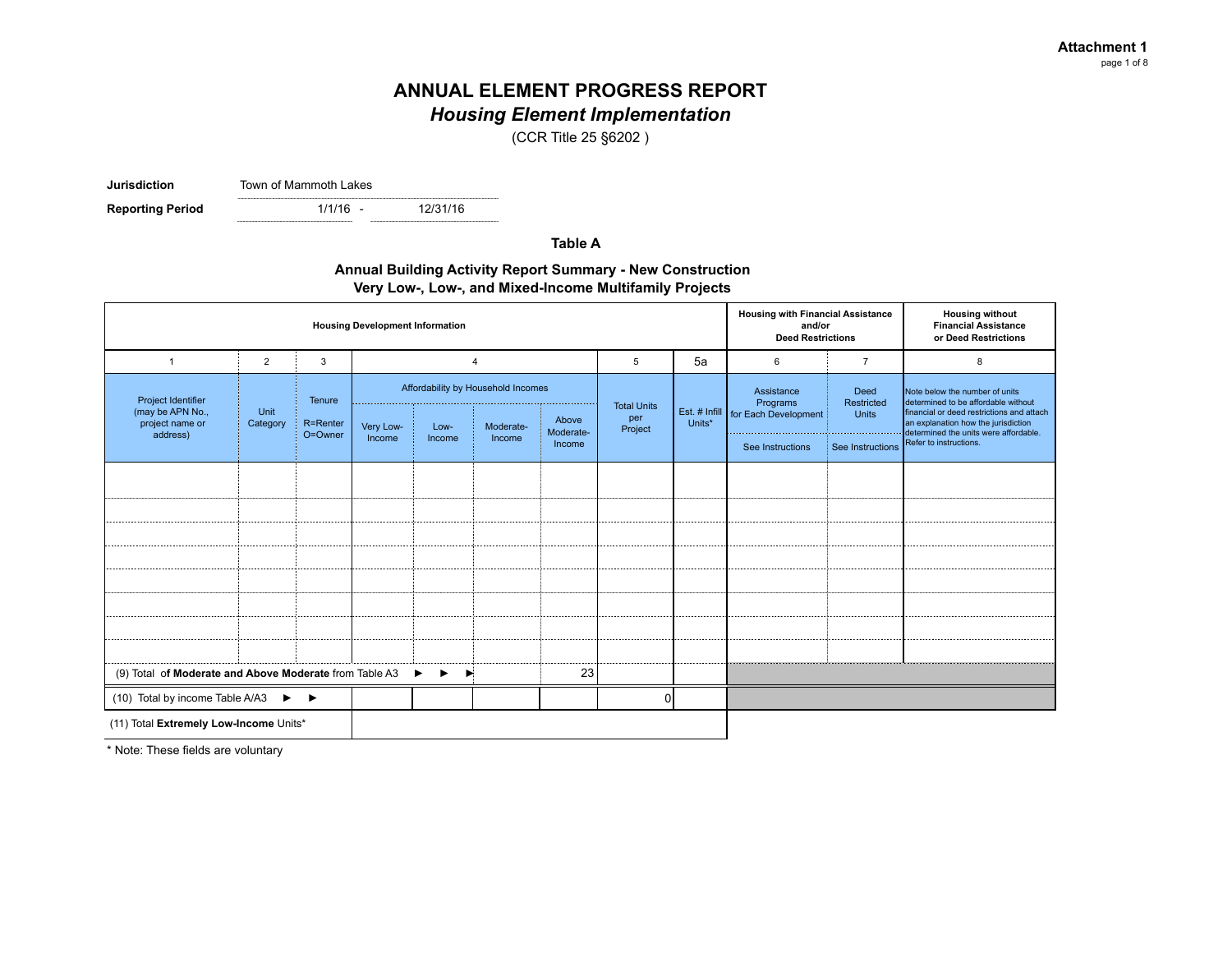*Housing Element Implementation*

(CCR Title 25 §6202 )

**Jurisdiction** Town of Mammoth Lakes

 $1/1/16 -$ **Reporting Period** 1/1/16 - 12/31/16

#### **Table A2**

#### **Annual Building Activity Report Summary - Units Rehabilitated, Preserved and Acquired pursuant to GC Section 65583.1(c)(1)**

Please note: Units may only be credited to the table below when a jurisdiction has included a program it its housing element to rehabilitate, preserve or acquire units to accommodate a portion of its RHNA which meet the specific criteria as outlined in GC Section 65583.1(c)(1)

|                                   |                              |                     | Affordability by Household Incomes |                              |                                                                                                                                        |
|-----------------------------------|------------------------------|---------------------|------------------------------------|------------------------------|----------------------------------------------------------------------------------------------------------------------------------------|
| <b>Activity Type</b>              | Extremely<br>Low-<br>Income* | Very Low-<br>Income | Low-<br>Income                     | <b>TOTAL</b><br><b>UNITS</b> | (4) The Description should adequately document how each unit complies with<br>subsection (c<br>)(7) of Government Code Section 65583.1 |
| (1) Rehabilitation Activity       |                              |                     |                                    |                              |                                                                                                                                        |
| (2) Preservation of Units At-Risk |                              |                     |                                    |                              |                                                                                                                                        |
| (3) Acquisition of Units          |                              |                     |                                    |                              |                                                                                                                                        |
| (5) Total Units by Income         |                              |                     |                                    |                              |                                                                                                                                        |

\* Note: This field is voluntary

#### **Table A3**

#### **Annual building Activity Report Summary for Above Moderate-Income Units (not including those units reported on Table A)**

|                                                     | 1.<br><b>Single Family</b> | 4 Units | $5+$<br>$2 - 3.$<br><b>Units</b> | 4.<br><b>Second Unit</b> | 5.<br><b>Mobile Homes</b> | 6.<br>Total | Number of infill<br>units* |
|-----------------------------------------------------|----------------------------|---------|----------------------------------|--------------------------|---------------------------|-------------|----------------------------|
| No. of Units Permitted for<br>Moderate              |                            |         |                                  |                          |                           | 0           |                            |
| No. of Units Permitted for<br><b>Above Moderate</b> | 23                         |         |                                  |                          |                           | 23          |                            |

\* Note: This field is voluntary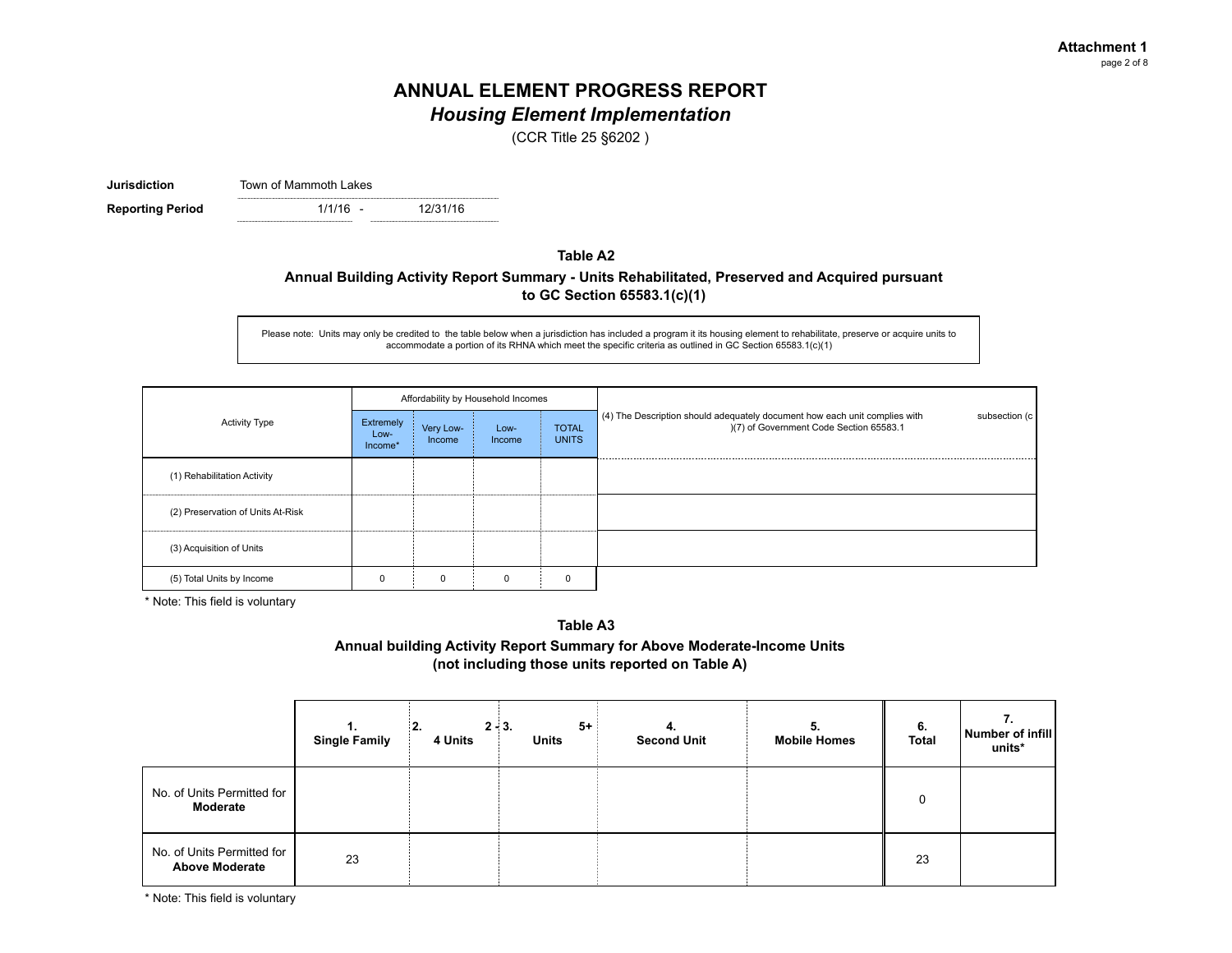### *Housing Element Implementation*

(CCR Title 25 §6202 )

**Jurisdiction** Town of Mammoth Lakes

 $1/1/16 -$ **Reporting Period** 1/1/16 - 12/31/16

**Table B**

#### **Regional Housing Needs Allocation Progress**

**Permitted Units Issued by Affordability**

|                                                | Enter Calendar Year starting with the first year of the<br>RHNA allocation period. See Example. |                                       | 2014         | 2015                   | 2016      | 2017                   | 2018      | 2019      | 2020                   | 2021      | 2022      | <b>Total Units</b>     | Total                             |
|------------------------------------------------|-------------------------------------------------------------------------------------------------|---------------------------------------|--------------|------------------------|-----------|------------------------|-----------|-----------|------------------------|-----------|-----------|------------------------|-----------------------------------|
|                                                | <b>Income Level</b>                                                                             | RHNA Allocation<br>by<br>Income Level | Year<br>1    | Year<br>$\overline{2}$ | Year<br>3 | Year<br>$\overline{4}$ | Year<br>5 | Year<br>6 | Year<br>$\overline{7}$ | Year<br>8 | Year<br>9 | to Date<br>(all years) | Remaining RHNA<br>by Income Level |
| Very Low                                       | <b>Deed Restricted</b><br>Non-deed<br>restricted                                                | 17                                    | $\Omega$<br> |                        |           |                        |           |           |                        |           |           |                        | 17                                |
| Low                                            | Deed Restricted<br>Non-deed<br>restricted                                                       | 12                                    | 0            |                        |           |                        |           |           |                        |           |           |                        | 12                                |
| Moderate                                       | Deed Restricted<br>Non-deed<br>restricted                                                       | 14                                    | 0            |                        |           |                        |           |           |                        |           |           |                        | 14                                |
| Above Moderate                                 |                                                                                                 | 31                                    | 12           | 22                     | 23        |                        |           |           |                        |           |           | 57                     | $-26$                             |
| Total RHNA by COG.<br>Enter allocation number: |                                                                                                 | 74                                    | 12           | 22                     | 23        |                        |           |           |                        |           |           | 57                     |                                   |
| <b>Total Units</b>                             | $\blacktriangleright$ $\blacktriangleright$<br>$\ddot{\phantom{1}}$                             |                                       |              |                        |           |                        |           |           |                        |           |           |                        | 17                                |
|                                                | Remaining Need for RHNA Period ▶ ▶ ▶ ▶ ▶                                                        |                                       |              |                        |           |                        |           |           |                        |           |           |                        |                                   |

Note: units serving extremely low-income households are included in the very low-income permitted units totals.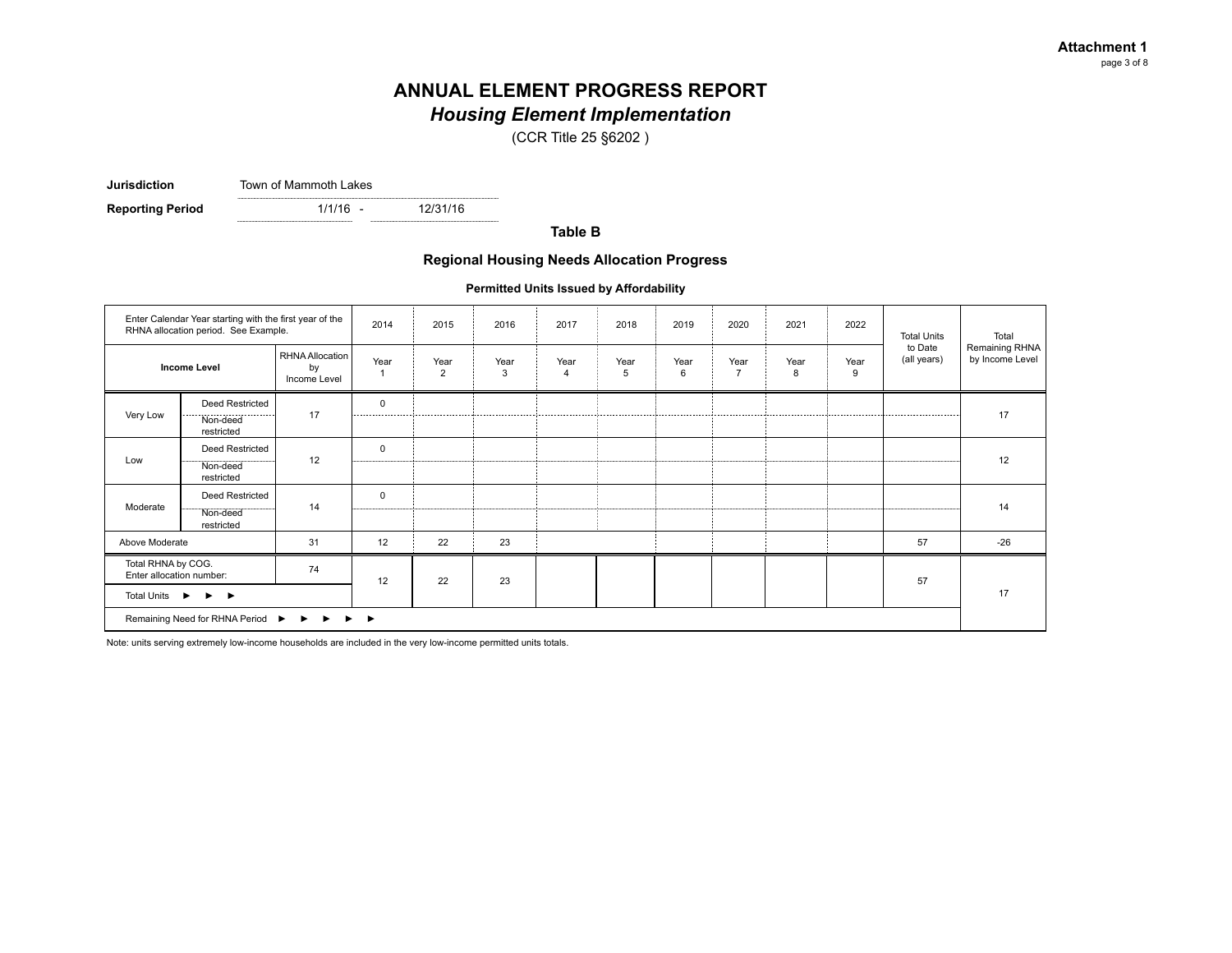*Housing Element Implementation*

(CCR Title 25 §6202 )

**Jurisdiction** Town of Mammoth Lakes

 $1/1/16 -$ **Reporting Period** 1/1/16 - 12/31/16

**Table C**

**Program Implementation Status**

| <b>Program Description</b><br>(By Housing Element Program Names) |                                                                                                                                                             | Housing Programs Progress Report - Government Code Section 65583.<br>Describe progress of all programs including local efforts to remove governmental constraints to the maintenance, improvement,<br>and development of housing as identified in the housing element. |                                                                                                                                                                                                                                                                               |  |  |  |  |  |
|------------------------------------------------------------------|-------------------------------------------------------------------------------------------------------------------------------------------------------------|------------------------------------------------------------------------------------------------------------------------------------------------------------------------------------------------------------------------------------------------------------------------|-------------------------------------------------------------------------------------------------------------------------------------------------------------------------------------------------------------------------------------------------------------------------------|--|--|--|--|--|
| Name of Program                                                  | Objective                                                                                                                                                   | <b>Timeframe</b><br>in H.E.                                                                                                                                                                                                                                            | <b>Status of Program Implementation</b>                                                                                                                                                                                                                                       |  |  |  |  |  |
| H.1.A.1                                                          | Maintain an up-to-date GIS<br>database.                                                                                                                     | On-going                                                                                                                                                                                                                                                               | The Town contracts with a GIS coordinator that works for both the Town<br>and Mono County to keep the GIS database functioning and up-to-date.                                                                                                                                |  |  |  |  |  |
| IH.1.A.2                                                         | Provide annual reporting on the<br>Town's progress to meeting the<br>Housing Element.                                                                       | On-going                                                                                                                                                                                                                                                               | This table, included with the annual planning report provided to the State<br>Department of Housing and Community Development, is how the Town<br>reports and tracks progress.                                                                                                |  |  |  |  |  |
| H.1.A.3                                                          | Ensure Master Plan/Specific Plan<br>updates provide development<br>capacity and policy to meet housing<br>needs.                                            | On-going                                                                                                                                                                                                                                                               | As master plans and specific plans are processed, the Community &<br>Economic Development Department, Planning & Economic Development<br>Commission, and Town Council will evaluate and ensure adequate<br>development capacity and policy is included to meet housing needs. |  |  |  |  |  |
| IH.1.B.1                                                         | Study exemption from density and<br>FAR calculations for required on-site<br>affordable and workforce housing.                                              | 31-Dec-15                                                                                                                                                                                                                                                              | This was studied as part of the Housing Ordinance Update, and the Town<br>determined that it was not appropriate to include in the updated Housing<br>Ordinance, especially due to the current FAR work underway.                                                             |  |  |  |  |  |
| H.1.B.2                                                          | Encourage housing development as<br>part of infill and mixed-use projects in<br><b>Commercial Zones</b>                                                     | On-going                                                                                                                                                                                                                                                               | The Commercial Zones allow mixed-use projects and workforce housing.                                                                                                                                                                                                          |  |  |  |  |  |
| H.1.C.1                                                          | Amend the Housing Ordinance to<br>incorporate General Plan Policy<br>L.2.D. allowing additional density<br>bonuses for deed-restricted housing<br>projects. | 31-Dec-14                                                                                                                                                                                                                                                              | This has been incorporated into Housing Ordinance (17.136.050.D).                                                                                                                                                                                                             |  |  |  |  |  |
| H.1.D.1                                                          | Develop criteria, standards, and<br>thresholds for assessment and<br>approval for Alternative Housing<br>Mitigation Plans.                                  | 31-Dec-14                                                                                                                                                                                                                                                              | The Housing Ordinance provides a menu of options that a developer can<br>choose from to mitigate his/her housing impact. Requirements are<br>outlined for each of those options in the Housing Ordinance.                                                                     |  |  |  |  |  |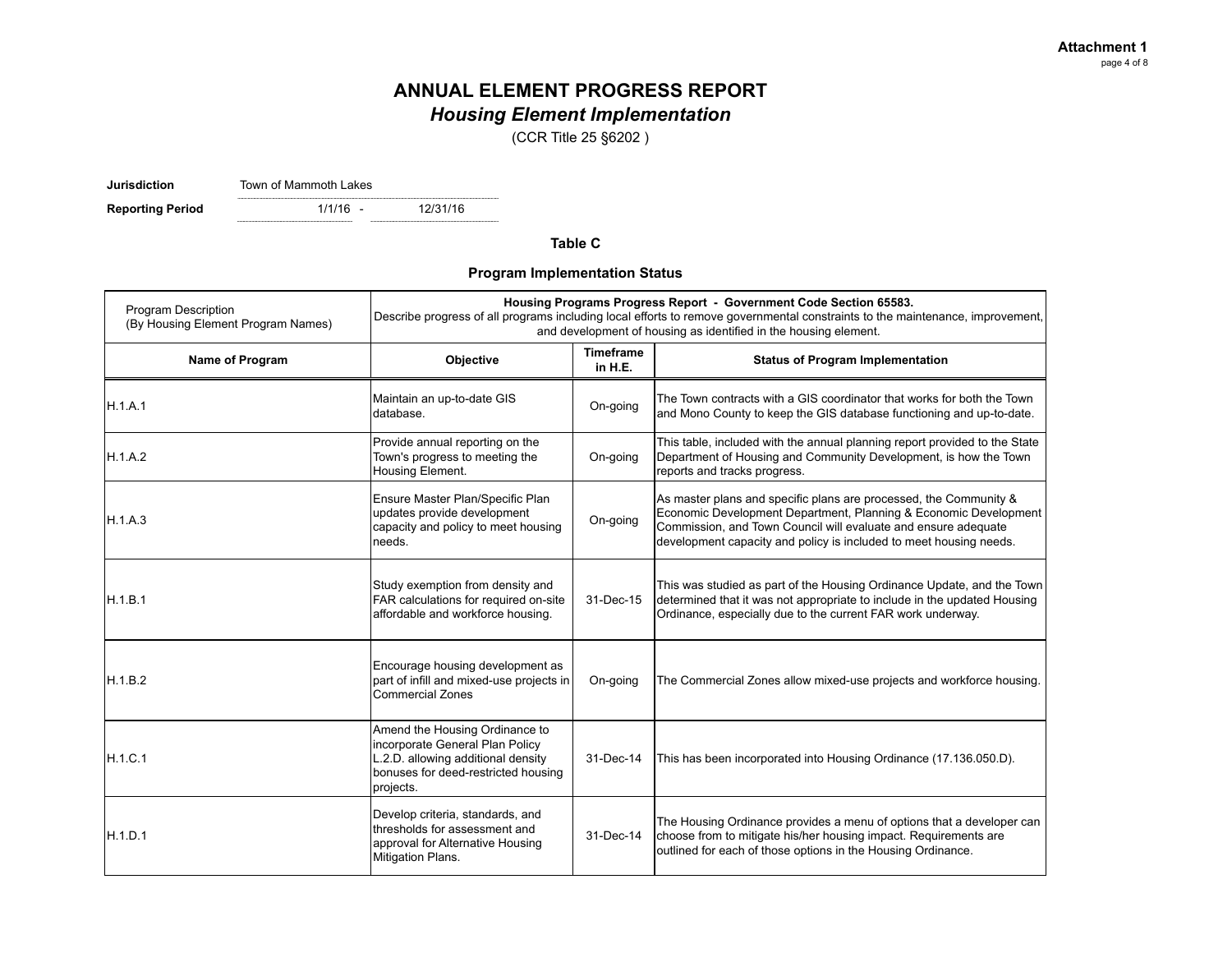# **ANNUAL ELEMENT PROGRESS REPORT** *Housing Element Implementation*

(CCR Title 25 §6202 )

| <b>Jurisdiction</b>     | Town of Mammoth Lakes |                                                                                                                                                                                |           |                                                                                                                                                                                                                                                                                                                                                    |
|-------------------------|-----------------------|--------------------------------------------------------------------------------------------------------------------------------------------------------------------------------|-----------|----------------------------------------------------------------------------------------------------------------------------------------------------------------------------------------------------------------------------------------------------------------------------------------------------------------------------------------------------|
| <b>Reporting Period</b> | $1/1/16 -$            | 12/31/16                                                                                                                                                                       |           |                                                                                                                                                                                                                                                                                                                                                    |
| H.1.E.1                 |                       | Continue to apply zoning standards<br>that allow for special needs housing.                                                                                                    | On-going  | The Town is continuing to apply these zoning standards.                                                                                                                                                                                                                                                                                            |
| H.1.E.2                 |                       | Identify outstanding housing needs,<br>available housing that meets those<br>needs, and consider a program to fill<br>cost gap for persons with<br>developmental disabilities. | 31-Dec-14 | The Town will work with Mammoth Lakes Housing, Inc. and Kern<br>and on-going Regional Center to complete this action item.                                                                                                                                                                                                                         |
| H.1.E.3                 |                       | Implement an outreach program for<br>housing and services available for<br>persons with developmental<br>disabilities.                                                         | 31-Dec-14 | The Town will work with Mammoth Lakes Housing, Inc. and Kern<br>and on-going Regional Center to complete this action item.                                                                                                                                                                                                                         |
| H.1.E.4                 |                       | Ensure equal access to housing for<br>persons with disabilities.                                                                                                               | On-going  | The Town ensures this through implementation of Municipal Code 17.80,<br>Reasonable Accommodation.                                                                                                                                                                                                                                                 |
| H.2.A.1                 |                       | Dedicate 1 percentage point of TOT<br>revenues to fund housing programs.                                                                                                       | On-going  | While the Town Council annually dedicates TOT revenues to fund<br>housing programs, in 2015 less than one percentage point was<br>committed to fund housing programs.                                                                                                                                                                              |
| H.2.A.2                 |                       | Pursue grant funds to support<br>housing programs, in particular<br>funding for ELI households.                                                                                | On-going  | The Town and Mammoth Lakes Housing, Inc. continue to pursue grant<br>funds to support housing programs. A HOME grant was awarded in 2014<br>for first time homebuyer assistance and rehabilitation. A CDBG grant was<br>awarded in 2014 for upgrades to the Glass Mountain Apartments, and<br>homebuyer assistance and single unit rehabilitation. |
| H.2.A.3                 |                       | Develop and adopt a Community<br>Housing Strategy.                                                                                                                             | 31-Dec-14 | The Draft Housing Strategy is anticipated to be adopted in 2016.                                                                                                                                                                                                                                                                                   |
| H.2.A.4                 |                       | Implement a program to monitor<br>construction and rehabilitation of<br>housing to meet ELI population<br>needs.                                                               | 31-Dec-15 | There are currently no ELI construction or rehabilitation housing units in<br>process.                                                                                                                                                                                                                                                             |
| H.2.B.1                 |                       | Develop and adopt an amended<br>Housing Ordinance.                                                                                                                             | 31-Dec-14 | Adopted in June 2015.                                                                                                                                                                                                                                                                                                                              |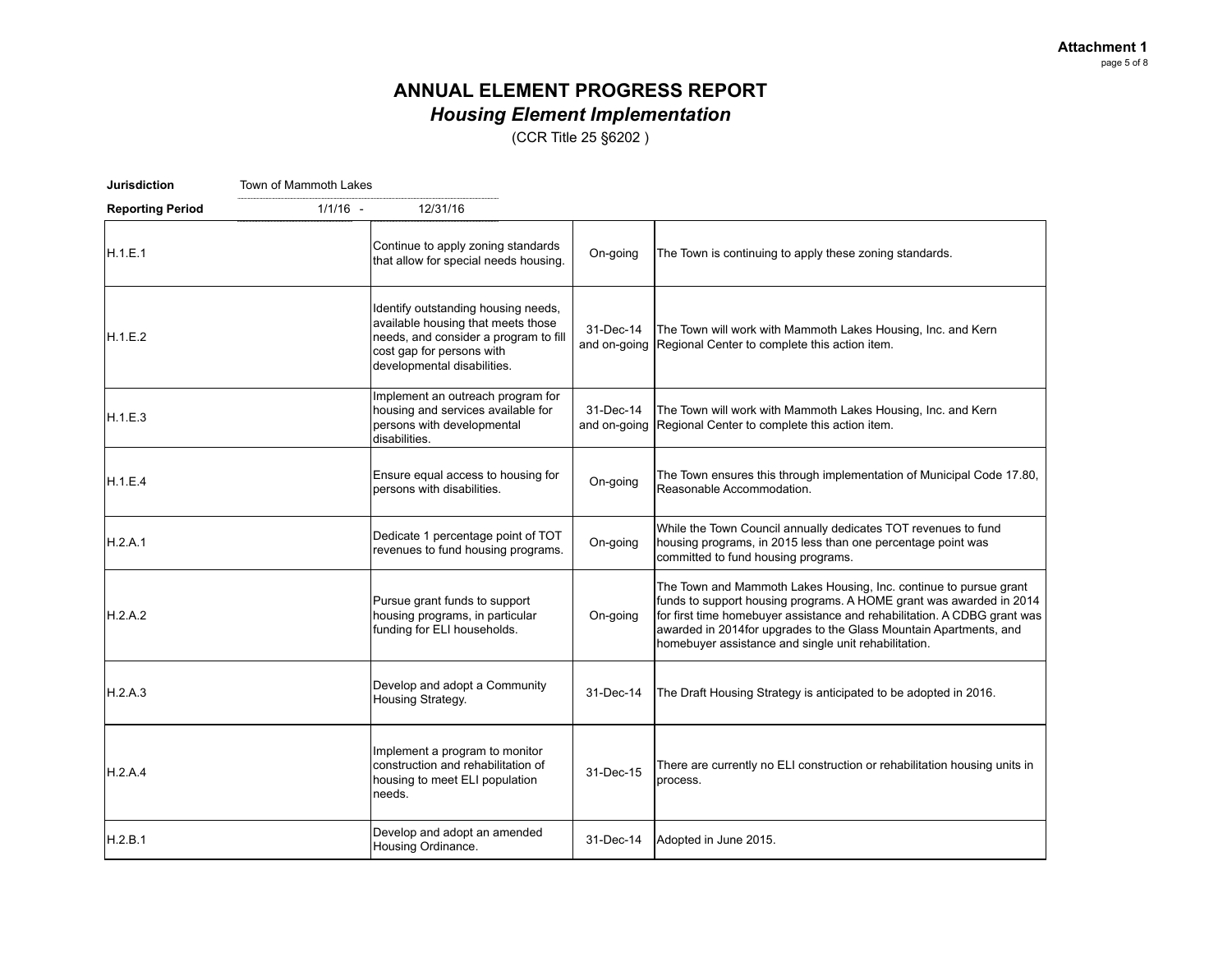# **ANNUAL ELEMENT PROGRESS REPORT** *Housing Element Implementation*

(CCR Title 25 §6202 )

| <b>Jurisdiction</b>     | Town of Mammoth Lakes |                                                                                                                                                                                                                               |           |                                                                                                                                                                                                                                                                              |
|-------------------------|-----------------------|-------------------------------------------------------------------------------------------------------------------------------------------------------------------------------------------------------------------------------|-----------|------------------------------------------------------------------------------------------------------------------------------------------------------------------------------------------------------------------------------------------------------------------------------|
| <b>Reporting Period</b> | $1/1/16 -$            | 12/31/16                                                                                                                                                                                                                      |           |                                                                                                                                                                                                                                                                              |
| H.2.D.1                 |                       | Work with Mammoth Lakes Housing<br>to acquire and renovate units that<br>can be added to the workforce<br>housing inventory. Program creation<br>will include an evaluation of program<br>costs, benefits, and opportunities. | 31-Dec-15 | Incorporated into the Draft Housing Strategy                                                                                                                                                                                                                                 |
| H.2.E.1                 |                       | Study potential strategies to<br>encourage upgrades of existing multi-<br>family rental properties, including<br>code enforcement.                                                                                            | 31-Dec-15 | CDBG grant funding was awarded in 2014 to assist in the financing of<br>rehabilitation of 1 - 4 unit properties. The grant is managed by MLH.<br>Additional strategies incorporated in Draft Housing Strategy                                                                |
| H.2.G.1                 |                       | Work with Mammoth Lakes Housing,<br>Inc. to study and develop procedures<br>that will avoid the inadvertent loss of<br>deed-restricted units.                                                                                 | 31-Dec-15 | A new deed restriction has been implemented that helps to alleviate<br>some of the problem caused by the previous versions. A Revolving Loan<br>Fund using a portion of the Town's Housing In-Lieu Fee Fund has been<br>successfully used to buy back deed restricted units. |
| H.2.G.2                 |                       | Continue to work with Mammoth<br>Lakes Housing and the Revolving<br>Loan Fund (RLF) to assist in buying<br>back existing deed-restricted units.                                                                               | 31-Dec-15 | One units were preserved through the RLF in 2016.                                                                                                                                                                                                                            |
| H.2.H.1                 |                       | Use 2011 Housing Needs<br>Assessment to target efforts aimed at<br>increasing housing for seasonal<br>employees.                                                                                                              | On-going  |                                                                                                                                                                                                                                                                              |
| H.3.A.1                 |                       | Work with Mammoth Lakes Housing,<br>Inc. to develop and adopt minimum<br>design and livability standards for<br>affordable and workforce housing<br>units.                                                                    | 31-Dec-14 | Adopted concurrently with the Housing Ordinance in May 2015<br>(Resolution 15-14).                                                                                                                                                                                           |
| H.4.B.1                 |                       | Adopt a resolution waiving a<br>proportion of the application<br>processing fees for developments in<br>which at least 5% of units are<br>affordable to ELI households.                                                       | 31-Dec-15 | Not yet completed.                                                                                                                                                                                                                                                           |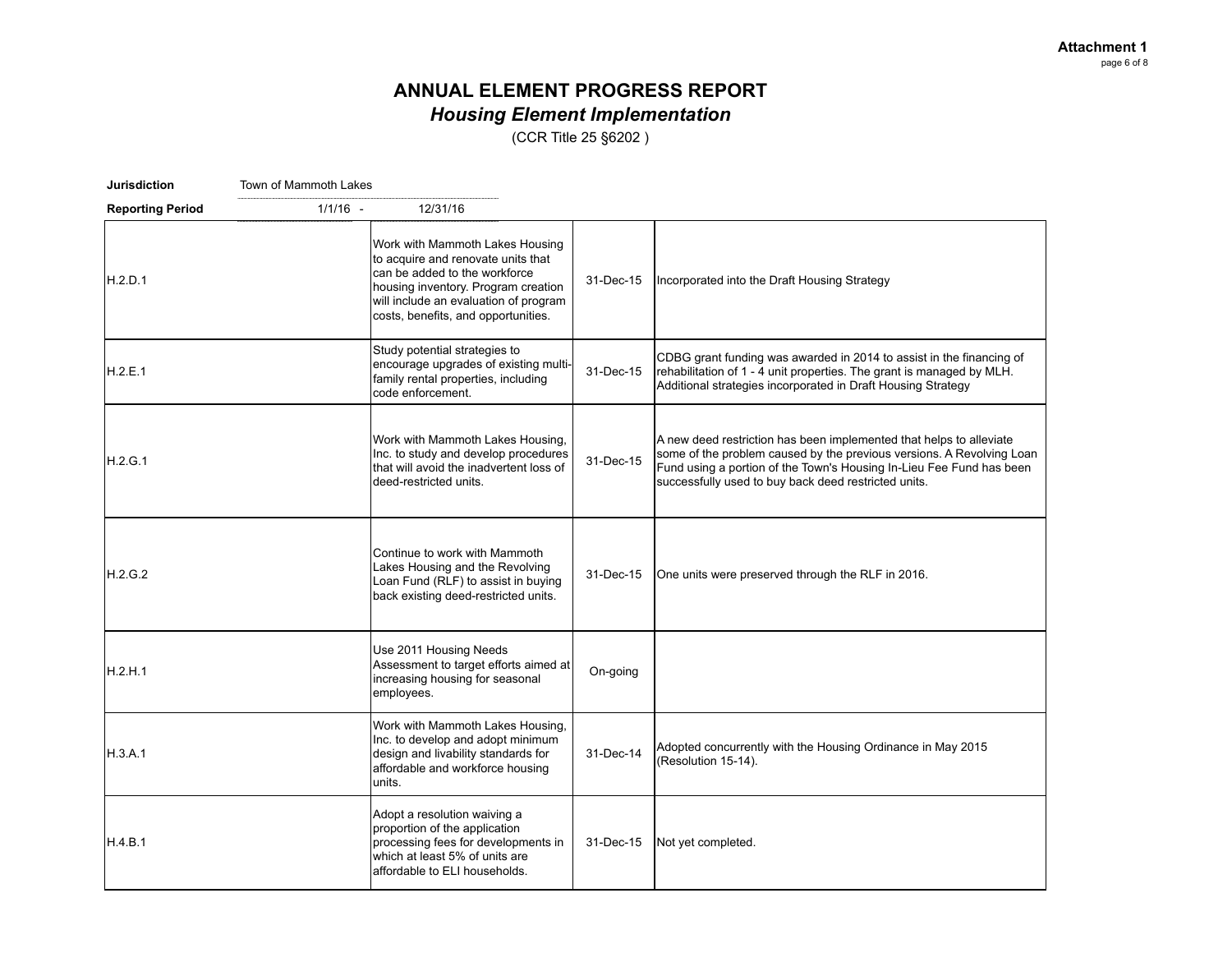# **ANNUAL ELEMENT PROGRESS REPORT** *Housing Element Implementation*

(CCR Title 25 §6202 )

**Jurisdiction** Town of Mammoth Lakes

| <b>Reporting Period</b> | $1/1/16 -$<br>12/31/16                                                                                                                                                                                                                                   |                                   |                                                                                                                                               |
|-------------------------|----------------------------------------------------------------------------------------------------------------------------------------------------------------------------------------------------------------------------------------------------------|-----------------------------------|-----------------------------------------------------------------------------------------------------------------------------------------------|
| IH.4.E.1                | Monitor the Town's DIF Ordinance to<br>assure that impact fees do not<br>impede housing production to meet<br>the Town's RHNA or housing<br>objectives.                                                                                                  | 31-Dec-14<br>and on-going   fees. | An updated DIF schedule was adopted in 2015, which resulted in lower                                                                          |
| IH.5.B.1                | Provide information regarding fair<br>housing practices at the Town of<br>Mammoth Lakes offices and website.<br>the Mammoth Lakes Community<br>Center and Library, and the Mono<br>County offices located in Mammoth<br>Lakes.                           | 31-Dec-14                         | This information continues to be provided and available through both the<br>and on-going Town and MLH websites and at the respective offices. |
| H.5.C.1                 | Establish a process to address fair<br>housing complaints and inquiries.                                                                                                                                                                                 | 31-Dec-14                         | The Town and MLH established a process to address fair housing<br>and on-going complaints and inquiries in 2014.                              |
| H.6.B.1                 | Town will enforce State Green<br>Building Code requirements.                                                                                                                                                                                             | On-going                          | The Town is enforcing the California Building Code requirements.                                                                              |
| H.6.C.1                 | Work with Inyo Mono Advocates for<br>Community Action (IMACA) and<br>Mammoth Lakes Housing to increase<br>Ithe number of weatherization retrofits<br>and other upgrades of owner<br>occupied and non-transient rental<br>housing units in Mammoth Lakes. | On-going                          |                                                                                                                                               |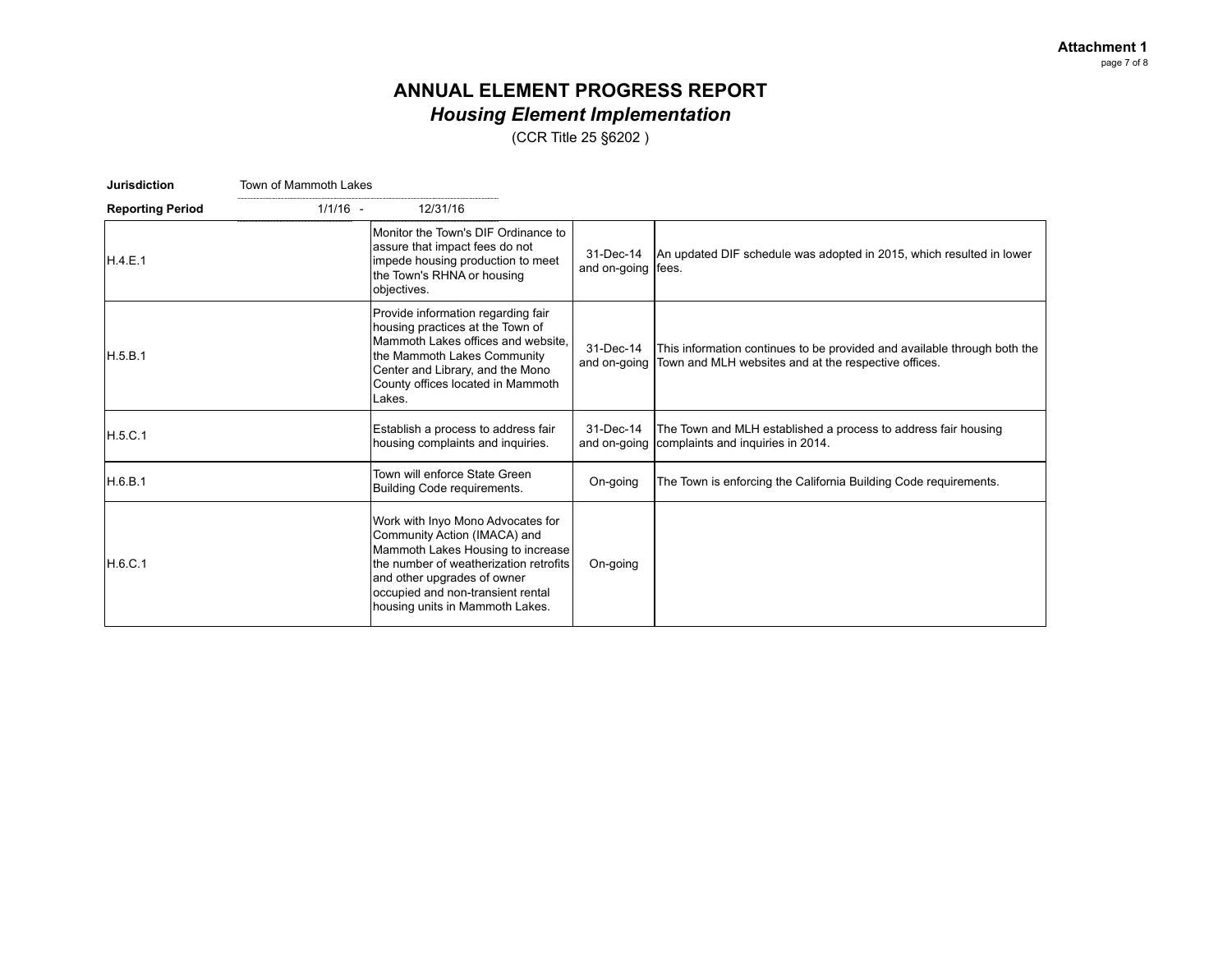*Housing Element Implementation*

(CCR Title 25 §6202 )

**Jurisdiction** Town of Mammoth Lakes

 $1/1/16 -$ **Reporting Period** 1/1/16 - 12/31/16

**General Comments:**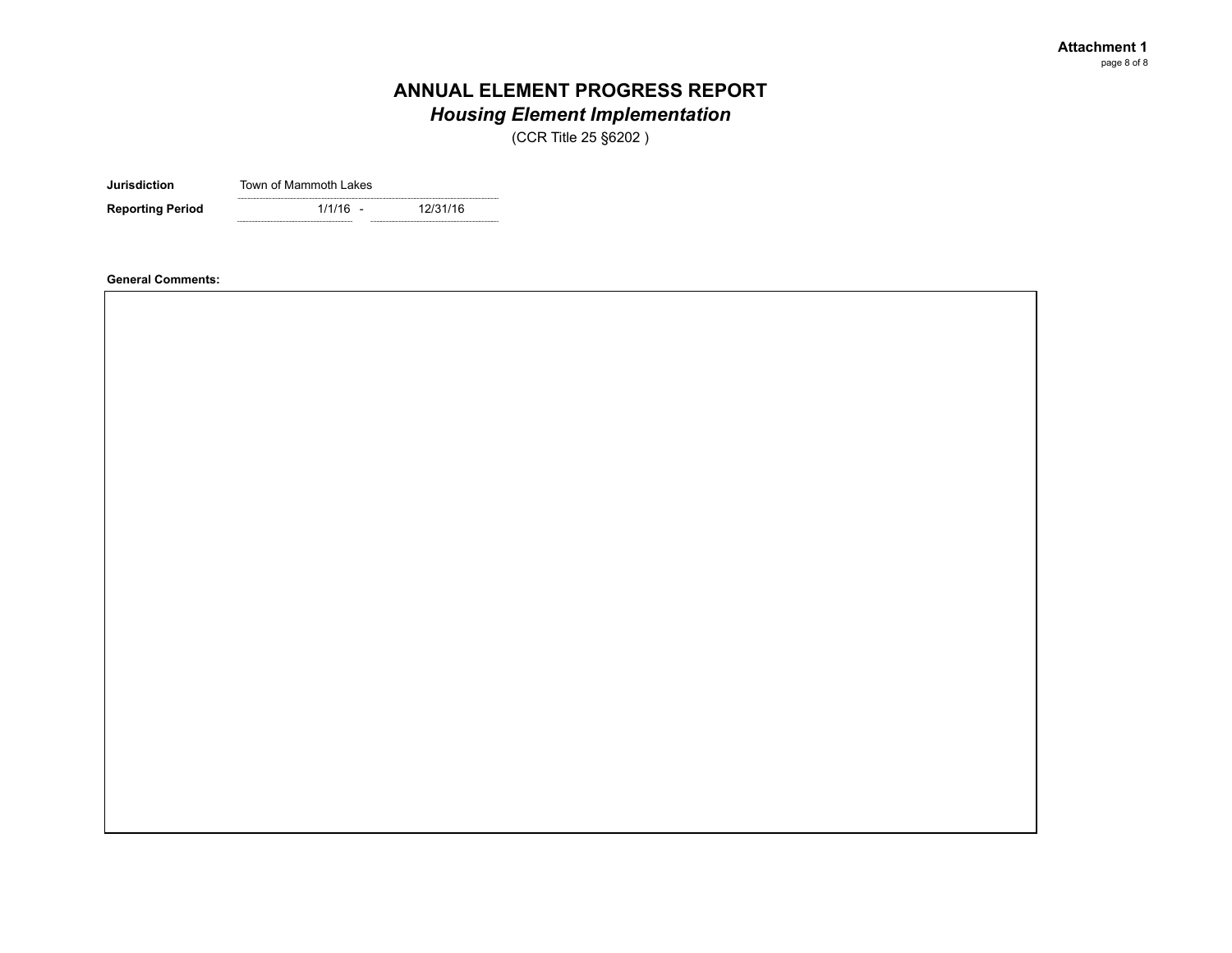# **Attachment 2: Detailed List of Application Requests**

- A. Adjustments
	- a. ADJ 16-001: 458 Hillside Drive Decrease of 20% of the required front yard setback; approved 5/2016.
	- b. ADJ 16-002: Hillside Highlands Increase of 5% of the maximum allowed lot coverage; approved 5/2016.
	- c. ADJ 16-003: 360 Ridgecrest Drive Decrease of 20% of the required front yard setback; approved 6/2016.
	- d. ADJ 16-004: 1485 Forest Place Decrease of 20% of the required front yard setback; approved 9/2016.
	- e. ADJ 16-005: 402 Pinecrest Avenue Decrease of 20% of the required front yard setback and an allowance for parking in a setback not leading to a garage; approved 2/2017.
- B. Administrative Permits
	- a. AP 16-001: Wiles Storage Unit; withdrawn.
	- b. AP 16-002: Oaktree Permanent Outdoor Display; approved 5/2016.
	- c. AP 16-004: Mammoth Cycle Works; approved 12/2016.
- C. Administrative Design Reviews
	- a. ADR 16-001: Creekside at Mammoth Re-Paint; approved 7/2016.
	- b. ADR 16-002: Morrison's Restaurant Re-Paint; approved 10/2016.
	- c. ADR 16-003: Single-Family Residence in the Bluffs subdivision; approved 1/2017.
- D. Building Permits and Certificate of Occupancy A total of 647 building permits were submitted in 2016.
- E. Business Tax Certificates A total of 262 business tax certificates were applied for in 2016.
- F. Concept Reviews
	- a. CR 16-001: Hillside Project Density Amendment; completed 9/2016
- G. Design Review
	- a. DR 16-001: Hillside Highlands Design review for a three 3-unit apartmento project; approved 5/2016.
	- b. DR 16-002: Wiles Storage Unit; withdrawn.
	- c. DR 16-003: North Village East Parking Lot Expansion Design review for a surface parking lot in the North Village; approved 7/2016.
	- d. DR 16-004: Old Mammoth Place Design review for mixed-use development; approved 7/2016.
	- e. DR 16-005: Town Hillside Parking Lot Design review for a surface parking lot in the North Village; approved 6/2016.
	- f. DR 16-008: St. Joseph Church Design review for a Parish Hall; approved 8/216.
	- g. DR 16-009: Sherwin Villas Design review for a re-siding project; approved 8/2016.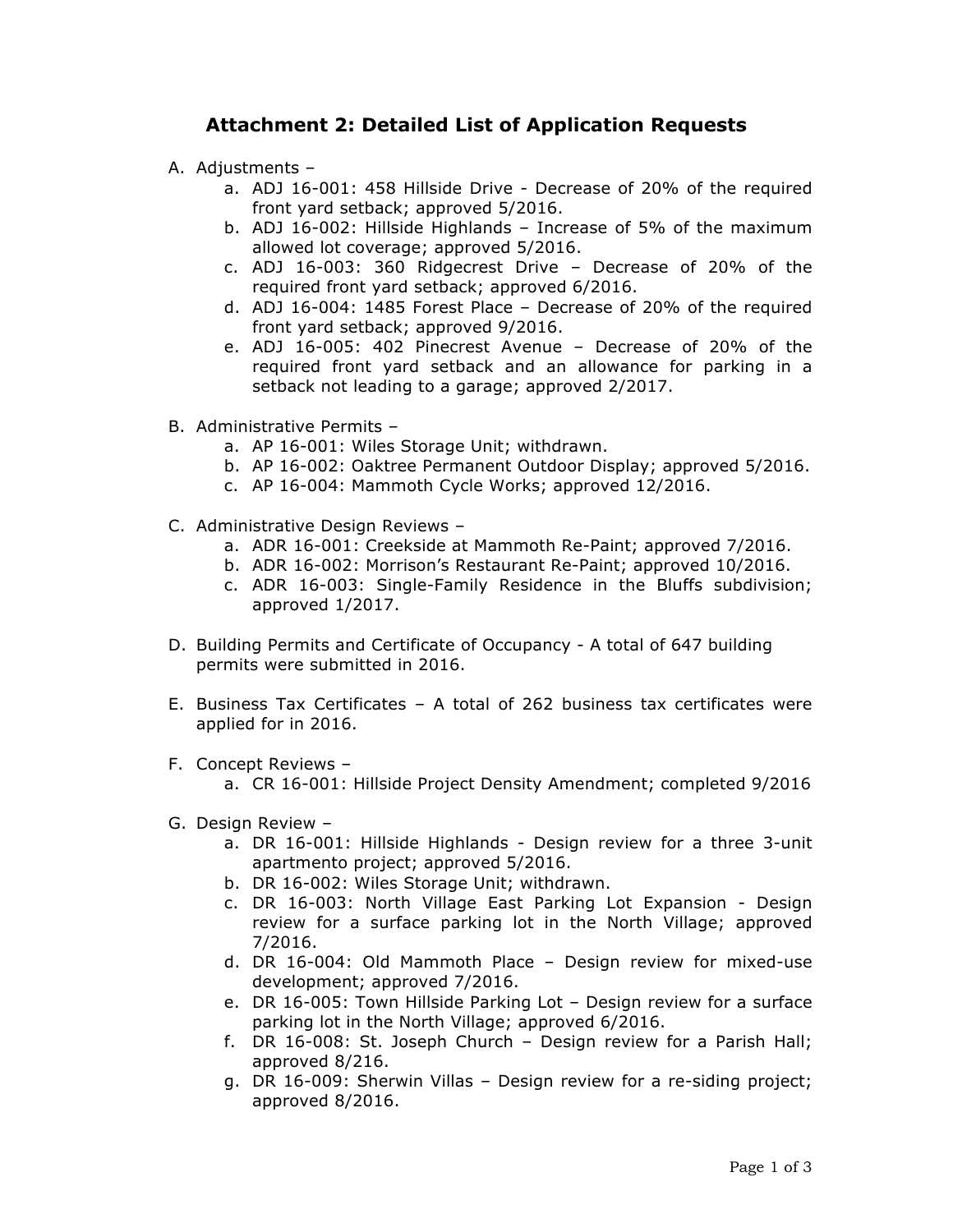- h. DR 16-010: 160 Commerce Drive Design review for a roof modification; approved 10/2016.
- i. DR 16-011: Design review for a new Multi-Use Facility; Ongoing.
- j. DR 16-012: Grocery Outlet Design review for a grocery store; Ongoing.
- k. DR 16-013: Best Western Design review for building modifications; approved 1/2017.
- H. District Zoning Amendments
	- a. DZA 16-001: Lodestar Master Plan Amendment; approved 3/2016.
	- b. DZA 16-002: North Village Specific Plan Amendment for a density increase for the Mammoth Hillside project; Ongoing.
- I. Outdoor Sales Permits 1 outdoor sales permits was submitted and approved in 2016.
- J. Sign Permits 19 sign permits were approved in 2016 (7 were for temporary signs).
- K. Time Extension Requests
	- a. TER 16-001: Six-year time extension for the North Village Parking Structure Project; Ongoing.
	- b. TER 16-002: Six-year time extension for the Inn at the Village Project.; approved 2/2017.
- L. Tentative Parcel Maps
	- a. TPM 16-001: Canyonside 2-unit PUD project; approved 8/2016.
- M. Tentative Tract Maps
	- a. TTM 16-001: Old Mammoth Place 343- unit condo-hotel project; approved 7/2016.
	- b. TTM 16-002: Gray Bear III 8-lot single-family transient home subdivision; approved 1/2017.
- N. TOT Code Compliance- During 2016, 154 TOT cases were initiated.
- O. Tree Removal Permits 47 tree permit applications were submitted. Some tree permits included multiple trees, and many trees were removed for fuel reduction purposes to provide defensible space around residences and other structures. Other trees were removed because they were dying or hazardous.
- P. Use Permit Applications
	- a. UPA 16-001: Old Mammoth Place Mixed-use development project; approved 7/2016.
	- b. UPA 16-002: Mammoth Lakes Wellness Use permit amendment to allow  $CO<sup>2</sup>$  oil extraction at a medical marijuana dispensary; approved 6/2016.
	- c. UPA 16-003: Canyonside 2-unit PUD project; approved 8/2016.